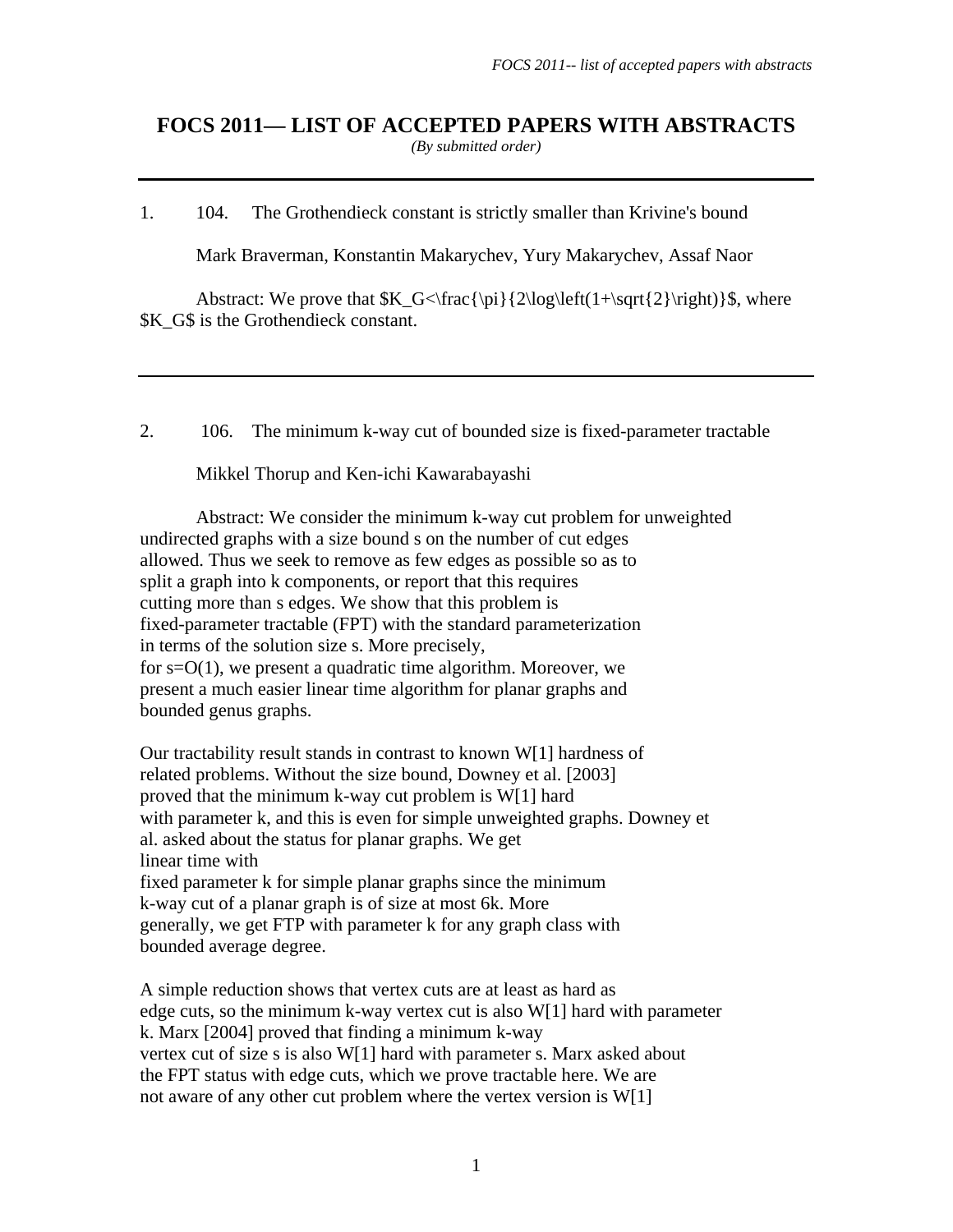hard but the edge version is FPT, e.g., Marx [2004] proved that the k-terminal cut problem is FTP parameterized by cut size, both for edge and vertex cuts.

# 3.

110. Randomness buys depth for approximate counting

Emanuele Viola

 Abstract: We show that the promise problem of distinguishing \$n\$-bit strings of hamming weights  $$1/2 +/- \Omega(1/\log^{4}{d-1}) \ n$ \$ can be solved by explicit, randomized (unbounded-fan-in) \$\poly(n)\$-size depth-\$d\$ circuits with error  $\lvert \cdot \rvert$  1/3\$, but cannot be solved by deterministic  $\lvert \cdot \rvert$  \poly(n)\$-size depth- $$(d+1)$$  circuits, for every \$d \ge 2\$; and the depth of both is tight. Previous results bounded the depth to within at least an additive 2.

Our sharper bounds match Ajtai's simulation of randomized depth-\$d\$ circuits by deterministic depth-\$(d+2)\$ circuits (Ann.~Pure Appl.~Logic; '83), and provide an example where randomization (provably) buys resources.

\bigskip

\emph{Techniques:}

To rule out deterministic circuits we combine the switching lemma with an earlier depth- \$3\$ lower bound by the author (Comp.~Complexity 2009).

To exhibit randomized circuits we combine recent analyses by Amano (ICALP '09) and Brody and Verbin (FOCS '10) with derandomization. To make these circuits explicit - which we find important for the main message of this paper -- we construct a new pseudorandom generator for certain combinatorial rectangle tests. Based on expander walks, the generator for example fools tests  $A_1 \times A_2 \times \ldots$  \times  $A_{\l{lg}}$ n}\$ for \$A\_i \subseteq [n],  $|A|$  i| = n/2\$ with error \$1/n\$ and seed length \$O(\lg n)\$, improving on the seed length  $\Omega(\lg n \lg \lg n)$  of previous constructions.

4.

# 117. Local Distributed Decision

Pierre Fraigniaud and Amos Korman and David Peleg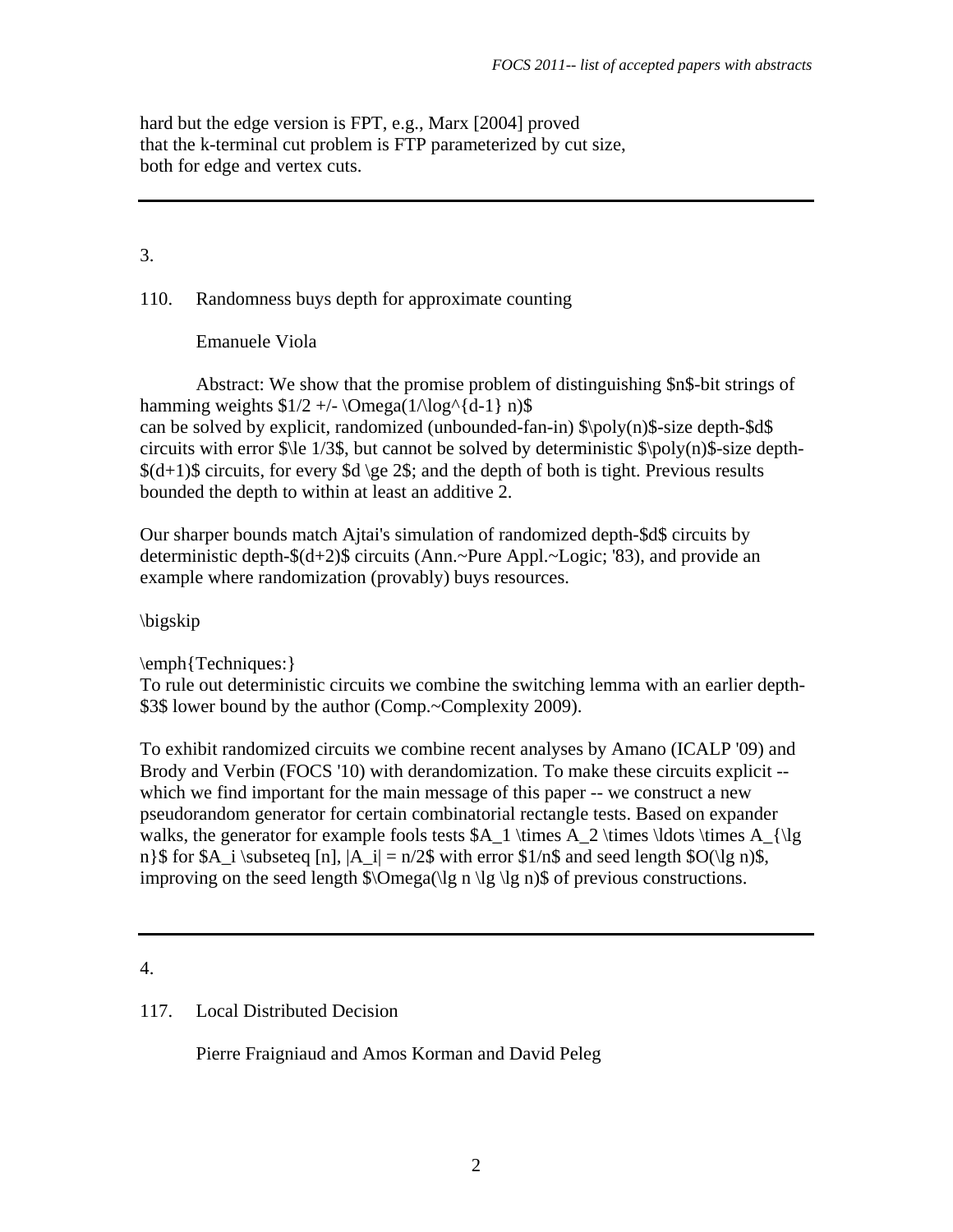Abstract: A central theme in distributed network algorithms concerns understanding

and coping with the issue of locality. Despite considerable progress, research efforts in this direction

have not yet resulted in a solid basis in the form of a fundamental computational complexity theory for locality. Inspired by sequential complexity theory, we focus on a complexity theory for distributed decision problems. In the context of locality, solving a decision problem requires the processors

to independently inspect their local neighborhoods and then collectively decide whether a given global input instance belongs to some specified language.

We consider the standard  $\cal{LOCAL}$  model of computation and define  $\cal{LDCAL}$  (for local decision) as the class of decision problems that can be solved in \$t\$ communication rounds. We first study the intriguing question of whether randomization helps in local distributed computing, and to what extent.

Specifically, we define the corresponding randomized class  $\beta$ BPLD(t,p,q) $\beta$ , containing all languages for which there exists a randomized algorithm that runs in \$t\$ rounds, accepts correct instances with probability at least \$p\$ and rejects incorrect ones with probability at least \$q\$. We show that  $\wp^2+q = 1\$ \$ is a threshold for the containment of  $SLD(t)$  in  $SBPLD(t,p,q)$ . More precisely, we show that there exists a language that does not belong to  $SLD(t)$ \$ for any  $t = o(n)$ \$ but does belong to  $SBPLD(0,p,q)$ \$ for any  $\phi_1$  (0,1] such that  $\phi_2$ +q\leq 1\$. On the other hand, we show that, restricted to hereditary languages,  $\beta$ BPLD(t,p,q)=LD(O(t)) $\beta$ , for any function  $\beta$ t $\beta$  and any  $\beta$ p,q\in  $(0,1]$ \$ such that \$p^2+q> 1\$.

In addition, we investigate the impact of non-determinism on local decision, and establish some structural results inspired by classical computational complexity theory. Specifically, we show that non-determinism does help, but that this help is limited, as there exist languages that cannot be decided

non-deterministically. Perhaps surprisingly, it turns out that it is the combination of randomization with non-determinism that enables to decide all languages in constant time. Finally, we introduce

the notion of local reduction, and establish some completeness results.

## 5.

# 120. A Small PRG for Polynomial Threshold Functions of Gaussians

## Daniel M. Kane

 Abstract: We develop a new pseudo-random generator for fooling arbitrary degree-\$d\$ polynomial threshold functions with respect to the Gaussian distribution. Our generator fools such functions to within \$\epsilon\$ with a generator of seed length  $\log(n)2^{O(d)}\epsilon^{-4-c}\$ , where  $\epsilon$  is an arbitrarily small positive constant.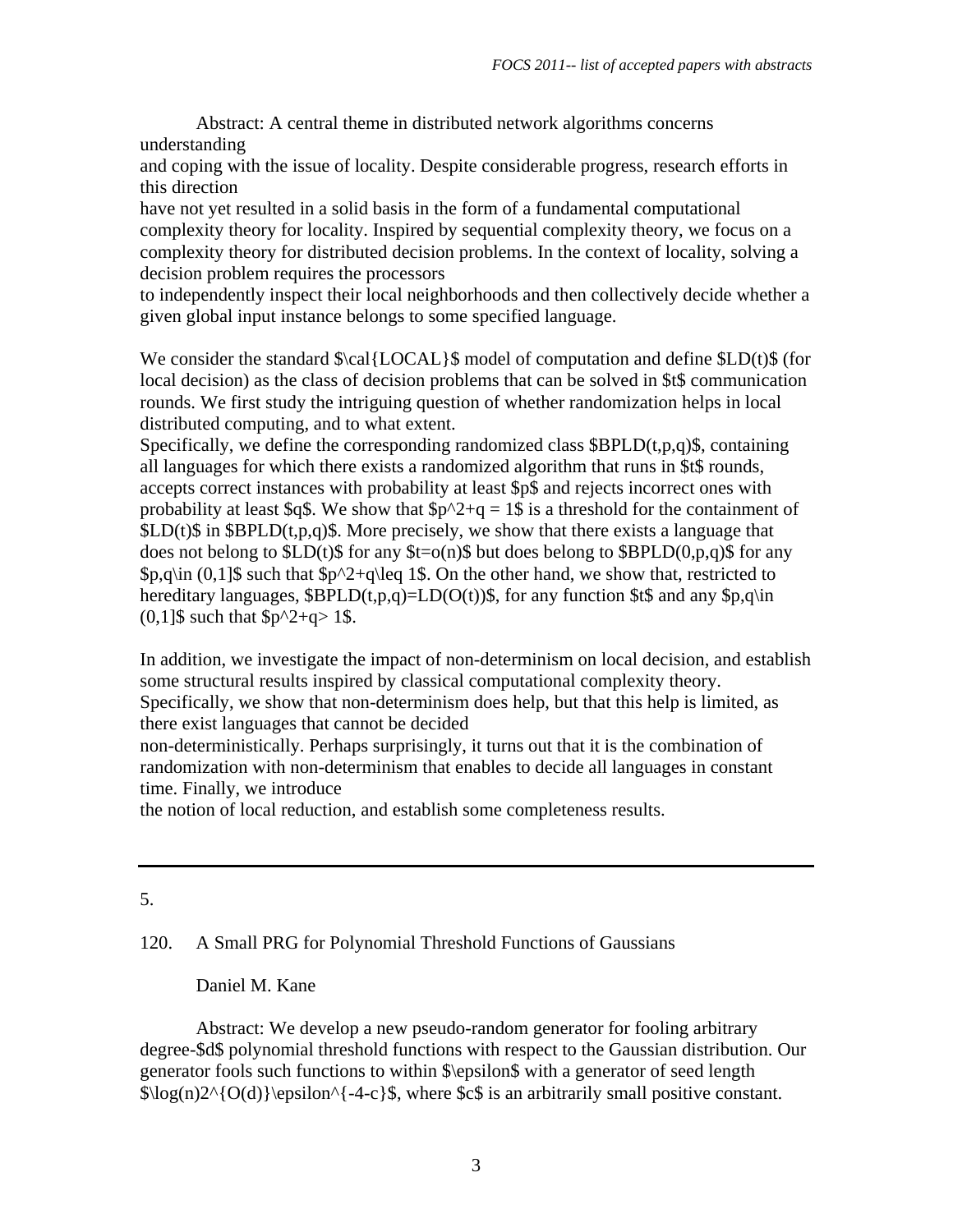## 126. Evolution with Recombination

Varun Kanade

 Abstract: Valiant (2007) introduced a computational model of evolution and suggested that Darwinian evolution be studied in the framework of computational learning theory. Valiant describes evolution as a restricted form of learning where exploration is limited to a set of possible mutations and feedback is received by the survival of the fittest mutant. In subsequent work Feldman (2008) showed that evolvability in Valiant's model is equivalent to learning in the correlational statistical query (CSQ) model. We extend Valiant's model to include genetic recombination and show that in certain cases, recombination can significantly speed-up the process of evolution in terms of the number of generations, though at the expense of population size. This follows by a reduction from parallel -CSQ algorithms to evolution with recombination. This gives an exponential speed-up (in terms of the number of generations) over previous known results for evolving conjunctions and halfspaces with respect to restricted distributions.

7.

128. Extractors for circuit sources

Emanuele Viola

 Abstract: We obtain the first deterministic extractors for sources generated (or sampled) by small circuits of bounded depth. Our main results are:

(1) We extract  $k$  (k/nd)^{O(1)}\$ bits with exponentially small error from  $\text{Sn\&-bit}$ sources of min-entropy \$k\$ that are generated by functions  $f : \{0,1\}^\wedge e \in \{0,1\}^\wedge n$ \$ where each output bit depends on \$\le d\$ input bits. In particular, we extract from  $N<sup>0</sup>$ \$ sources, corresponding to \$d = O(1)\$.

(2) We extract  $k$  (k/n^{1+\gamma})^{O(1)}\$ bits with super-polynomially small error from  $\text{\$n$-bit sources of min-entropy}$  \that are generated by  $\pmb{\rightarrow}$  \poly(n)\s -size  $A<sup>0</sup>$  circuits, for any  $\gamma > 0$ \$.

As our starting point, we revisit the connection by Trevisan and Vadhan (FOCS 2000) between circuit lower bounds and extractors for sources generated by circuits. We note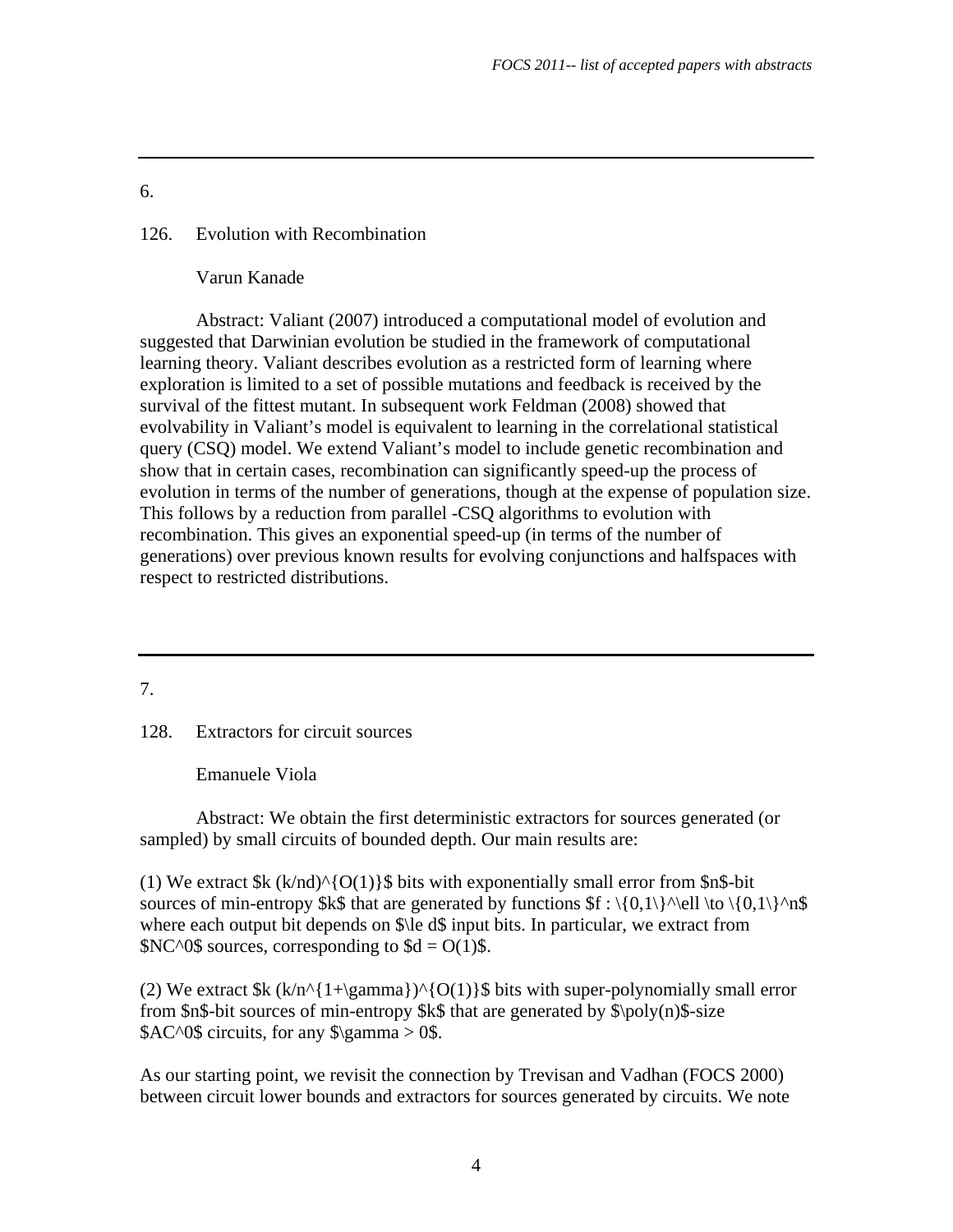that such extractors (with very weak parameters) are equivalent to lower bounds for generating distributions (FOCS 2010; with Lovett, CCC 2011). Building on those bounds, we prove that the sources in (1) and (2) are (close to) a convex combination of high-entropy ``bit-block''

sources. Introduced here, such sources are a special case of affine ones. As extractors for (1) and (2) one can use the extractor for low-weight affine sources by Rao (CCC 2009).

Along the way, we exhibit an explicit boolean function  $b : \{0,1\}^n \to \{0,1\}$ such that  $\pmb{\infty}$  \poly(n)\$-size \$AC^0\$ circuits cannot generate the distribution  $(x,b(x))$ , solving a problem about the complexity of distributions.

Independently, De and Watson (ECCC TR11-037) obtain a result similar to (1) in the special case  $d = o(\lg n)$ .

# 8.

133. The Second-Belief Mechanism.

Jing Chen and Silvio Micali

 Abstract: In settings of incomplete information, we put forward a very conservative ---indeed, purely set-theoretic--- model of the knowledge that the players may have about the types of their opponents. Yet, we prove that such knowledge can be successfully and robustly leveraged by means of a solution concept relying on very weak assumptions: in essence, via extensive-form mechanisms under "mutual" knowledge of rationality.

We demonstrate the potential of our approach in auctions of a single good by 1. considering a new revenue benchmark, always lying between the highest and secondhighest valuation,

2. proving that no classical mechanism can even slightly approximate it in any robust way, and

3. providing a new mechanism that perfectly and robustly achieves it, with the extra property that the good will always be sold out at the end of the auction.

Our impossibility result for robustly implementing our revenue benchmark applies not only to implementation in dominant strategies, but also to any implementation ``at equilibrium", as well as to implementation in undominated strategies.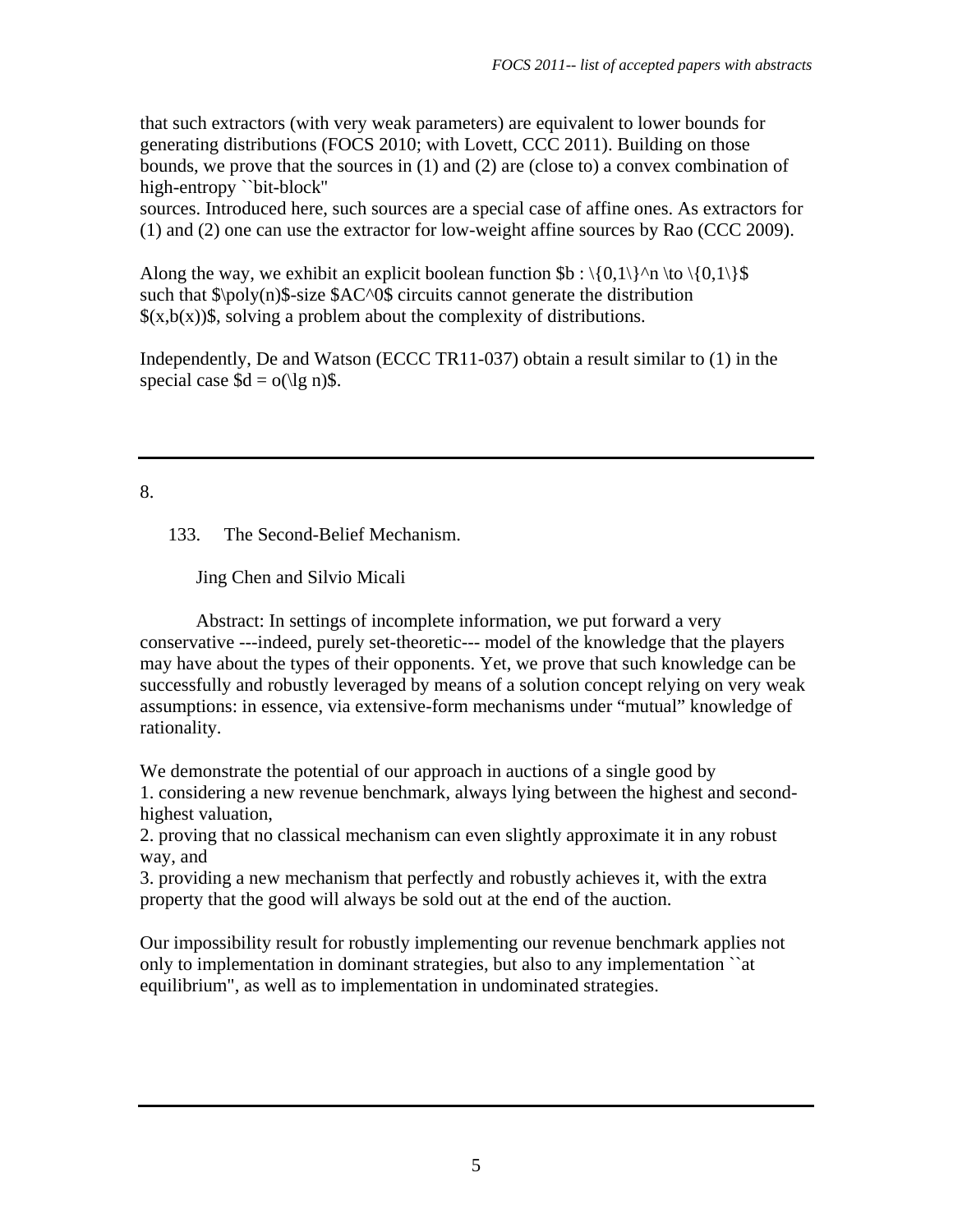140. New extension of the Weil bound for character sums with applications to coding

Tali Kaufman and Shachar Lovett

 Abstract: The Weil bound for character sums is a deep result in Algebraic Geometry with many applications both in mathematics and in the theoretical computer science. The Weil bound states that for any polynomial  $f(x)$  over a finite field  $\mathbf{F}\$  and any additive character  $\chi\bar{b}_{F} \to \mathbf{C}\$ , either  $\chi\chi\chi(f(x))\$  is a constant function or it is distributed close to uniform. The Weil bound is quite effective as long as  $\deg(f) \ll \sqrt{\mathrm{|\mathbb{F}|}\}\$ , but it breaks down when the degree of \$f\$ exceeds  $\sqrt{\|\mathbb{F}\|}\$ . As the Weil bound plays a central role in many areas, finding extensions for polynomials of larger degree is an important problem with many possible applications.

In this work we develop such an extension over finite fields  $\mathbb{F}_{p^n}\$  of small characteristic: we prove that if  $f(x)=g(x)+h(x)$  where  $\deg(g) \llbracket$  $\sqrt{\mathrm{Nant}}[F]]\$  and  $\mathrm{S}_0$  is a sparse polynomial of arbitrary degree but bounded weight degree, then the same conclusion of the classical Weil bound still holds: either \$\chi(f(x))\$ is constant or its distribution is close to uniform. In particular, this shows that the subcode of Reed-Muller codes of degree \$\omega(1)\$ generated by traces of sparse polynomials is a code with near optimal distance, while Reed-Muller of such a degree has no distance (i.e. \$o(1)\$ distance) ; this is one of the few examples where one can prove that sparse polynomials behave differently from non-sparse polynomials of the same degree.

As an application we prove new general results for affine invariant codes. We prove that any affine-invariant subspace of quasi-polynomial size is (1) indeed a code (i.e. has good distance) and (2) is locally testable. Previous results for general affine invariant codes were known only for codes of polynomial size, and of length \$2^n\$ where \$n\$ needed to be a prime. Thus, our techniques are the first to extend to general families of such codes of super-polynomial size, where we also remove the requirement from \$n\$ to be a prime. The proof is based on two main ingredients: the extension of the Weil bound for character sums, and a new Fourier-analytic approach for estimating the weight distribution of general codes with large dual distance, which may be of independent interest.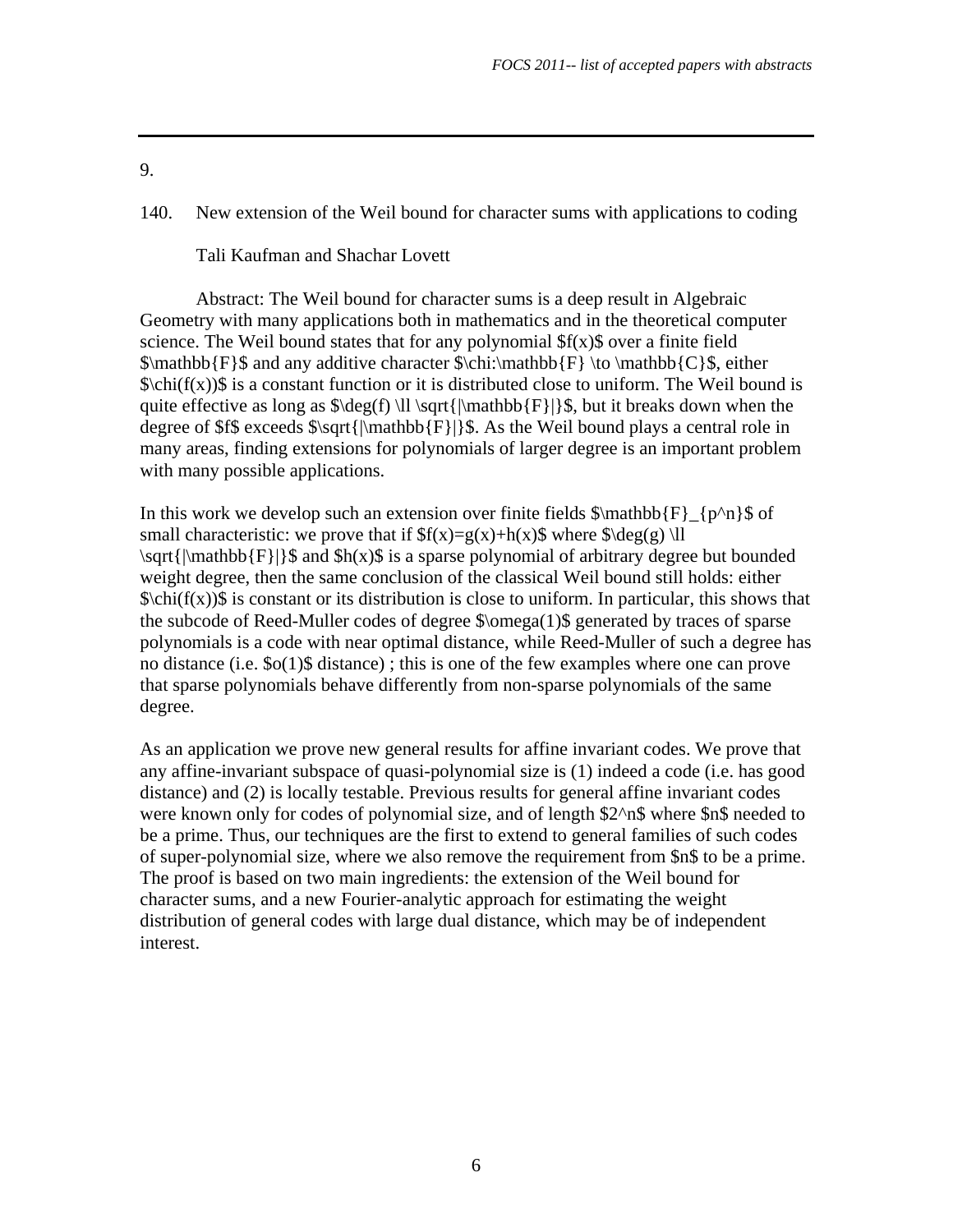## 144. A Two Prover One Round Game with Strong Soundness

Subhash Khot and Muli Safra

Abstract: We show that for any fixed prime  $\qquad \geq \geq 5$  and constant  $\zeta \geq 0$ , it is NP-hard to distinguish whether a two prover one round game with \$q^6\$ answers has value at least \$1-\zeta\$ or at most  $\frac{4}{q}\$ . The result is obtained by combining two techniques: (i) An Inner PCP based on the {\it point versus subspace} test for linear functions. The test is analyzed Fourier analytically. (ii) The Outer/Inner PCP composition that relies on a certain {\it sub-code covering} property for Hadamard codes. This is a new and essentially black-box method to translate a {\it codeword test} for Hadamard codes to a {\it consistency test}, leading to a full PCP construction.

As an application, we show that unless NP has quasi-polynomial time deterministic algorithms, theQuadratic Programming Problem is inapproximable within factor  $\(\log n)^{1/6 - o(1)}\$ .

#### 11.

145. Optimal testing of multivariate polynomials over small prime fields

Elad Haramaty and Amir Shpilka and Madhu Sudan

Abstract: We consider the problem of testing if a given function f:  $F_q^n \rightarrow F_q$  is close to a n-variate degree d polynomial over the finite field  $F_q$  of q elements. The natural, low-query, test for this property would be to pick the smallest dimension t = t  $\{q,d\}$  ~ d/q such that every function of degree greater than d reveals this feature on some t-dimensional affine subspace of  $F_q^n$  and to test that f when restricted to a random t-dimensional affine subspace is a polynomial of degree at most d on this subspace. Such a test makes only q^t queries, independent of n.

Previous works, by Alon et al. (AKKLR), and Kaufman & Ron and Jutla et al., showed that this natural test rejected functions that were  $\Omega$  \Omega(1)-far from degree d-polynomials with probability at least  $\Omega$ <sup>{-t}</sup>)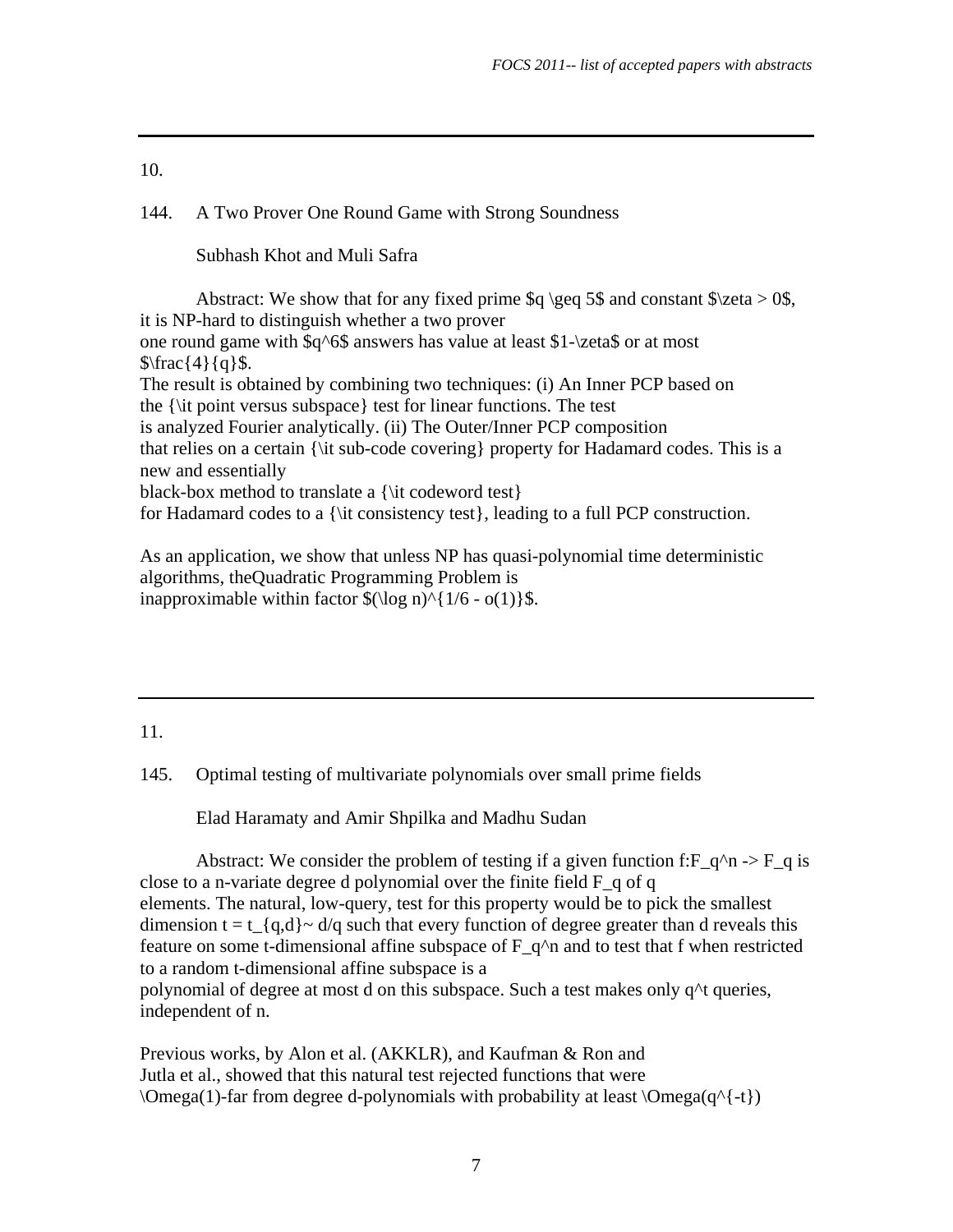(the results of Kaufman & Ron hold for all fields  $F_q$ , while the results of Jutla et al. hold only for fields of prime order). Thus to get a constant probability of detecting functions that were at constant distance from the space of degree d polynomials, the tests made  $q^{\prime}$ {2t} queries. Kaufman & Ron also noted that when q is prime, then  $q^{\prime}$ t queries are necessary. Thus these tests were off by at least a quadratic factor from known lower bounds.

It was unclear if the soundness analysis of these tests were tight and this question relates closely to the task of understanding the behavior of the Gowers Norm. This motivated the work of Bhattacharyya et al., who gave an optimal analysis for the case of the binary field and showed that the natural test actually rejects functions that were \Omega(1)-far from degree d-polynomials with probability at least \Omega(1).

In this work we give an optimal analysis of this test for all fields showing that the natural test does indeed reject functions that are  $\Omega(1)$ -far from degree \$d\$ polynomials with \Omega(1)-probability. Our analysis thus shows that this test is optimal (matches known lower bounds) when q is prime. (It is also potentially best possible for all fields.) Our approach extends the proof technique of Bhattacharyya et al., however it has to overcome many technical barriers in the process. The natural extension of their analysis leads to an  $O(q^{\land}d)$  query complexity, which is worse than that of Kaufman and Ron for all q except 2! The main technical ingredient in our work is a tight analysis of the number of ``hyperplanes'' (affine subspaces of co-dimension \$1\$) on which the restriction of a degree d polynomial has degree less than \$d\$. We show that the number of such hyperplanes is at most  $O(q^{\lambda} \{t_{\alpha},d\})$  - which is tight to within constant factors.

## 12.

#### 150. Fully dynamic maximal matching in O(log n) update time

Surender Baswana and Manoj Gupta and Sandeep Sen

 Abstract: We present an algorithm for maintaining maximal matching in a graph under addition and deletion of edges. Our data structure is randomized that takes \$O( \log n)\$ expected amortized time for each edge update where \$n\$ is the number of vertices in the graph. While there is a trivial \$O(n)\$ algorithm for edge update, the previous best known result for this problem for a graph with \$n\$ vertices and  $\text{Sm\$ edges is } $O( \{(n+m)\}^{\wedge} \{0.7072\})$ which is sub-linear only for a sparse graph. To the best of our knowledge this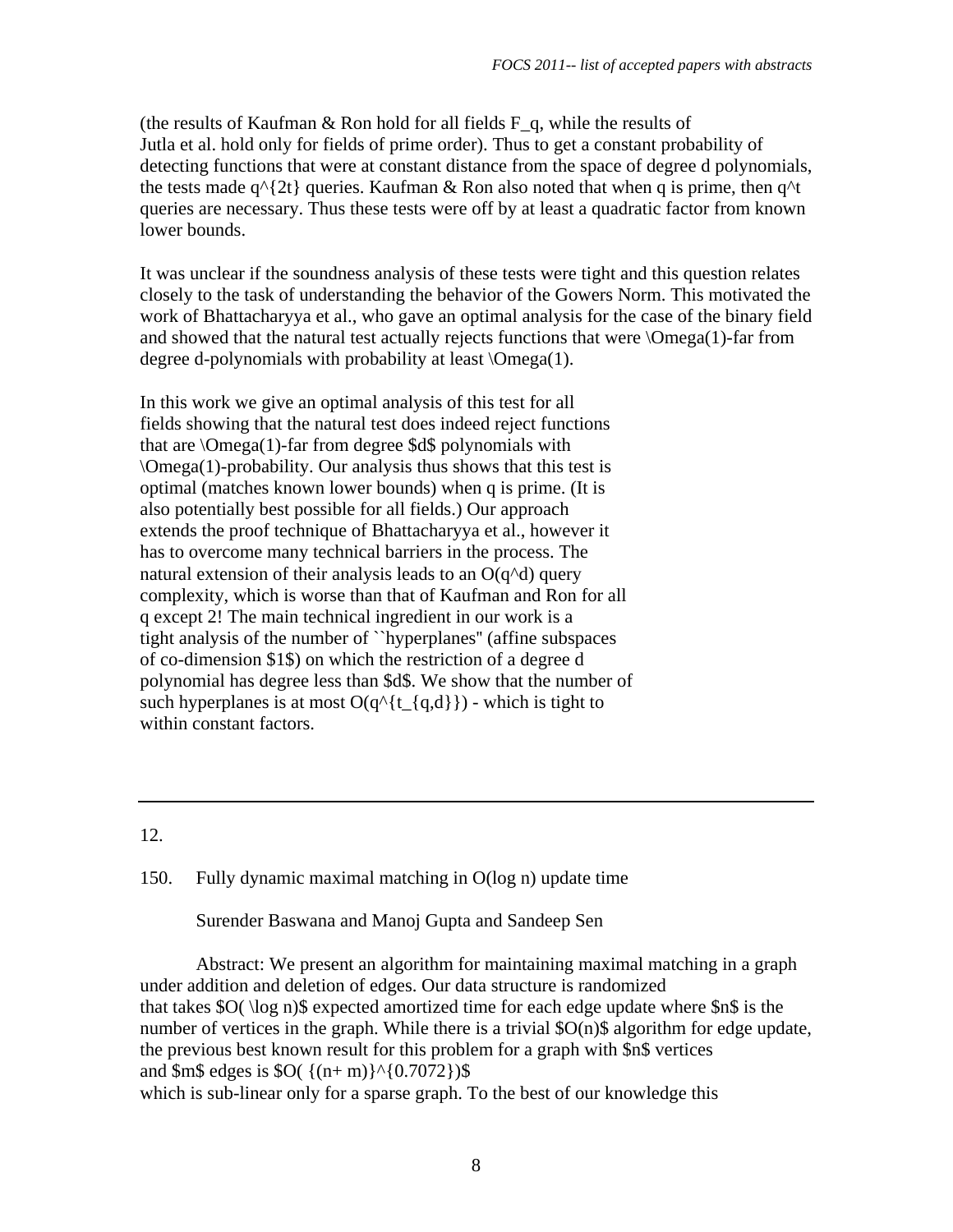is the first polylog update time for maximal matching that implies an exponential improvement from the previous results.

For the related problem of maximum matching, Onak and Rubinfield \cite{onak} designed a randomized data structure that achieves \$O(\log^2 n)\$ amortized time for each update for maintaining a \$c\$-approximate maximum matching for some large constant \$c\$. In contrast, we can maintain a factor two approximate maximum matching in \$O(\log n )\$ expected time per update as a direct corollary of the maximal matching scheme. This in turn also implies a two approximate vertex cover maintenance scheme that takes  $\sqrt{O(\log n)}$ expected time per update.

## 13.

## 151. Optimal bounds for quantum bit commitment

## André Chailloux and Iordanis Kerenidis

 Abstract: Bit commitment is a fundamental cryptographic primitive with numerous applications. Quantum information allows for bit commitment schemes in the information theoretic setting where no dishonest party can perfectly cheat. The previously best-known quantum protocol by Ambainis achieved a cheating probability of at most 3/4. On the other hand, Kitaev showed that no quantum protocol can have cheating probability less than 1/sqrt{2}(his lower bound on coin flipping can be easily extended to bit commitment). Closing this gap has since been an important open question.

In this paper, we provide the optimal bound for quantum bit commitment. First, we show a lower bound of approximately 0.739, improving Kitaev's lower bound. For this, we present some generic cheating strategies for Alice and Bob and conclude by proving a new relation between the trace distance and fidelity of two quantum states. Second, we present an optimal quantum bit commitment protocol which has cheating probability arbitrarily close to \$0.739\$. More precisely, we show how to use any weak coin flipping protocol with cheating probability  $1/2$  + eps in order to achieve a quantum bit commitment protocol with cheating probability  $0.739 + O(\text{eps})$ . We then use the optimal quantum weak coin flipping protocol described by Mochon. Last, in order to stress the fact that our protocol uses quantum effects beyond the weak coin flip, we show that any classical bit commitment protocol with access to perfect weak (or strong) coin flipping has cheating probability at least 3/4.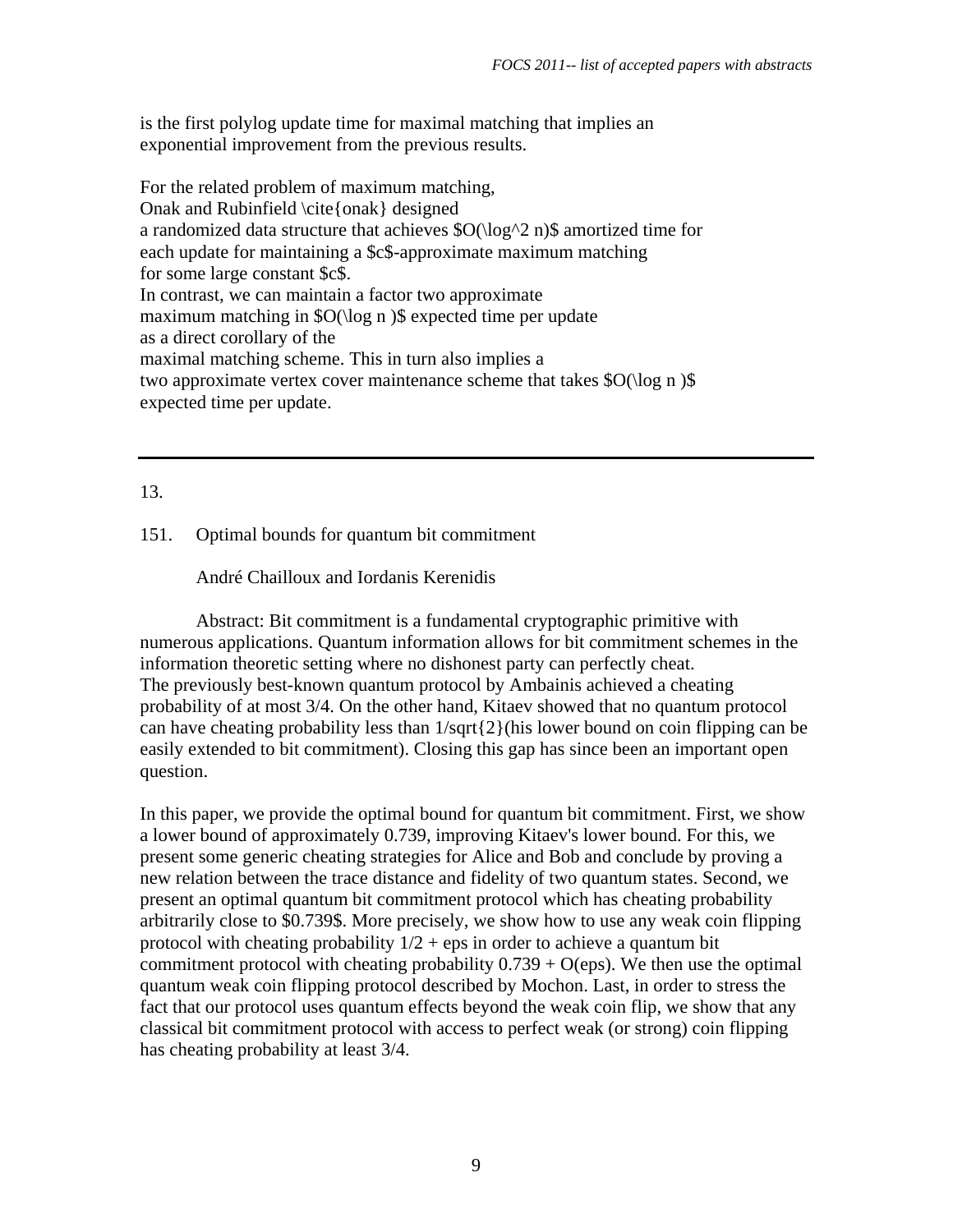### 152. SHARP MIXING TIME BOUNDS FOR SAMPLING RANDOM SURFACES

### PIETRO CAPUTO AND FABIO MARTINELLI AND FABIO LUCIO TONINELLI

 Abstract: We analyze the mixing time of a natural local Markov Chain (Gibbs sampler) for two

commonly studied models of random surfaces: (i) discrete monotone surfaces in Z3 with "almost

planar" boundary conditions and (ii) the one-dimensional discrete Solid-on-Solid (SOS) model. In

both cases we prove the first almost optimal bounds  $O(L2polylog(L))$  where L is the size of the

system. Our proof is inspired by the so-called "mean curvature" heuristic: on a large scale, the

dynamics should approximate a deterministic motion in which each point of the surface moves

according to a drift proportional to the local inverse mean curvature radius. Key technical ingredients

are monotonicity, coupling and an argument due to D. Wilson [17] in the framework of lozenge tiling Markov Chains. The novelty of our approach with respect to previous results consists

in proving that, with high probability, the dynamics is dominated by a deterministic evolution

which, apart from polylog(L) corrections, follows the mean curvature prescription. Our method

works equally well for both models despite the fact that their equilibrium maximal deviations from

the average height profile occur on very different scales (log L for monotone surfaces and √L for

the SOS model.

## 15.

154. Solving connectivity problems parameterized by treewidth in single exponential time

Marek Cygan and Jesper Nederlof and Marcin Pilipczuk and Micha<sup>3</sup> Pilipczuk and Johan M. M. van Rooij and Jakub Onufry Wojtaszczyk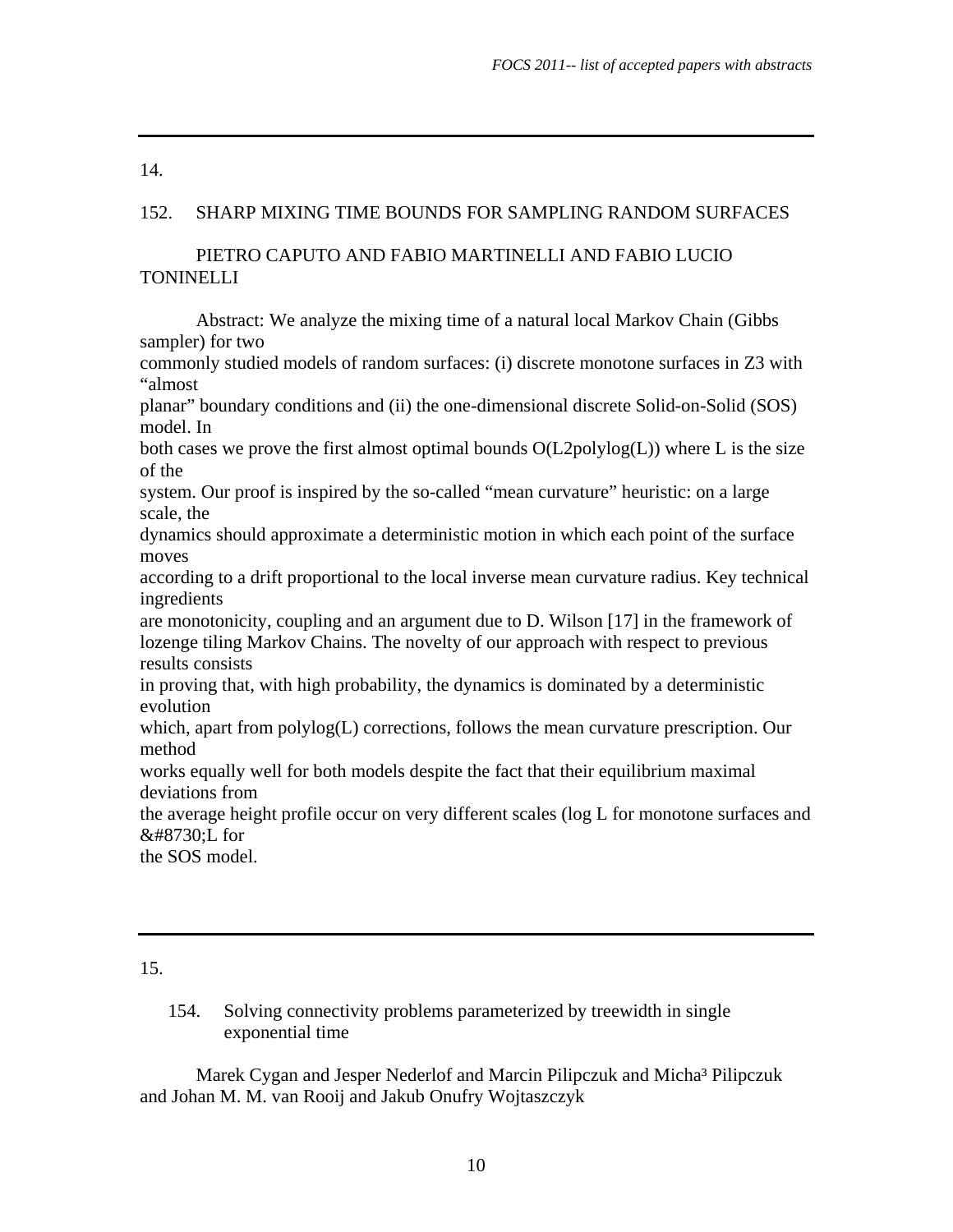Abstract: For the vast majority of local problems on graphs of small treewidth (where by local we mean that a solution can be veri $\&\#64257$ ; ed by checking separately the neighbourhood of each vertex), standard dynamic programming techniques give c^tw  $|V|$ <sup>^</sup>O(1) time algorithms, where tw is the treewidth of the input graph  $G = (V;E)$  and c is a constant. On the other hand, for problems with a global requirement (usually connectivity) the best  $&\#8211;$  known algorithms were naive dynamic programming schemes running in at least tw<sup>\*</sup>tw time.

We breach this gap by introducing a technique we named Cut&Count that allows to produce  $c^{\text{Atw}}$   $|V|$ <sup> $\text{O}(1)$ </sup> time Monte Carlo algorithms for most connectivity-type problems, including HAMILTONIAN PATH, STEINER TREE, FEEDBACK VERTEX SET and CONNECTED DOMINATING SET. These results have numerous consequences in various  $&\#64257$ ; elds, like parameterized complexity, exact and approximate algorithms on planar and H-minor-free graphs and exact algorithms on graphs of bounded degree. In all these  $&\#64257$ ; elds we are able to improve the bestknown results for some problems. Also, looking from a more theoretical perspective, our results are surprising since the equivalence relation that partitions all partial solutions with respect to extendability to global solutions seems to consist of at least tw^tw equivalence classes for all these problems. Our results answer an open problem raised by Lokshtanov, Marx and Saurabh [SODA'11].

In contrast to the problems aiming to minimize the number of connected components that we solve using Cut&Count as mentioned above, we show that, assuming the Exponential Time Hypothesis, the aforementioned gap cannot be breached for some problems that aim to maximize the number of connected components like CYCLE PACKING.

The constant c in our algorithms is in all cases small (at most 4 for undirected problems and at most 6 for directed ones), and in several cases we are able to show that improving those constants would cause the Strong Exponential Time Hypothesis to fail.

16.

161. How to Play Unique Games Against a Semi-Random Adversary

Alexandra Kolla and Konstantin Makarychev and Yury Makarychev

 Abstract: In this paper, we study the average case complexity of the Unique Games problem.

We propose a natural semi-random model, in which a unique game instance is generated in several steps. First an adversary selects a completely satisfiable instance of Unique Games, then she chooses an epsilon fraction of all edges, and finally replaces ("corrupts") the constraints corresponding to these edges with new constraints. If all steps are adversarial, the adversary can obtain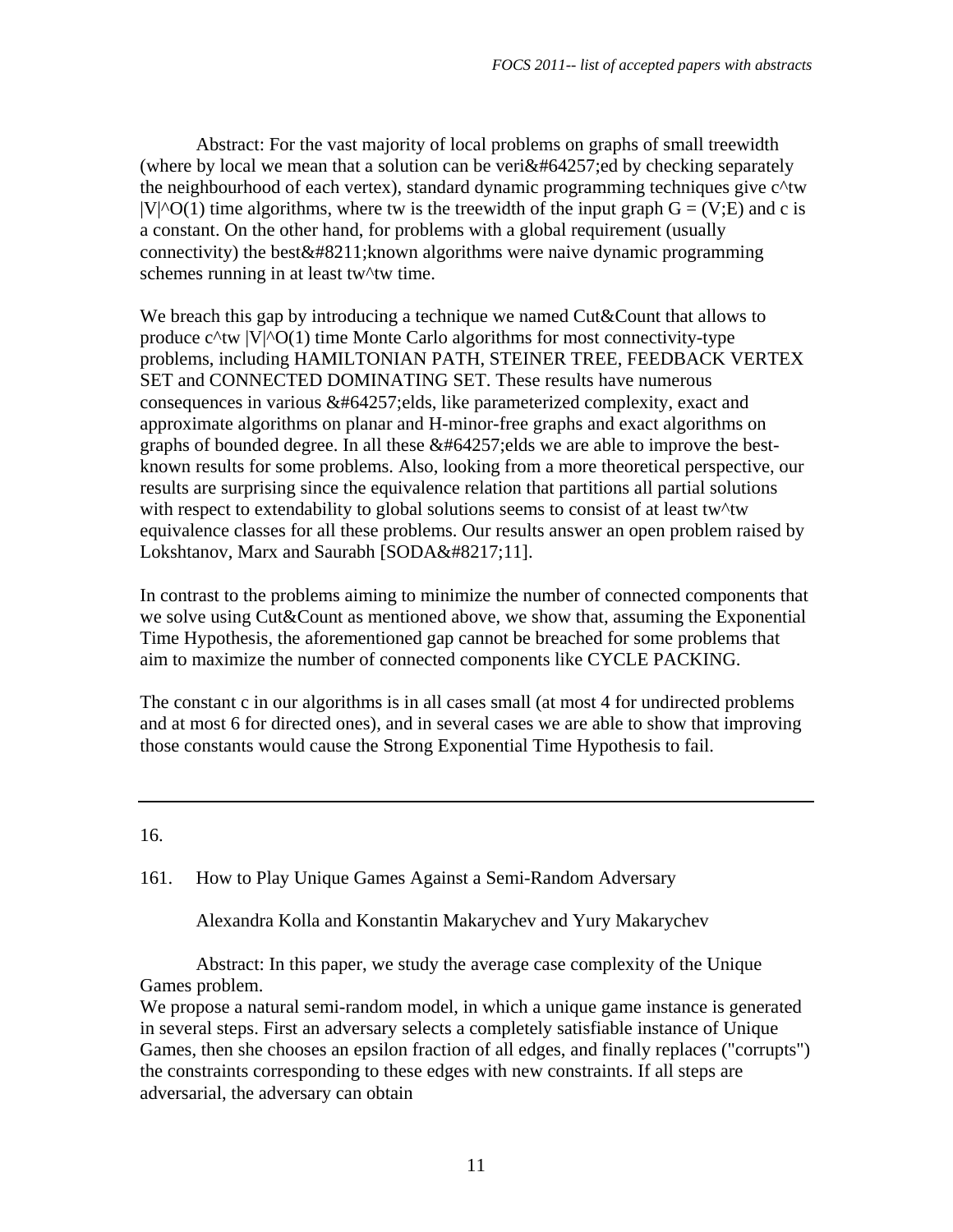any (1-epsilon) satisfiable instance, so then the problem is as hard as in the worst case. We show that known algorithms for unique games (in particular, all algorithms that use the standard SDP relaxation) fail to solve semi-random instances of Unique Games.

We present an algorithm that with high probability finds a solution satisfying a (1-delta) fraction of all constraints in semi-random instances (we require that the average degree of the graph is Omega(log k)). To this end, we consider a new non-standard SDP program for Unique Games, which is not a relaxation for the problem, and show how to analyze it. We present a new rounding scheme that simultaneously uses SDP and LP solutions, which we believe is of independent interest.

Finally, we study semi-random instances of Unique Games that are at most (1-epsilon) satisfiable. We present an algorithm that distinguishes between the case when the instance is a semi-random instance and the case when the instance is an (arbitrary) (1 delta)-satisfiable instance if epsilon > c delta (for some absolute constant c).

## 17.

## 162. Near-Optimal Column-Based Matrix Reconstruction

Christos Boutsidis and Petros Drineas and Malik Magdon-Ismail

 Abstract: We consider low-rank reconstruction of a matrix using its columns and we present asymptotically optimal algorithms for both spectral norm and Frobenius norm reconstruction. The main tools we introduce to obtain our results are: (i) the use of fast approximate SVD-like decompositions for column reconstruction, and (ii) two deterministic algorithms for selecting rows from matrices with orthonormal columns, building upon the sparse representation theorem for decompositions of the identity that appeared in~\cite{BSS09}.

#### 18.

172. Tight lower bounds for 2-query LCCs over finite fields

Arnab Bhattacharyya and Zeev Dvir and Shubhangi Saraf and Amir Shpilka

 Abstract: A Locally Correctable Code (LCC) is an error correcting code that has a probabilistic self-correcting algorithm that, with high probability, can correct any coordinate of the codeword by looking at only a few other coordinates, even if a fraction \$\delta\$ of the coordinates are corrupted. LCC's are a stronger form of LDCs (Locally Decodable Codes) which have received a lot of attention recently due to their many applications and surprising constructions.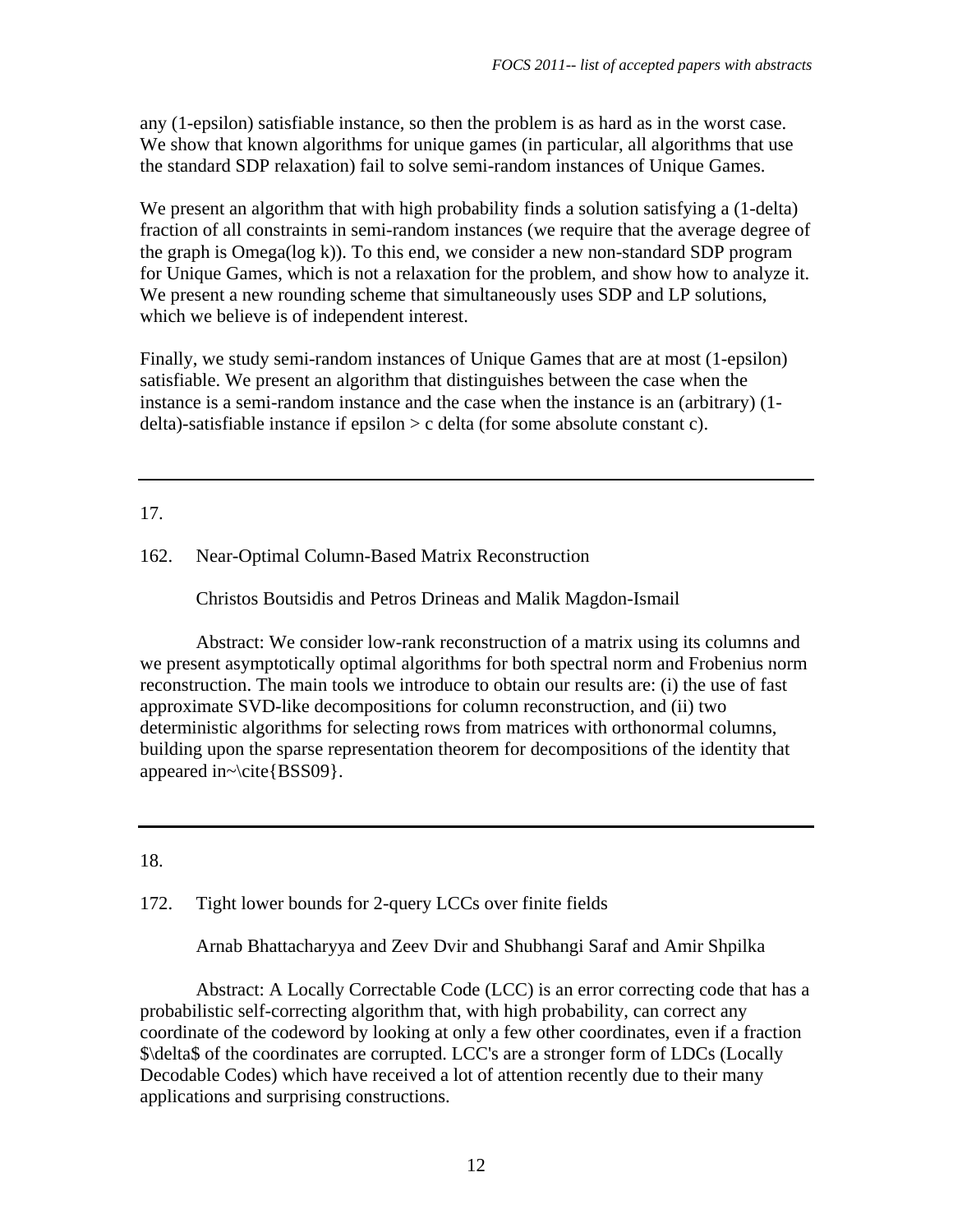In this work we show a separation between 2-query LDCs and LCCs over finite fields of prime order. Specifically, we prove a lower bound of the form  $p^{\Omega}$  (\Omega(\delta d) \\$ on the length of linear \$2\$-query LCCs over \$\F\_p\$, that encode messages of length \$d\$. Our bound improves over the known bound of  $2^{\wedge}$  \Omega(\delta d) \\$ \cite{GKST06,KdW04, DS07} which is tight for LDCs. Our proof makes use of tools from additive combinatorics which have played an important role in several recent results in Theoretical Computer Science.

We also obtain, as corollaries of our main theorem, new results in incidence geometry over finite fields. The first is an improvement to the Sylvester-Gallai theorem over finite fields \cite{SS10} and the second is a new analog of Beck's theorem over finite fields.

## 19.

173. Separator Theorems for Minor-Free and Shallow Minor-Free Graphs with Applications

## Christian Wulff-Nilsen

 Abstract: Alon, Seymour, and Thomas generalized Lipton and Tarjan's planar separator theorem and showed that a \$K\_h\$-minor free graph with \$n\$ vertices has a separator of size at most  $h^{3/2}\sqrt{3}$ , They gave an algorithm that, given a graph \$G\$ with \$m\$ edges and \$n\$ vertices and given an integer \$h\geq 1\$, outputs in \$O(\sqrt{hn}m)\$ time such a separator or a \$K\_h\$-minor of \$G\$. Plotkin, Rao, and Smith gave an  $\mathcal{S}O(hm\sqrt{\sqrt{n}}\log n)$  time algorithm to find a separator of size \$O(h\sqrt{n\log n})\$. Kawarabayashi and Reed improved the bound on the size of the separator to \$h\sqrt n\$ and gave an algorithm that finds such a separator in  $O(n^{1 + \epsilon})$  $\epsilon$ )\epsilon})\$ time for any constant  $\epsilon > 0$ \$, assuming \$h\$ is constant. This algorithm has an extremely large dependency on \$h\$ in the running time (some power tower of \$h\$ whose height is itself a function of \$h\$), making it impractical even for small \$h\$. We are interested in a small polynomial time dependency on \$h\$ and we show how to find an  $\text{SO(h\sqrt{n\log n})}\$ -size separator or report that SG\$ has a \$K\_h\$-minor in  $\O(\text{poly}(h)n^{5/4} + \epsilon)$ )\$ time for any constant \$\epsilon > 0\$. We also present the first  $\mathcal{S}O(\text{poly}(h)n)\mathcal{S}$  time algorithm to find a separator of size  $\mathcal{S}O(n^2)\mathcal{S}$  for a constant  $\&c$  < 1\$. As corollaries of our results, we get improved algorithms for shortest paths and maximum matching. Furthermore, for integers  $\ell s$  and \$h\$, we give an  $\delta O(m + n^2 +$ \epsilon}/\ell)\$ time algorithm that either produces a \$K\_h\$-minor of depth \$O(\ell\log n)\$ or a separator of size at most  $O(n\ell + \ell \ell + \ell \log n)$ . This improves the shallow minor algorithm of Plotkin, Rao, and Smith when  $\Im m = \Omega(n^{\{1 + \epsilon}\)}$ . We get a similar running time improvement for an approximation algorithm for the problem of finding a largest \$K\_h\$-minor in a given graph.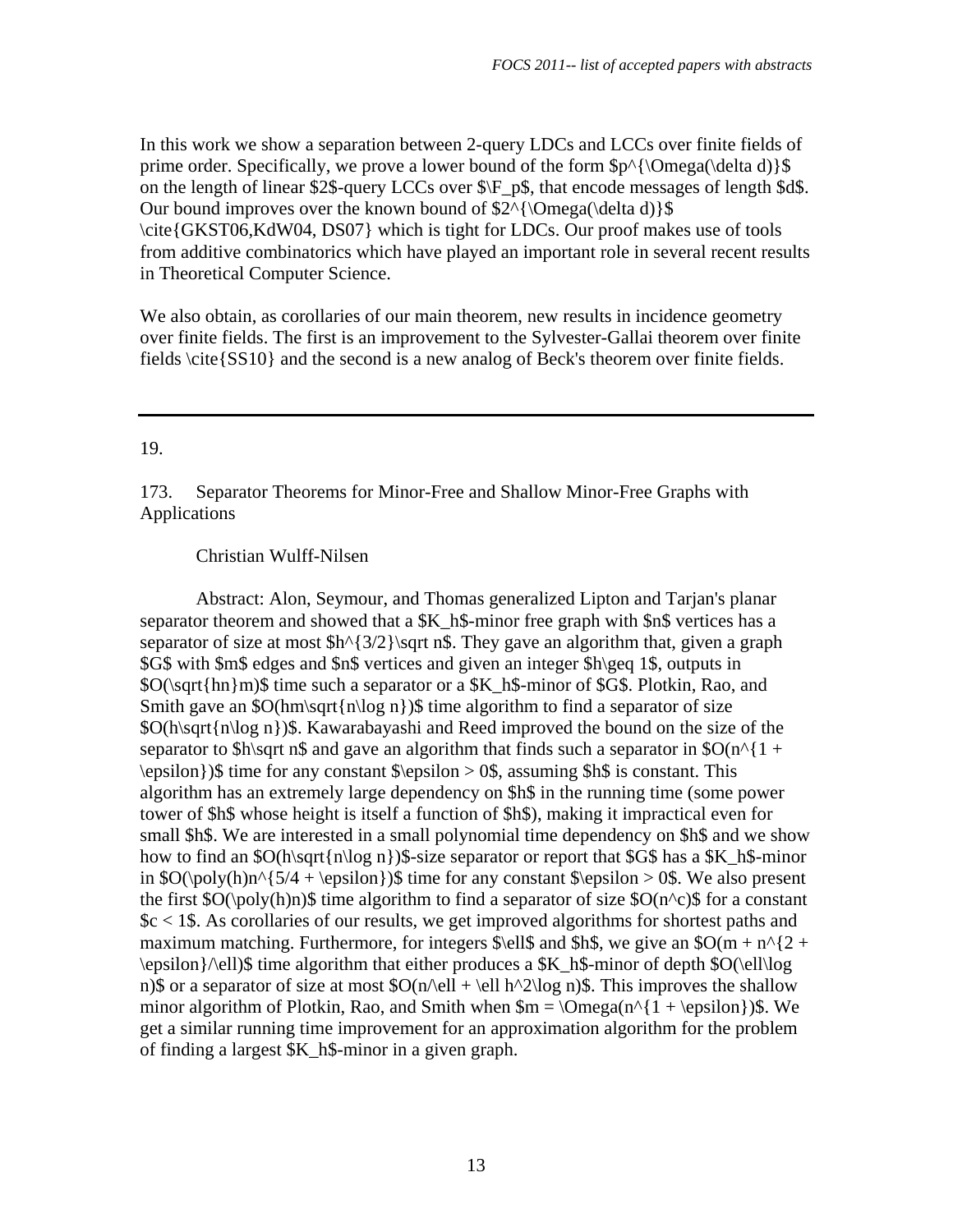#### 175. 3-SAT Faster and Simpler - Unique-SAT Bounds for PPSZ Hold in General

Timon Hertli

 Abstract: The PPSZ algorithm by Paturi, Pudl\'ak, Saks, and Zane [1998] is the fastest known algorithm for Unique k-SAT, where the input formula does not have more than one satisfying assignment. For  $k \geq 5$  the same bounds hold for general k-SAT. We show that this is also the case for  $k=3,4$ , using a slightly modified PPSZ algorithm. We do the analysis by defining a cost for satisfiable CNF formulas, which we prove to decrease in each PPSZ step by a certain amount. This improves our previous best bounds with Moser and Scheder [2011] for 3-SAT to  $O(1.308<sup>2</sup>)$  and for 4-SAT to  $O(1.469<sup>2</sup>)$ .

#### 21.

177. On Range Searching in the Group Model and Combinatorial Discrepancy

Kasper Green Larsen

 Abstract: In this paper we establish an intimate connection between dynamic range searching in the group model and combinatorial discrepancy. Our result states that, for a broad class of range searching data structures (including all known upper bounds), it must hold that  $t_u$  $t_q = \Omega(\dsc^2/q)$  is where  $t_q$  is the worst case update time,  $t$  q\$ the worst case query time and  $\dots$  is the combinatorial discrepancy of the range searching problem in question. This relation immediately implies a whole range of exceptionally high and near-tight lower bounds for all of the basic range searching problems. We list a few of them in the following: \begin{itemize} \item For halfspace range searching in \$d\$-dimensional space, we get a lower bound of  $t_u t_q = \Omega(n^{\{1-1/d\}})\$ . This comes within a  $\lvert \lg n \lg \lg n \rvert$  factor of the best known upper bound. \item For orthogonal range searching in \$d\$-dimensional space, we get

a lower bound of \$t\_u t\_q =  $\Omega(\le^4d-2+\mu(d))\n$ , where  $\mu(d) > 0$  is some small but strictly positive function of \$d\$.

\item For ball range searching in \$d\$-dimensional space, we get a

lower bound of  $t_u t_q = \Omega(n^{\{1-1/d\}})/\log n$ .

\end{itemize}

We note that the previous highest lower bound for any explicit problem, due to Patrascu [STOC'07], states that  $t_q =$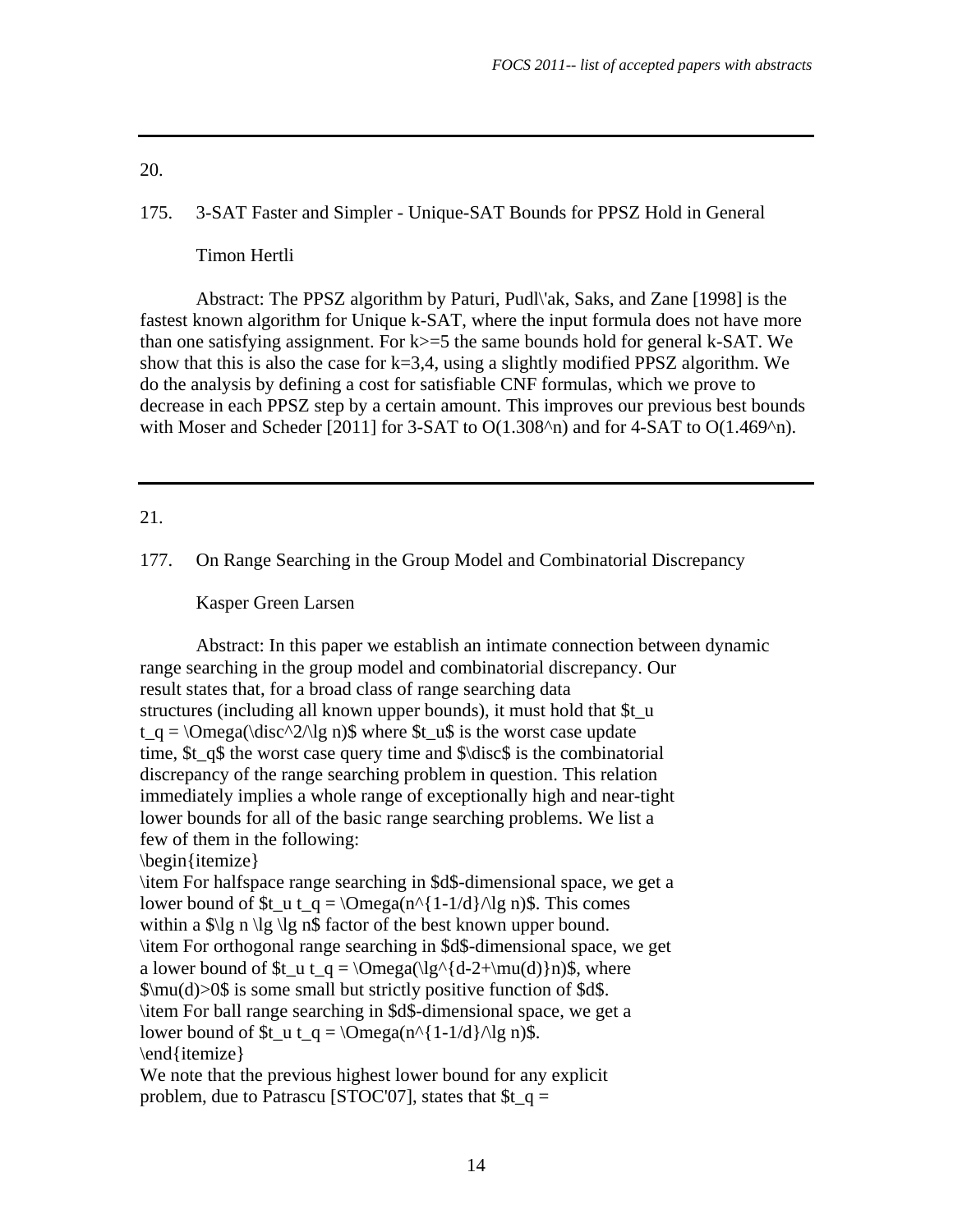\Omega((\lg n/\lg(\lg n+t\_u))^2)\$, which does however hold for a less restrictive class of data structures.

Our result also has implications for the field of combinatorial discrepancy. Using textbook range searching solutions, we improve on the best known discrepancy upper bound for axis-aligned rectangles in dimensions \$d \geq 3\$.

## 22.

# 179. Coin Flipping with Constant Bias Implies One-Way Functions

Iftach Haitner and Eran Omri

 Abstract: It is well known (\cf Impagliazzo and Luby [FOCS '89]) that the existence of almost all ``interesting" cryptographic applications, \ie ones that cannot hold information theoretically, implies one-way

functions. An important exception where the above implication is not known, however, is the case of coin-flipping protocols. Such protocols allow honest parties to mutually flip an unbiased coin,

while guaranteeing that even a cheating (efficient) party cannot bias the output of the protocol by much. While Impagliazzo and Luby proved that coin-flipping protocols that are safe against

negligible bias do imply one-way functions, and, very recently, Maji, Prabhakaran, Sahai and Schreiber [FOCS '10] proved the same for constant-round protocols (with any nontrivial bias). For the general case, however, no such implication was known.

We make a significant step towards answering the above fundamental question, showing that coin-flipping protocols safe against a constant bias (concretely,  $\frac{\sqrt{2}}{-}$ 1}{2}\$) imply one-way functions.

# 23.

187. The Complexity of the Homotopy Method, Equilibrium Selection, and Lemke-Howson Solutions.

Paul W. Goldberg and Christos H. Papadimitriou and Rahul Savani

 Abstract: We show that the widely used homotopy method for solving fixpoint problems, as well as the Harsanyi-Selten equilibrium selection process for games, are PSPACE-complete to implement. Extending our result for the Harsanyi-Selten process, we show that several other homotopy-based algorithms for solving games are also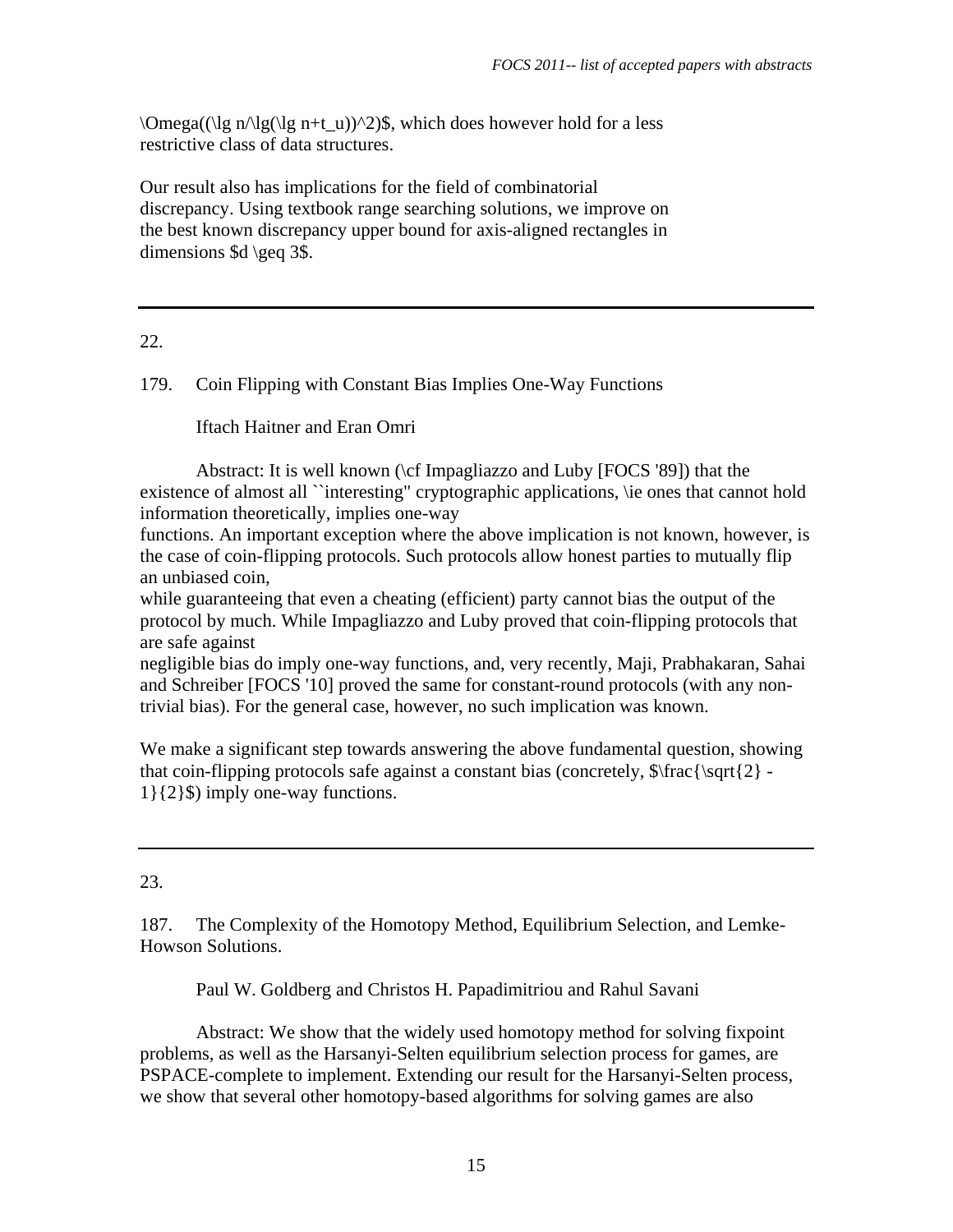PSPACE-complete to implement. A further application of our techniques yields the result that it is PSPACE-complete to compute any of the equilibria that could be found via the classical Lemke-Howson algorithm, a complexity-theoretic strengthening of the result in [24]. These results show that our techniques can be widely applied and suggest that the PSPACE-completeness of implementing homotopy methods is a general principle.

24.

#### 193. Information Equals Amortized Communication

#### Mark Braverman and Anup Rao

 Abstract: We show how to efficiently simulate the sending of a message \$M\$ to a receiver who has partial information about the message, so that the expected number of bits communicated in the simulation is close to the amount of additional information that the message reveals to the receiver. This is a generalization and strengthening of the Slepian-Wolf theorem, which shows how to carry out such a simulation with low \emph{amortized} communication in the case that \$M\$ is a deterministic function of \$X\$. A caveat is that our simulation is interactive.

As a consequence, we obtain new relationships between the randomized amortized communication complexity of a function, and its information complexity. We prove that for any given distribution on inputs, the internal information cost (namely the information revealed to the parties) involved in computing any relation or function using a two party interactive protocol is {\em exactly} equal to the amortized communication complexity of computing independent copies of the same relation or function. Here by amortized communication complexity we mean the average per copy communication in the best protocol for computing multiple copies, with a bound on the error in each copy (i.e.\ we require only that the output in each coordinate is correct with good probability, and do not require that all outputs are simultaneously correct). This significantly simplifies the relationships between the various measures of complexity for average case communication protocols, and proves that if a function's information cost is smaller than its communication complexity, then multiple copies of the function can be computed more efficiently in parallel than sequentially.

Finally, we show that the only way to prove a strong direct sum theorem for randomized communication complexity is by solving a particular variant of the pointer jumping problem that we define. If this problem has a cheap communication protocol, then a strong direct sum theorem must hold. On the other hand, if it does not, then the problem itself gives a counterexample for the direct sum question. In the process we show that a strong direct sum theorem for communication complexity holds if and only if efficient compression of communication protocols is possible.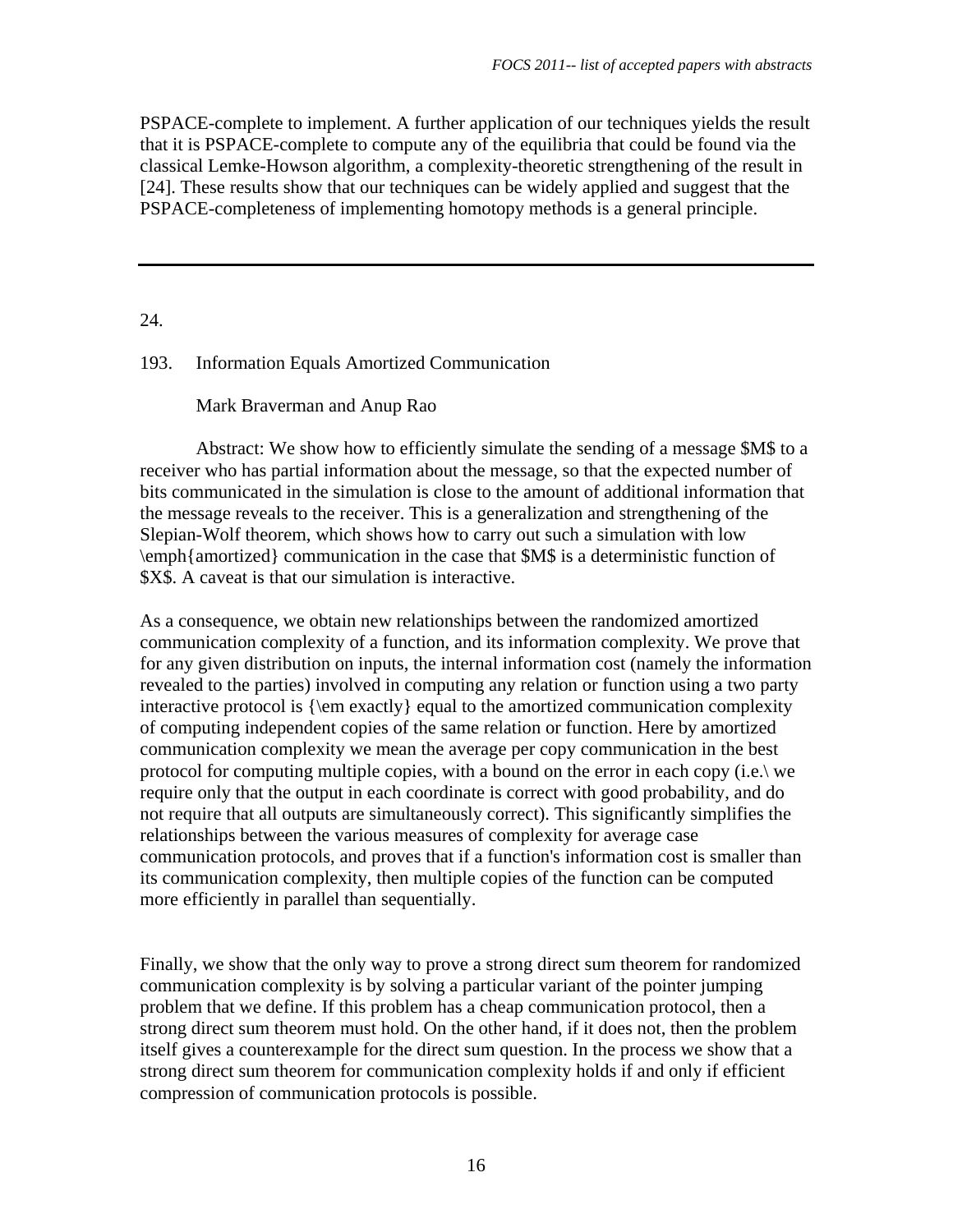194. Graph Connectivities, Network Coding, and Expander Graphs

Ho Yee Cheung and Lap Chi Lau and Kai Man Leung

 Abstract: In this paper we present a new algebraic formulation to compute edge connectivities in a directed graph, using the ideas developed in network coding. This reduces the problem of computing edge connectivities to solving systems of linear equations, thus allowing us to use tools in linear algebra to design new algorithms. Using the algebraic formulation we obtain faster algorithms for computing single source edge connectivities and all pairs edge connectivities,

in some settings the amortized time to compute the edge connectivity for one pair is sublinear. Through this connection, we have also found an interesting use of expanders and superconcentrators to design fast algorithms for some graph connectivity problems.

26.

202. Limitations of Randomized Mechanisms for Combinatorial Auctions

Shaddin Dughmi and Jan Vondrak

 Abstract: The design of computationally efficient and incentive compatible mechanisms that solve or approximate fundamental resource allocation problems is the main goal of algorithmic mechanism design. A central example in both theory and practice is welfare-maximization in combinatorial auctions. Recently, a randomized mechanism has been discovered for combinatorial auctions that is truthful in expectation and guarantees a \$(1-1/e)\$-approximation to the optimal social welfare when players have coverage valuations \cite{DRY11}. This approximation ratio is the best possible even for non-truthful algorithms, assuming  $P \neq NP\$  \cite{KLMM05}.

Given the recent sequence of negative results for combinatorial auctions under more restrictive notions of incentive compatibility \cite{DN07,BDFKMPSSU10,Dobzin11}, this development raises a natural question: Are truthful-in-expectation mechanisms compatible with polynomial-time approximation in a way that deterministic or universally truthful mechanisms are not? In particular, can polynomial-time truthful-inexpectation mechanisms guarantee a near-optimal approximation ratio for more general variants of combinatorial auctions?

We prove that this is not the case. Specifically, the result of  $\cite{DRY11}$  cannot be extended to combinatorial auctions with submodular valuations in the value oracle model.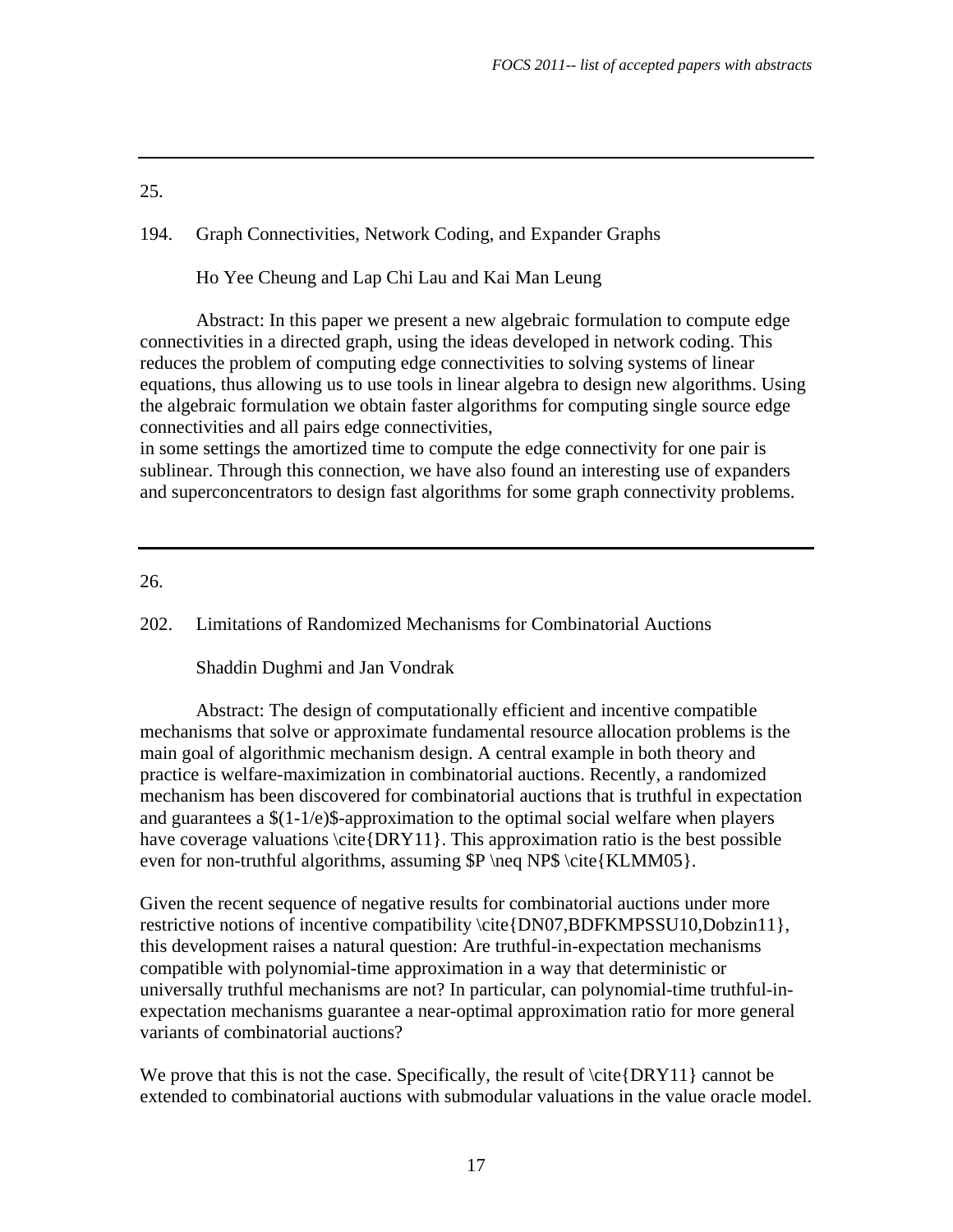(Absent strategic considerations, a  $(1-1/e)$ ). Approximation is still achievable in this setting  $\cite{V08}.)$  More precisely, we prove that there is a constant  $\gamma>0$  such that there is no randomized mechanism that is truthful-in-expectation --- or even approximately truthful-in-expectation --- and guarantees an \$m^{-\gamma}\$ approximation to the optimal social welfare for combinatorial auctions with submodular valuations in the value oracle model.

We also prove an analogous result for the flexible combinatorial public projects (CPP) problem, where a truthful-in-expectation \$(1-1/e)\$-approximation for coverage valuations has been recently developed \cite{Dughmi11}. We show that there is no truthful-in-expectation --- or even approximately truthful-in-expectation --- mechanism that achieves an \$m^{-\gamma}\$-approximation to the optimal social welfare for combinatorial public projects with submodular valuations in the value oracle model. Both our results present an unexpected separation between coverage functions and submodular functions, which does not occur for these problems without strategic considerations.

## 27.

#### 204. How to Store a Secret on Continually Leaky Devices

Yevgeniy Dodis and Allison Lewko and Brent Waters and Daniel Wichs

 Abstract: We consider the question of how to store a value secretly on devices that continually leak information about their internal state to an external attacker. If the secret value is stored on a single device, and the attacker can leak even a single predicate of the internal state of that device, then she may learn some information about the secret value itself. Therefore, we consider a setting where the secret value is shared between multiple devices (or multiple components of one device), each of which continually leaks arbitrary adaptively chosen predicates of its individual state. Since leakage is continual, each device must also continually update its state so that an attacker cannot just leak it entirely one bit at a time. In our model, the devices update their state individually and asynchronously, without any communication between them. The update process is necessarily randomized, and its randomness can leak as well.

As our main result, we construct a sharing scheme for two devices, where a constant fraction of the internal state of each device can leak in between and during updates. Our scheme has the structure of a public-key encryption, where one share is a secret key and the other is a ciphertext. As a contribution of independent interest, we also get public-key encryption in the continual leakage model, introduced by Brakerski et al. and Dodis et al. (FOCS '10). This scheme tolerates continual leakage on the secret key and the updates, and simplies the recent construction of Lewko, Lewko and Waters (STOC '11). For our main result, we also show how to update the ciphertexts of the encryption scheme so that the message remains hidden even if an attacker interleaves leakage on secret key and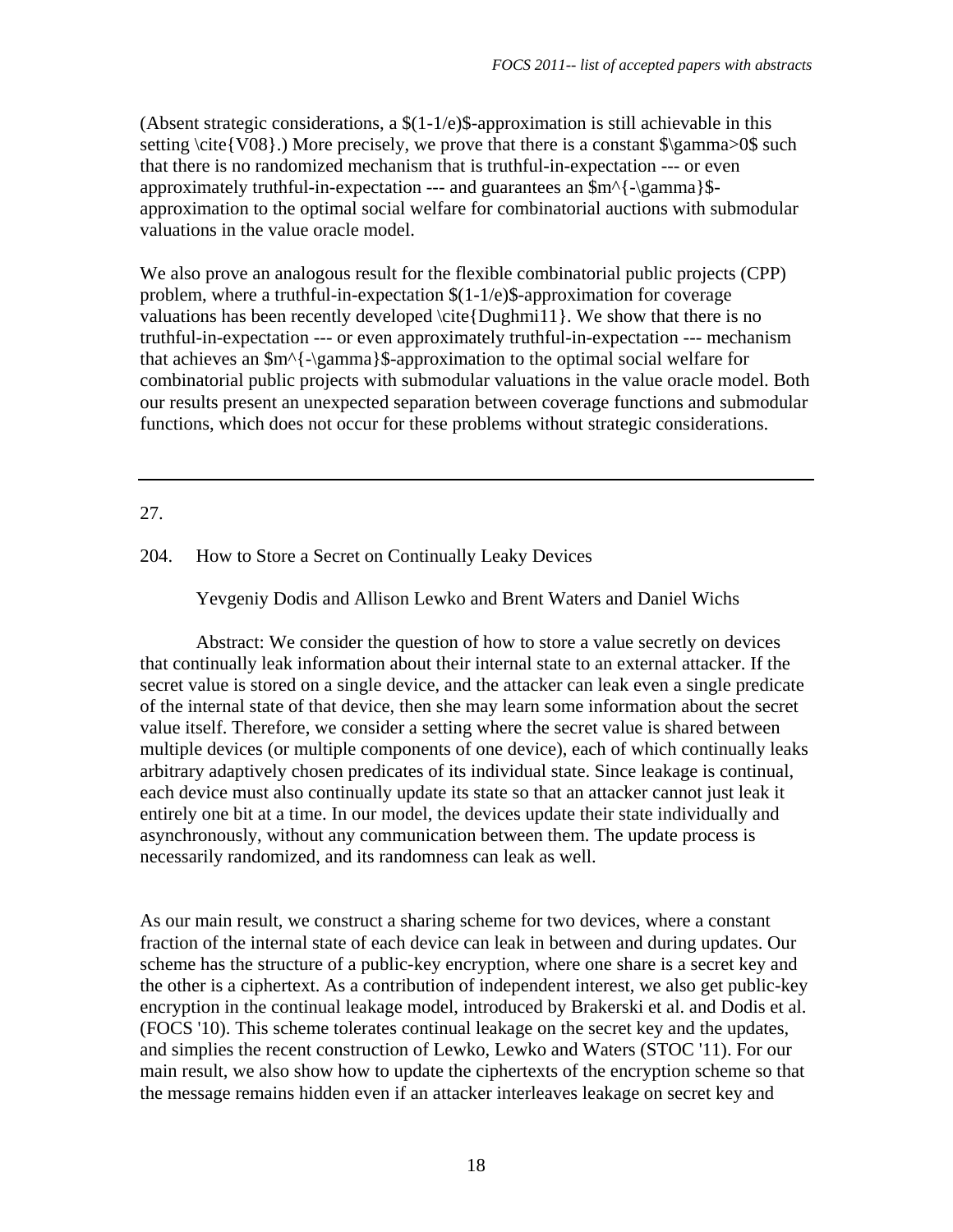ciphertext shares. The security of our scheme is based on the linear assumption in primeorder bilinear groups.

We also provide an extension to general access structures realizable by linear secret sharing schemes across many devices. The main advantage of this extension is that the state of some devices can be compromised entirely, while that of the all remaining devices is susceptible to continual leakage.

Lastly, we show impossibility of information theoretic sharing schemes in our model, where continually leaky devices update their state individually.

28.

215. A Polylogarithmic-Competitive Algorithm for the k-Server Problem

Nikhil Bansal and Niv Buchbinder and Aleksander Madry and Seffi Naor

 Abstract: We give the first polylogarithmic-competitive randomized algorithm for the \$k\$-server problem on an arbitrary finite metric space. In particular, our algorithm achieves a competitive ratio of  $\widetilde{\O}(\log^3 n)$  $\log^2 2$  k)\$ for any metric space on \$n\$ points. This improves upon the \$(2k-1)\$-competitive algorithm of Koutsoupias and Papadimitriou (J.ACM.'95) whenever \$n\$ is sub-exponential in \$k\$.

29.

217. Minimum Weight Cycles and Triangles: Equivalences and Algorithms

Liam Roditty and Virginia Vassilevska Williams

 Abstract: We consider the fundamental algorithmic problem of finding a cycle of minimum weight in a weighted graph.

In particular, we show that the minimum weight cycle problem in an undirected \$n\$-node graph with edge weights in  $\{\{1,\ldots,M\}\}\$  or in a directed

\$n\$-node graph with edge weights in  $\{\{-M\},\ldots\}$  and no negative cycles can be efficiently reduced to finding a minimum weight  $\{\emph{normal}\$  in an  $\Theta(n)$ -shode \emph{undirected} graph with weights in \$\{1,\ldots,O(M)\}\$. Roughly speaking, our reductions imply the following surprising phenomenon: a minimum cycle with an arbitrary number of weighted edges can be ``encoded'' using only \emph{three} edges within roughly the same weight interval!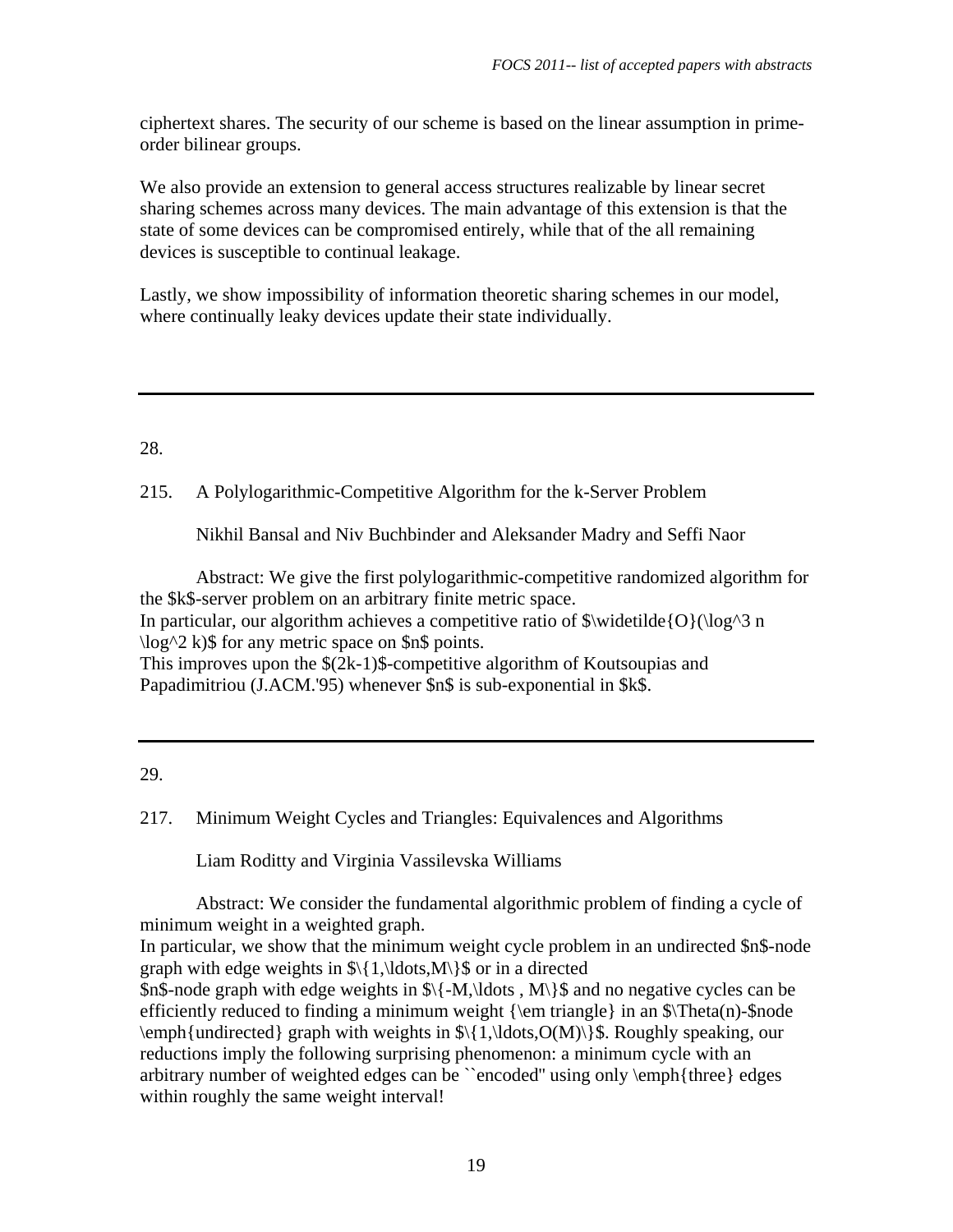This resolves a longstanding open problem posed in a seminal work by Itai and Rodeh [SIAM J. Computing 1978 and STOC'77] on minimum cycle in unweighted graphs.

A direct consequence of our efficient reductions are  $\tilde{O}(Mn^{\omega})\leq$  $\tilde{O}(Mn^{2.376})$ \$-time algorithms using fast matrix multiplication (FMM) for finding a minimum weight cycle in both undirected graphs with integral weights from the interval \$[1,M]\$ and directed graphs with integral weights from the interval \$[-M,M]\$. The latter seems to reveal a strong separation between the all pairs shortest paths (APSP) problem and the minimum weight cycle problem in directed graphs as the fastest known APSP algorithm has a running time of  $O(M^{(0.681)}n^{(2.575)})$ \$ by Zwick [J. ACM] 2002].

In contrast, when only combinatorial algorithms are allowed (that is, without FMM) the only known solution to minimum weight cycle is by computing APSP. Interestingly, any separation between the two problems in this case would be an amazing breakthrough as by a recent paper by Vassilevska W. and Williams [FOCS'10], any  $\mathcal{S}O(n^{3}-\epsilon)$ \$time algorithm ( $\epsilon > 0$ ) for minimum weight cycle immediately implies a  $O(n^{3-1})$ \delta})\$-time algorithm (\$\delta>0\$) for APSP.

# 30.

# 218. Streaming Algorithms via Precision Sampling

Alexandr Andoni and Robert Krauthgamer and Krzysztof Onak

 Abstract: A technique introduced by Indyk and Woodruff [STOC 2005] has inspired several recent advances in data-stream algorithms. We show that a number of these results follow easily from the application of a single probabilistic method called {\em Precision Sampling}. Using this method, we obtain simple data-stream algorithms that maintain a randomized sketch of an input vector  $x=(x_1,\ldots, x_n)$ . which is useful for the following applications: \begin{itemize} \item Estimating the  $F$  k\$-moment of  $x$ \$, for  $k > 2$ \$. \item Estimating the  $\ell \leq \ell$  p\$-norm of  $x\$ , for  $\phi\in[1,2]\$ , with small update time. \item Estimating cascaded norms  $\ell_{p(\ell_q)}$  for all  $p,q>0$ . \item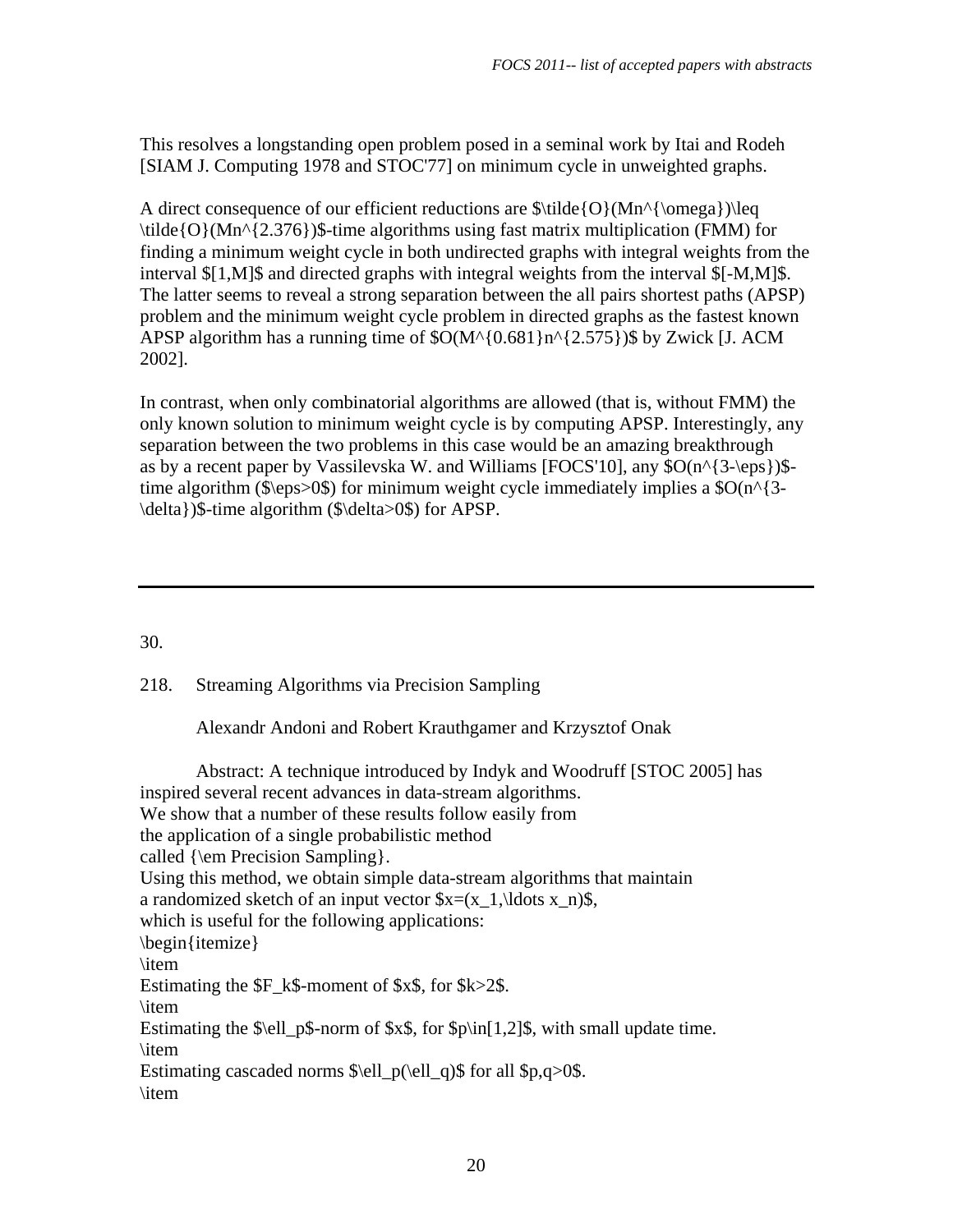\$\ell\_1\$ sampling, where the goal is to produce an element \$i\$ with probability (approximately)  $\frac{|x_i|}{|x|}$ . It extends to similarly defined  $\ell_{p\$ -sampling, for  $\pi$ [1,2]\$. \end{itemize}

For all these applications the algorithm is essentially the same: pre-multiply the vector \$x\$ entry-wise by a well-chosen random vector, and run a heavy-hitter estimation algorithm on the resulting vector. Our sketch is a linear function of \$x\$, thereby allowing general updates to the vector \$x\$.

Precision Sampling itself addresses the problem of estimating a sum  $\sum_{i=1}^n a_i$  a is from weak estimates of each real  $a_i\in[0,1]$ . More precisely, the estimator first chooses a desired precision  $\text{S}u$  i\in(0,1]\$ for each  $\sin[n]\$ \$, and then it receives an estimate of every \$a\_i\$ within additive \$u\_i\$. Its goal is to provide a good approximation to  $\sum a_i$ while keeping a tab on the cost  $\sum i (1/u_i)\$ . Here we refine previous work [Andoni, Krauthgamer, and Onak, FOCS 2010] which shows that as long as  $\sum a_i = \Omega(1)\$ , a good multiplicative approximation can be achieved using total precision of only  $\Omega(n\log n)$ .

# 31.

219. A Parallel Approximation Algorithm for Positive Semidefinite Programming

Rahul Jain and Penghui Yao

 Abstract: Positive semidefinite programs are an important subclass of semidefinite programs in which all matrices involved in the specification of the problem are positive semidefinite and all scalars involved are non-negative. We present a parallel algorithm, which given an instance of a positive semidefinite program of size N and an approximation factor  $eps > 0$ , runs in (parallel) time

 $poly(1/eps)$  polylog(N), using  $poly(N)$  processors, and outputs a value which is within multiplicative factor of (1+eps) to the optimal. Our result generalizes analogous result of Luby and Nisan [1993] for positive linear programs and our algorithm is inspired by their algorithm.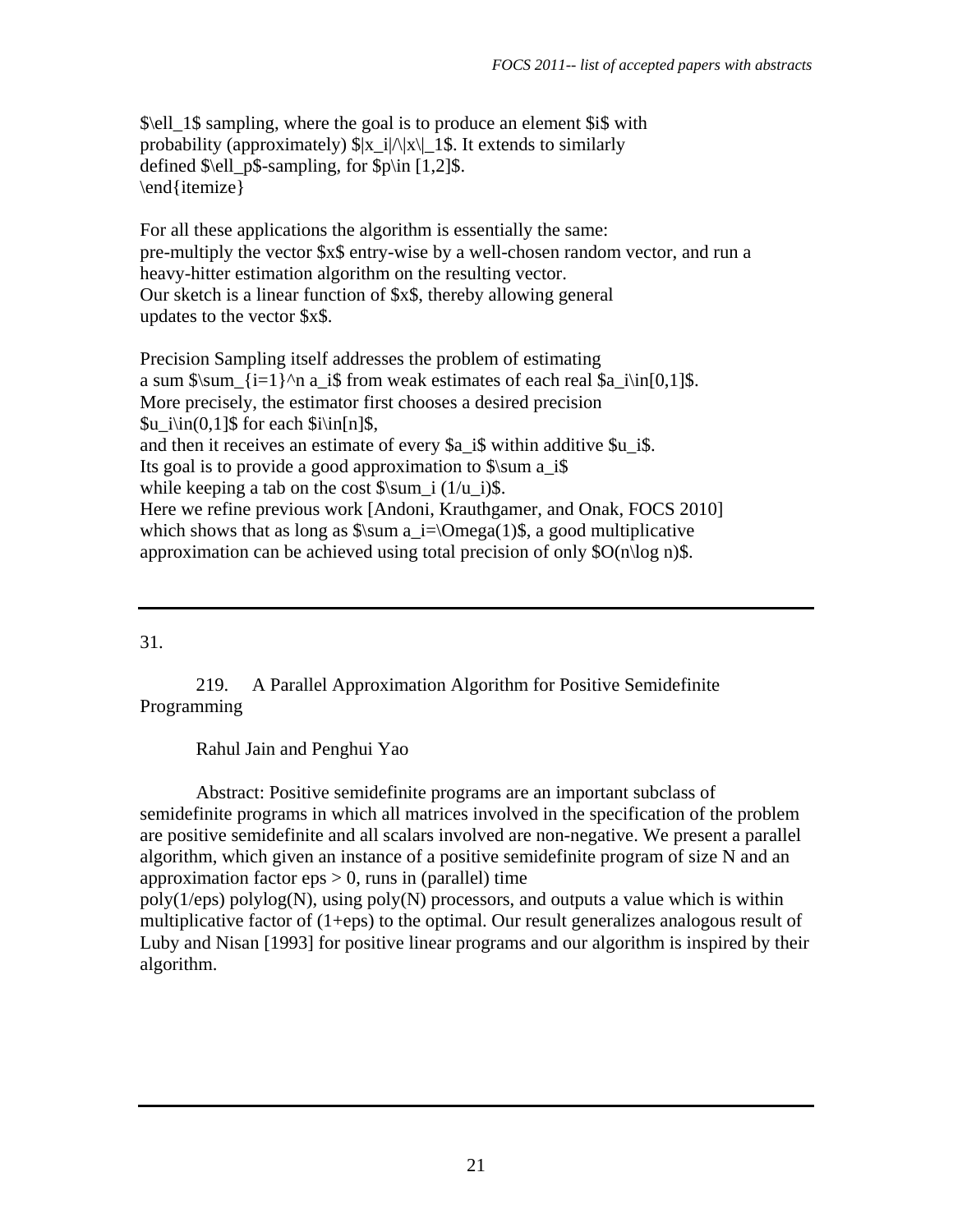| ۰.<br>۰.<br>$\sim$<br>× |  |
|-------------------------|--|

# 222. Planar Graphs: Random Walks and Bipartiteness Testing

 Artur Czumaj and Morteza Monemizadeh and Krzysztof Onak and Christian Sohler

 Abstract: We initiate the study of the testability of properties in arbitrary planar graphs. We prove that bipartiteness can be tested in constant time. The previous bound for this class of graphs was  $O$ -tilde(sqrt(n)), and the constant-time testability was only known for planar graphs with bounded degree. Previously used transformations of unbounded-degree sparse graphs into bounded-degree sparse graphs cannot be used to reduce the problem to the testability of bounded-degree planar graphs. Our approach extends to arbitrary minor-free graphs.

Our algorithm is based on random walks. The challenge is here to analyze random walks for a class of graphs that has good separators, i.e., bad expansion. Standard techniques that use a fast convergence to a uniform distribution do not work in this case. Roughly speaking, our analysis technique self-reduces the problem of  $\mathbf{i}$  nding an odd length cycle in a multigraph G induced by a collection of cycles to another multigraph Gâ $\theta$ induced by a set of shorter odd-length cycles, in such a way that when a random walks  $\mathbf{i}$  nds a cycle in Gâ $\mathcal{C}$  with probability p>0, then it does so with probability  $\lambda$  lambda(p) $>0$  in G. This reduction is applied until the cycles collapse to self-loops that can be easily detected.

## 33.

223. Pseudorandomness for read-once formulas

Andrej Bogdanov and Periklis Papakonstantinou and Andrew Wan

 Abstract: We give an explicit construction of a pseudorandom generator for readonce formulas whose inputs can be read in arbitrary order. For formulas in \$n\$ inputs and arbitrary gates of fan-in at most  $d = O(n/\log n)$ , the pseudorandom generator uses  $(1 \Omega(1)$  \Omega(1))n\$ bits of randomness and produces an output that looks  $2^{\{\}$  \Omega(n)}\$pseudorandom to all such formulas.

Our analysis is based on the following lemma. Let  $\text{Spr} = Mz + e\text{S}$ , where  $\text{SMS}$  is the parity-check matrix of a sufficiently good binary error-correcting code of constant rate, \$z\$ is a random string, \$e\$ is a small-bias distribution, and all operations are modulo 2. Then for every pair of functions  $f, g\colon B^{n/2} \to B\$  and every equipartition  $f, f$ ,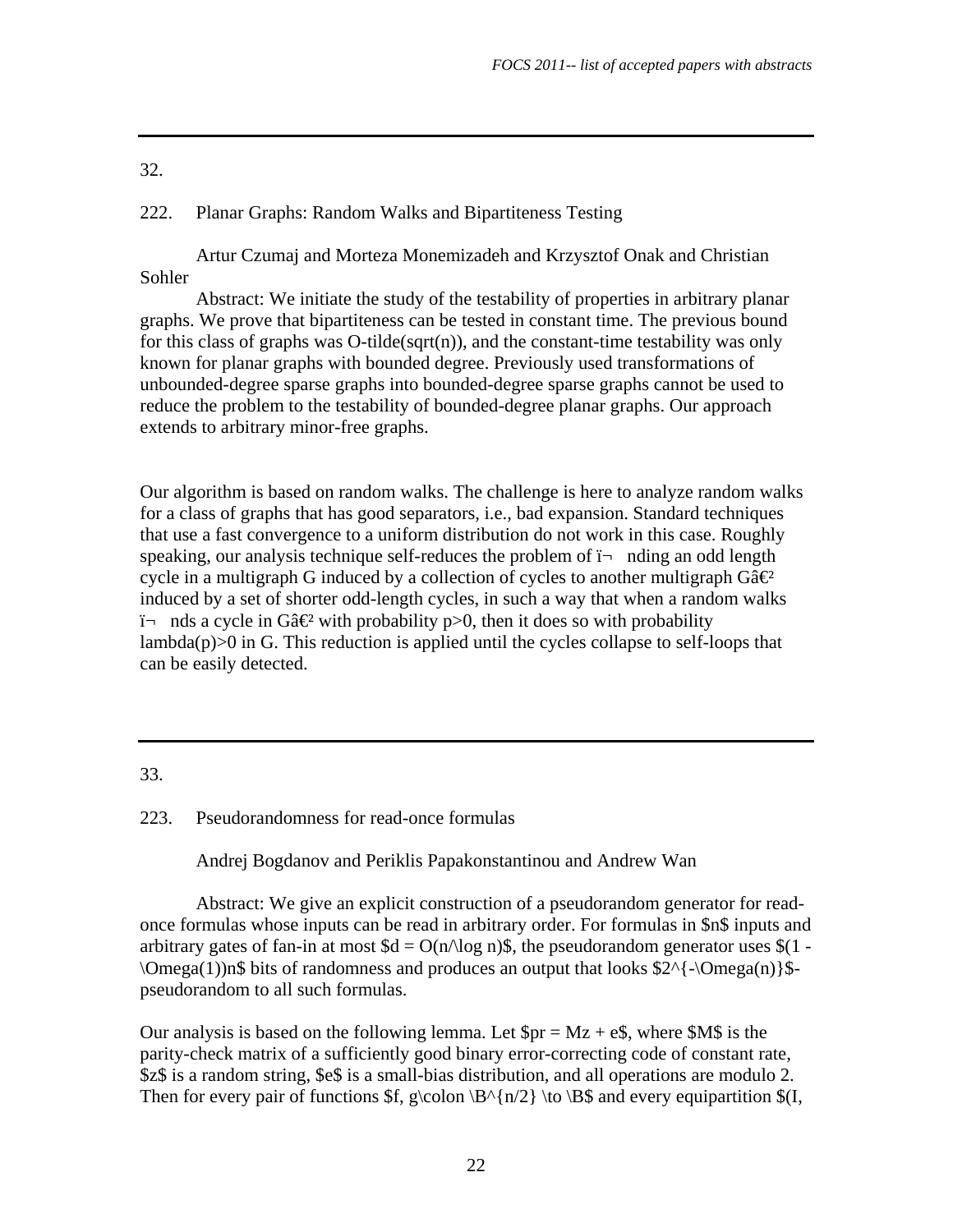J)\$ of  $\[\ln\]\$ , the distribution  $\pr\$  is pseudorandom for the pair  $\$(f(x)|_I), g(x|_J))\$ , where \$x|\_I\$ and \$x|\_J\$ denote the restriction of \$x\$ to the coordinates in \$I\$ and \$J\$, respectively.

## 34.

#### 226. Approximating Graphic TSP by Matchings

Tobias Moemke and Ola Svensson

 Abstract: We present a framework for approximating the metric TSP based on a novel use of matchings. Traditionally, matchings have been used to add edges in order to make a given graph Eulerian, whereas our approach also allows for the removal of certain edges leading to a decreased cost.

For the TSP on graphic metrics (graph-TSP), the approach yields a 1.461-approximation algorithm with respect to the Held-Karp lower bound. For graph-TSP restricted to a class of graphs that contains degree three bounded and claw-free graphs, we show that the integrality gap of the Held-Karp relaxation matches the conjectured ratio 4/3. The framework allows for generalizations in a natural way and also leads to a 1.586-approximation algorithm for the traveling salesman path problem on graphic metrics where the start and end vertices are prespecified.

35.

#### 230. Efficient Distributed Medium Access

Devavrat Shah and Jinwoo Shin and Prasad Tetali

Abstract: Consider a wireless network of n nodes represented by a graph  $G=(V, \mathcal{E})$  $E$ ) where an edge  $(i,j)$  models the fact that transmissions of i and j interfere with each other, i.e. simultaneous transmissions of i and j become unsuccessful. Hence it is required that at each time instance a set of non-interfering nodes (corresponding to an independent set in G) access the wireless medium. To utilize wireless resources efficiently, it is required to arbitrate the access of medium among interfering nodes properly. Moreover, to be of practical use, such a mechanism is required to be totally distributed as well as simple.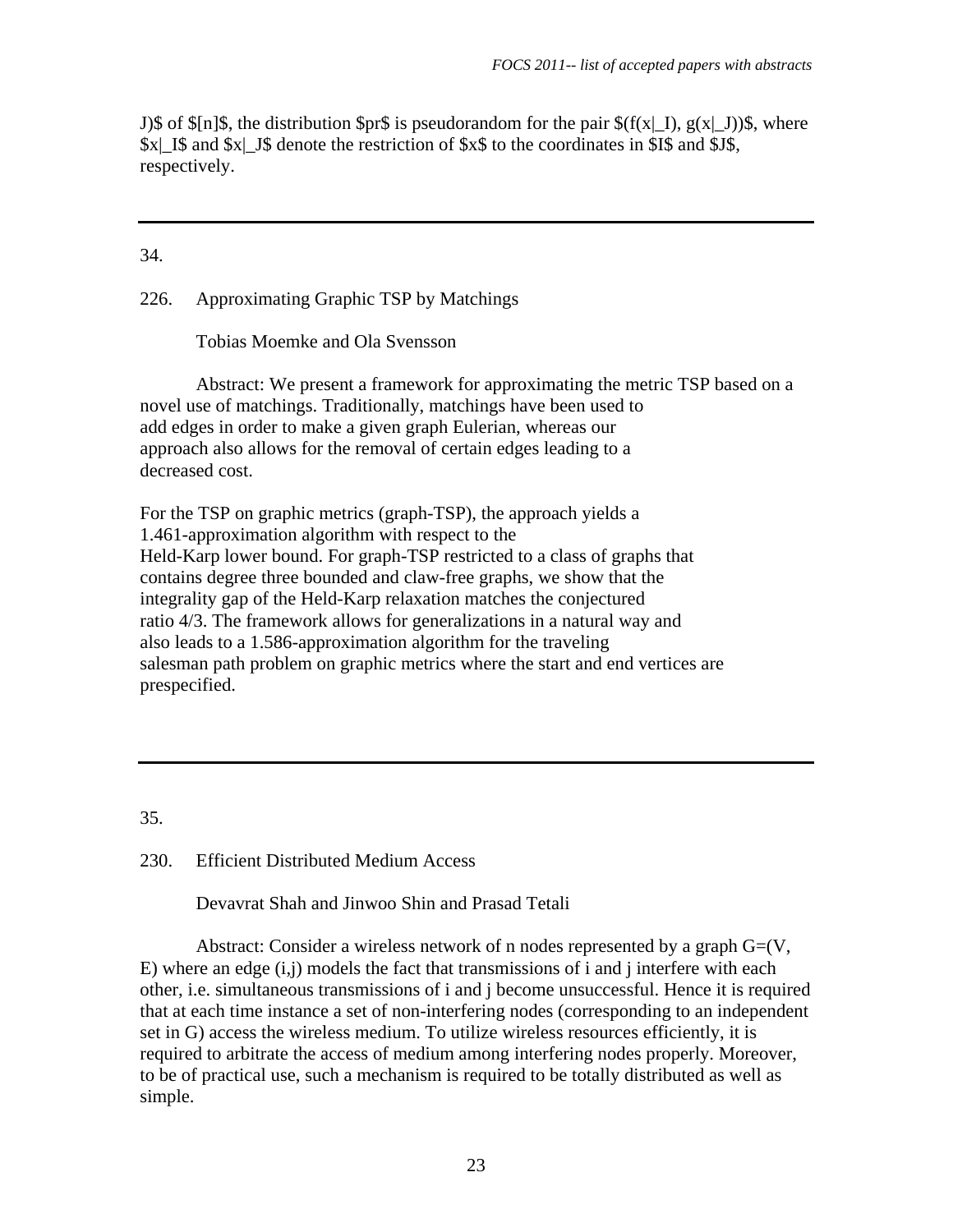As the main result of this paper, we provide such a medium access algorithm. It is randomized, totally distributed and simple: each node attempts to access medium at each time with probability that is a function of its local information. We establish efficiency of the algorithm by showing that the corresponding network Markov chain is positive recurrent as long as the demand imposed on the network can be supported by the wireless network (using any algorithm). In that sense, the proposed algorithm is optimal in terms of utilizing wireless resources. The algorithm is oblivious to the network graph structure, in contrast with the so-called `polynomial back-off' algorithm by Hastad-Leighton-Rogoff (STOC '87, SICOMP '96) that is established to be optimal for the complete graph and bipartite graphs (by Goldberg-MacKenzie (SODA '96, JCSS '99)).

## 36.

232. Near Linear Lower Bound for Dimension Reduction in L1

Alexandr Andoni and Moses S. Charikar and Ofer Neiman and Huy L. Nguyen

Abstract: Given a set of  $\n$   $\$  points in  $\ell_1$   $\$ , how many dimensions are needed to represent all pairwise distances within a specific distortion ?

This dimension-distortion tradeoff question is well understood for the \$\ell  $\{2\}\$ \$ norm, where  $O((\log n)/\epsilon^{2})\$  dimensions suffice to achieve  $1+\epsilon$  distortion. In sharp contrast, there is a significant gap between upper and lower bounds for dimension reduction in  $\ell_{1}$  {1}\$.

A recent result shows that distortion  $1+\epsilon$  and be achieved with  $\eta$  \epsilon^{2}\$ dimensions.

On the other hand, the only lower bounds known are that distortion \$\delta\$ requires  $\text{\$n^{\Omega(1/\delta^2)}\$}$  dimension and that distortion \$1+\epsilon\$ requires \$n^{1/2- $O(\epsilon) \log(1/\epsilon)$ }\$ dimensions.

In this work, we show the first near linear lower bounds for dimension reduction in  $\ell_{1}$ \ell  $\{1\}$ \\$.

In particular, we show that  $1+\epsilon \$  distortion requires at least  $\text{sn}^1 O(1/\log(1/\epsilon))$  s dimensions.

Our proofs are combinatorial, but inspired by linear programming. In fact, our techniques lead to a simple combinatorial argument that is equivalent to the LP based proof of Brinkman-Charikar for lower bounds on dimension reduction in  $\ell_1$  {1}\$.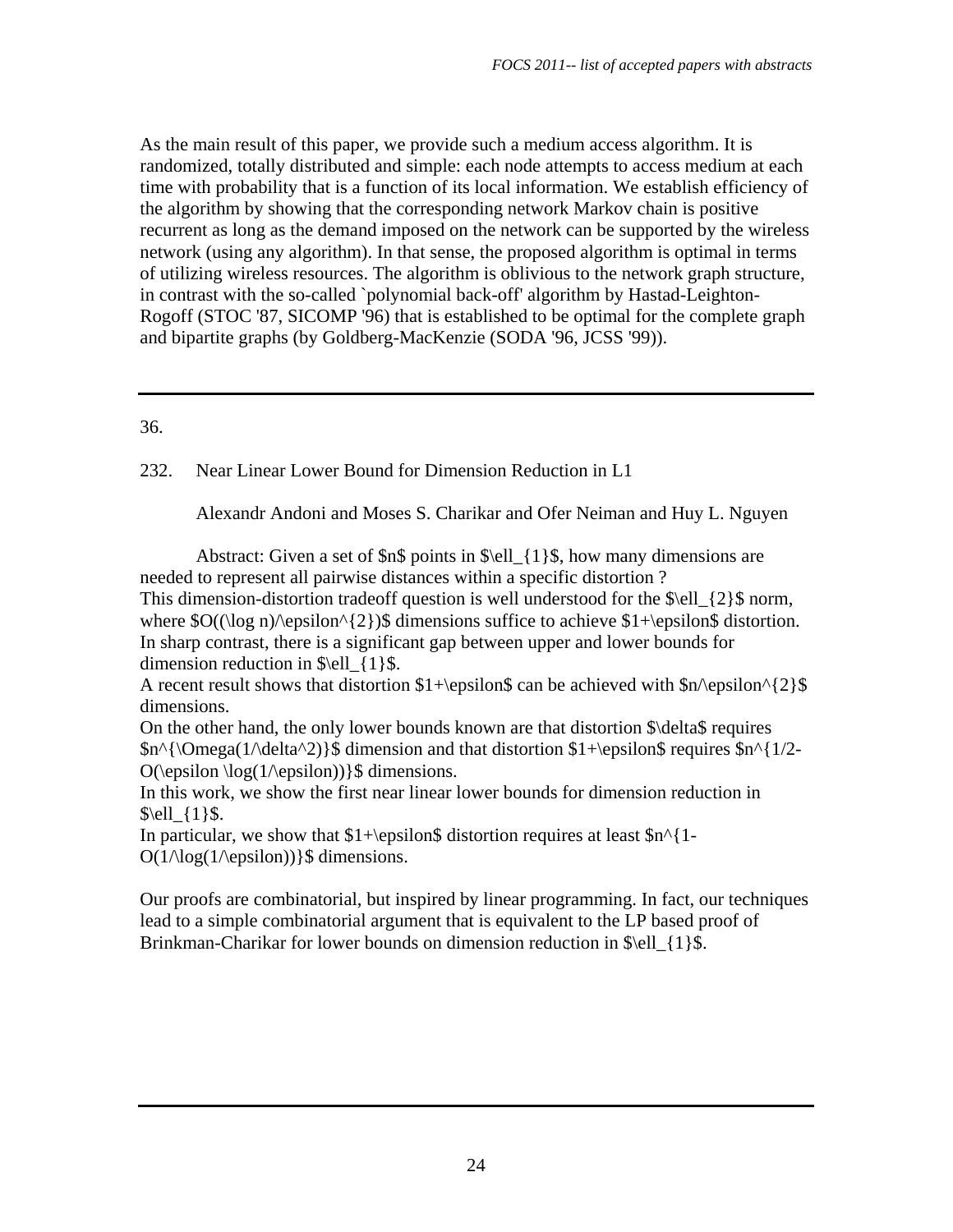## 233. Maximum Edge-Disjoint Paths in Planar Graphs with Congestion 2

Lo\"ic S\'eguin-Charbonneau and F. Bruce Shepherd

 Abstract: We study the maximum edge-disjoint path problem ( $\mathcal{D}$ ) in planar graphs  $G=(V,E)\$ . We are given a set of terminal pairs  $s_i$  it is,  $s_i=1,2 \ldots$ , ks and wish to find a maximum {\em routable} subset of demands. That is, a subset of demands that can be connected by edge-disjoint paths. It is well-known that there is an integrality gap of  $\Omega(\sqrt{n})\$ for this problem even on a grid-like graph, and hence in planar graphs (Garg et al.). In contrast, Chekuri et al. show that for planar graphs, if  $\{\succeq L\}$  is the optimal solution to the natural LP relaxation for \medp, then there is a subset which is routable in \$2G\$ that is of size \$\Omega(\textsc{opt} /O(\log n))\$. Subsequently they showed that  $\Omega(\text{extsc}^{\theta})\$  is possible with congestion \$4\$ (i.e., in \$4G\$) instead of \$2\$. We strengthen this latter result to show that a constant approximation is possible also with congestion \$2\$ (and this is tight via the integrality gap grid example). We use a basic framework from work by Chekuri et al. At the heart of their approach is a 2-phase algorithm that selects an Okamura-Seymour instance. Each of their phases incurs a factor 2 congestion. It is possible to reduce one of the phases to have congestion 1. In order to achieve an overall congestion 2, however, the two phases must share capacity more carefully. For the Phase 1 problem, we extract a problem called {\em rooted clustering} that appears to be an interesting problem class in itself.

38.

#### 237. Min-Max Graph Partitioning and Small-Set Expansion

 Nikhil Bansal and Uriel Feige and Robert Krauthgamer and Konstantin Makarychev and Viswanath Nagarajan and Joseph (Seffi) Naor and Roy Schwartz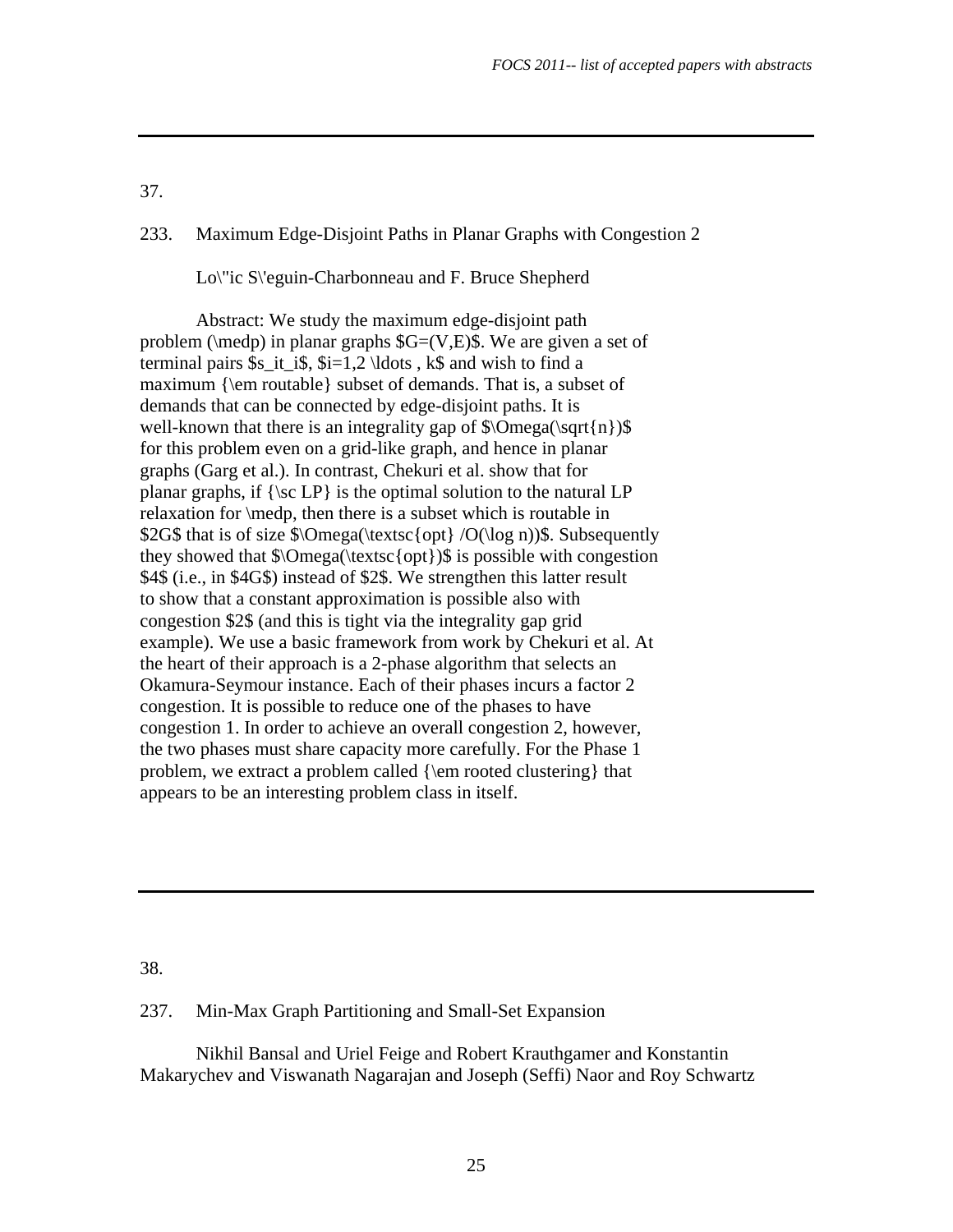Abstract: We study graph partitioning problems from a min-max perspective, in which an

input graph on \$n\$ vertices should be partitioned into \$k\$ parts, and the objective is to minimize the maximum number of edges leaving a single part. The

two main versions we consider are where the \$k\$ parts need to be of equal-size, and where they must separate a set of \$k\$ given terminals. We consider a common generalization of these two problems, and design for it an

 $\mathcal{S}O(\sqrt{\log n\log k})\$ -approximation algorithm. This improves over an \$O(\log2 n)\$ approximation for the second version due to Svitkina and Tardos  $\c{ST04}$ , and roughly  $\O(k\log n)$  approximation for the first version that follows from other previous work. We also give an improved \$O(1)\$-approximation algorithm for graphs that exclude any fixed minor.

Along the way, we study the \$\rho\$-Unbalanced Cut problem, whose goal is to find, in an input graph  $G=(V,E)\$ , a set  $S\substack{\text{s}}$  of size  $|S|=r$  ho n\$ that minimizes the number of edges leaving \$S\$. We provide a bicriteria approximation of  $O(\sqrt{\log{n}\log(1/\rho)})$ \$; when the input graph excludes a fixed-minor we improve this guarantee to \$O(1)\$. Note that the special case  $\frac{\pi}{6}$  is the well-known Minimum Bisection problem, and indeed our bounds generalize those of Arora, Rao and Vazirani \cite{ARV08} and of Klein, Plotkin, and Rao~\cite{KPR93}. Our algorithms work also for the closely related Small Set Expansion (SSE) problem, which asks for a set  $S\sub{S\sub{S} \leq S0\leq S} \leq \rho \$  with minimum edge-expansion, and was suggested recently by Raghavendra and Steurer~\cite{RS10}. In fact, our algorithm handles more general, weighted, versions of both problems. Previously, an \$O(\log n)\$ true approximation for both \$\rho\$-Unbalanced Cut and Small Set Expansion follows from R\"acke~\cite{Racke08}.

39.

240. An FPTAS for #Knapsack and Related Counting Problems

 Parikshit Gopalan and Adam Klivans and Raghu Meka and Daniel Stefankovic and Santosh Vempala and Eric Vigoda

Abstract: Given n elements with non-negative integer weights  $w_1, ..., w_n$  n and an integer capacity C, we consider the counting version of the classic knapsack problem: find the number of distinct subsets whose weights add up to at most C. We give the first deterministic, fully polynomial-time approximation scheme (FPTAS) for estimating the number of solutions to any knapsack constraint (our estimate has relative error \$1\pm\epsilon\$). Our algorithm is based on dynamic programming. Previously, randomized polynomial-time approximation schemes (FPRAS) were known first by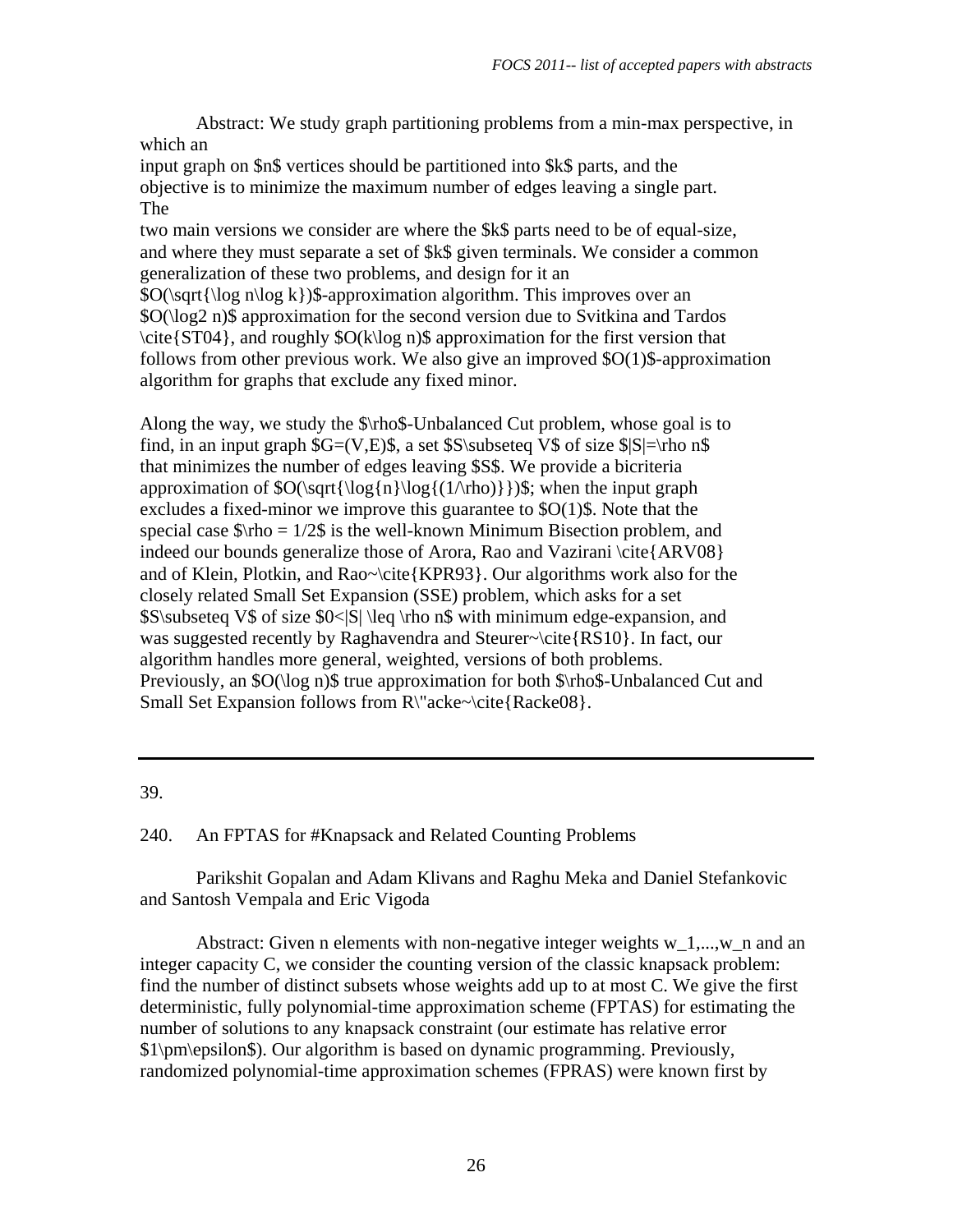Morris and Sinclair via Markov chain Monte Carlo techniques, and subsequently by Dyer via dynamic programming and rejection sampling.

In addition, we present a new method for deterministic approximate counting using readonce branching programs. Our approach yields an FPTAS for several other counting problems, including counting solutions for the multidimensional knapsack problem with a constant number of constraints, the general integer knapsack problem, and the contingency tables problem with a constant number of rows.

40.

246. Improved Mixing Condition on the Grid for Counting and Sampling Independent Sets

 Ricardo Restrepo and Jinwoo Shin and Prasad Tetali and Eric Vigoda and Linji Yang

 Abstract: The hard-core model has received much attention in the past couple of decades as a lattice gas model with hard constraints in statistical physics, a multicast model of calls in communication networks, and as a weighted independent set problem in combinatorics, probability and theoretical computer science.

In this model, each independent set \$I\$ in a graph \$G\$ is weighted proportionally to \$\lambda^{|I|}\$, for a positive real parameter \$\lambda\$. For large \$\lambda\$, computing the partition function (namely, the normalizing constant which makes the weighting a probability distribution on a finite graph) on graphs of maximum degree \$\Delta\ge 3\$, is a well known computationally challenging problem. More concretely, let  $\lambda_c(\T\Delta)\$  denote the critical value for the so-called uniqueness threshold of the hard-core model on the infinite \$\Delta\$-regular tree; recent breakthrough results of Dror Weitz (2006) and Allan Sly (2010) have identified  $\lambda_c(\T \Delta)$  as a threshold where the hardness of estimating the above partition function undergoes a computational transition.

We focus on the well-studied particular case of the square lattice  $\frac{\partial^2 f}{\partial x^2}$ , and provide a new lower bound for the uniqueness threshold, in particular taking it well above  $\lambda$ lambda  $c(\mathcal{T}_4)\$ . Our technique refines and builds on the tree of self-avoiding walks approach of Weitz, resulting in a new technical sufficient criterion (of wider applicability) for establishing strong spatial mixing (and hence uniqueness) for the hardcore model. Applying our technique to \$\integers^2\$ we prove that strong spatial mixing holds for all \$\lambda<2.3882\$, improving upon the work of Weitz that held for  $\lambda < 27/16 = 1.6875$ . Our results imply a fully-polynomial {\em deterministic} approximation algorithm for estimating the partition function, as well as rapid mixing of the associated Glauber dynamics to sample from the hard-core distribution. While we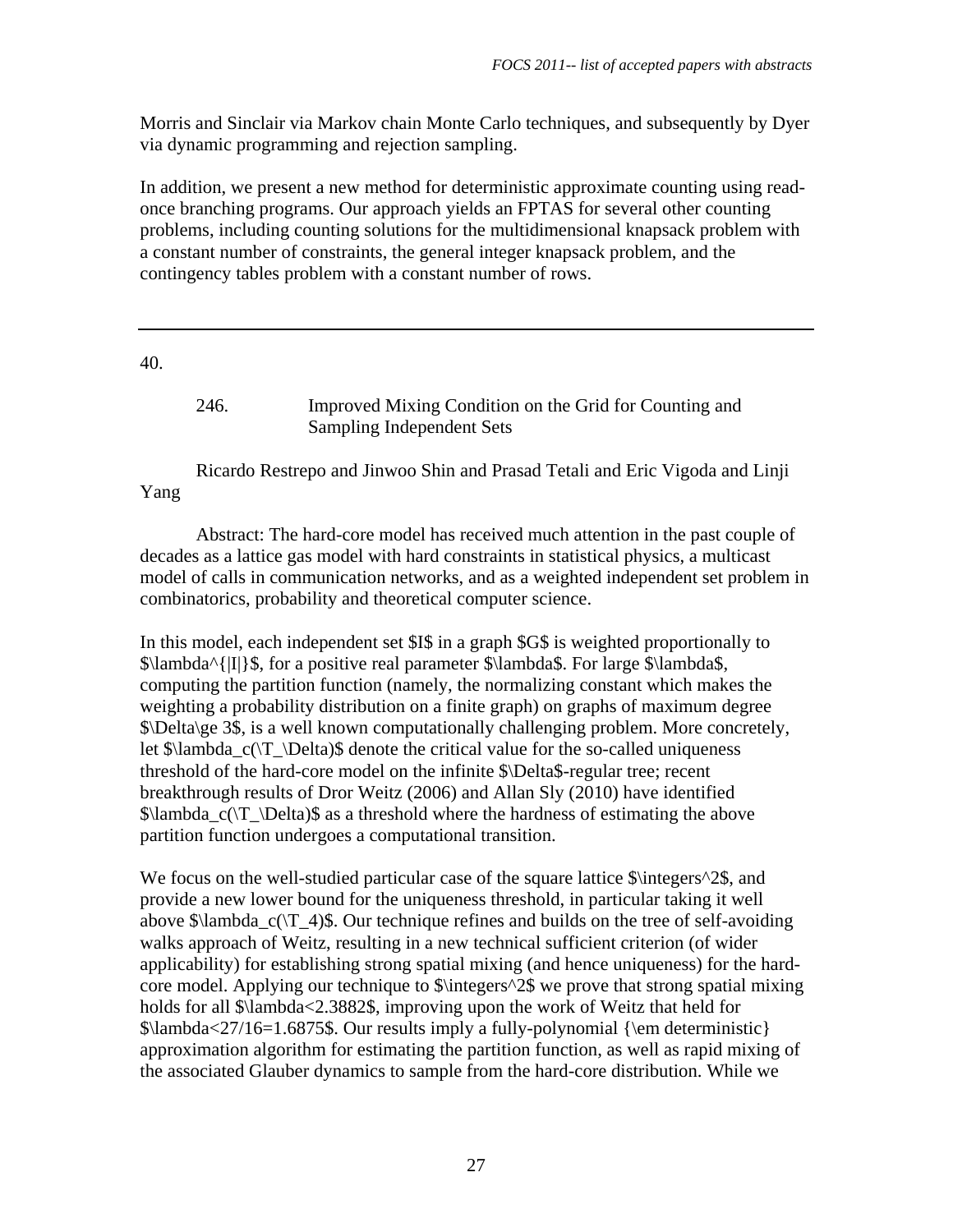focus here on the notoriously difficult hard-core model, our approach can also be applied to any 2-spin model, such as the Ising model.

## 41.

250. Balls and Bins: Smaller Hash Families and Faster Evaluation

L. Elisa Celis and Omer Reingold and Gil Segev and Udi Wieder

 Abstract: A fundamental fact in the analysis of randomized algorithm is that when \$n\$ balls are hashed into \$n\$ bins independently and uniformly at random, with high probability each bin contains at most \$O(\log n / \log \log n)\$ balls. In various applications, however, the assumption that a truly random hash function is available is not always valid, and explicit functions are required.

In this paper we study the size of families (or, equivalently, the description length of their functions) that guarantee a maximal load of  $O(\log n / \log \log n)$  with high probability, as well as the evaluation time of their functions. Whereas such functions must be described using \$\Omega(\log n)\$ bits, the best upper bound was formerly  $$O(\log^2 n / \log \log n)$$  bits, which is attained by  $$O(\log n / \log \log n)$$ -wise independent functions. Traditional constructions of the latter offer an evaluation time of \$O(\log n / \log \log n)\$, which according to Siegel's lower bound [FOCS '89] can be reduced only at the cost of significantly increasing the description length.

We construct two families that guarantee a maximal load of  $\mathcal{O}(\log n / \log \log n)$  with high probability. Our constructions are based on two different approaches, and exhibit different trade-offs between the description length and the evaluation time. The first construction shows that  $\mathcal{S}O(\log n / \log \log n)$  wise independence can in fact be replaced by ``gradually increasing independence'', resulting in functions that are described using  $O(\log n \log \log n)$  bits and evaluated in time  $O(\log n \log \log n)$ . The second construction is based on derandomization techniques for space-bounded computations combined with a tailored construction of a pseudorandom generator, resulting in functions that are described using  $\mathcal{O}(\log^{3}/2)$  n) is bits and evaluated in time \$O(\sqrt{\log n})\$. The latter can be compared to Siegel's lower bound stating that  $\text{SO}(\log n / \log \log n)$  wise independent functions that are evaluated in time  $\O(\sqrt{\log n})\$  must be described using  $\Omega(2^{\sqrt{\sqrt{\log n}}})\$  bits.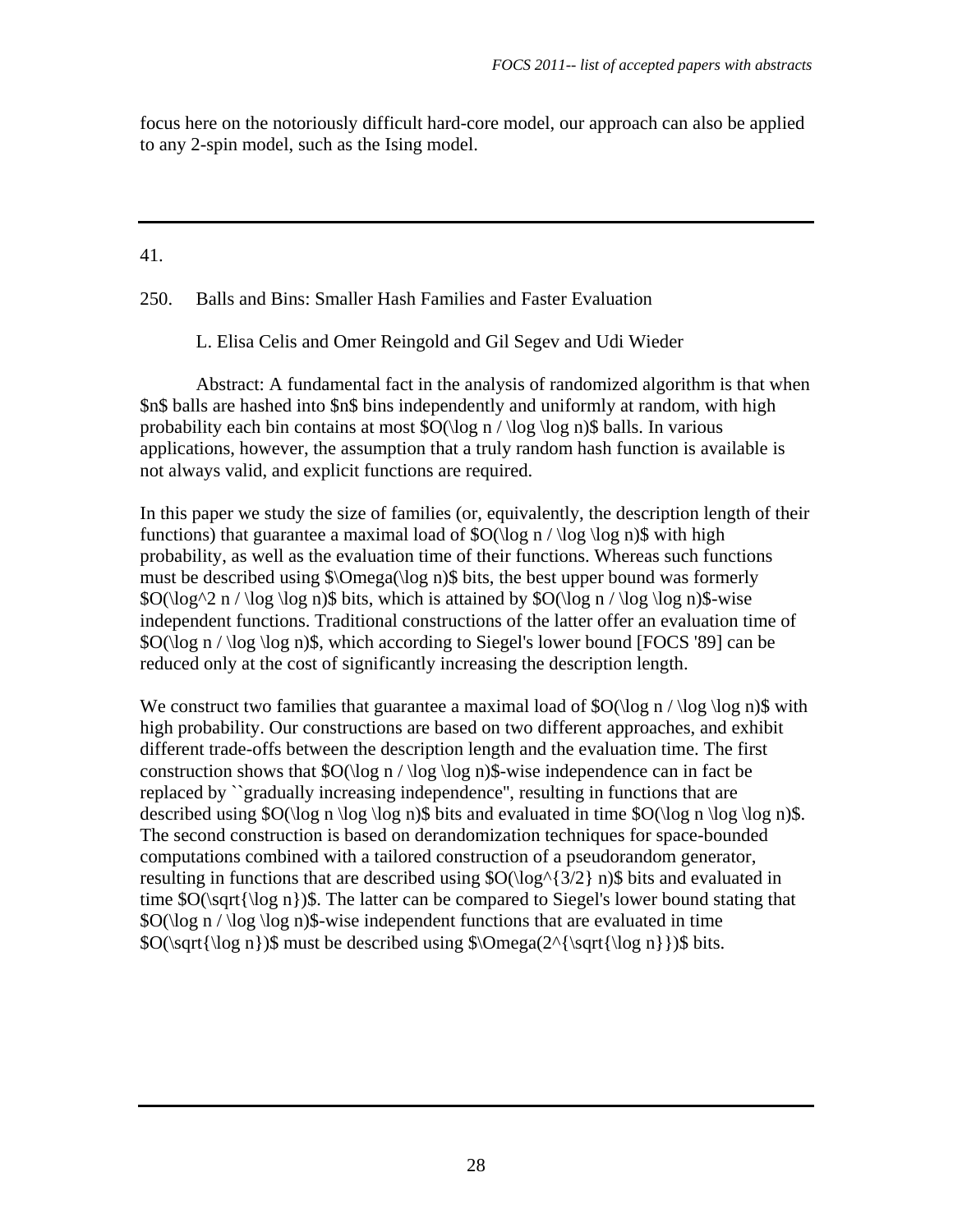251. Multiple-Source Multiple-Sink Maximum Flow in Directed Planar Graphs in Near-Linear Time

 Glencora Borradaile and Philip N. Klein and Shay Mozes and Yahav Nussbaum and Christian Wulff-Nilsen

 Abstract: We give an \$O(n log^3 n)\$ algorithm that, given an n-node directed planar graph with arc capacities, a set of source nodes, and a set of sink nodes, finds a maximum flow from the sources to the sinks.

Previously, the fastest algorithms known for this problem were those for general graphs.

43.

254. Quantum query complexity of state conversion

 Troy Lee and Rajat Mittal and Ben W. Reichardt and Robert Spalek and Mario Szegedy

 Abstract: State-conversion generalizes query complexity to the problem of converting between two

input-dependent quantum states by making queries to the input. We characterize the complexity of this problem by introducing a natural information-theoretic norm that extends the Schur product operator norm. The complexity of converting between two systems of states is

given by the distance between them, as measured by this norm.

In the special case of function evaluation,

the norm is closely related to the general adversary bound, a semi-definite program that lower-bounds the number of input queries needed by a quantum algorithm to evaluate a function.

We thus obtain that the general adversary bound characterizes the quantum query complexity of any function whatsoever. This generalizes and

simplifies the proof of the same result in the case of boolean input and output. Also in the case of function evaluation, we show that our norm satisfies a remarkable composition property, implying that the quantum query complexity of the composition of two functions is at most the product of the query complexities of the functions, up to a constant. Finally, our result implies that discrete and continuous-time query models are equivalent in the bounded-error setting, even for the general state-conversion problem.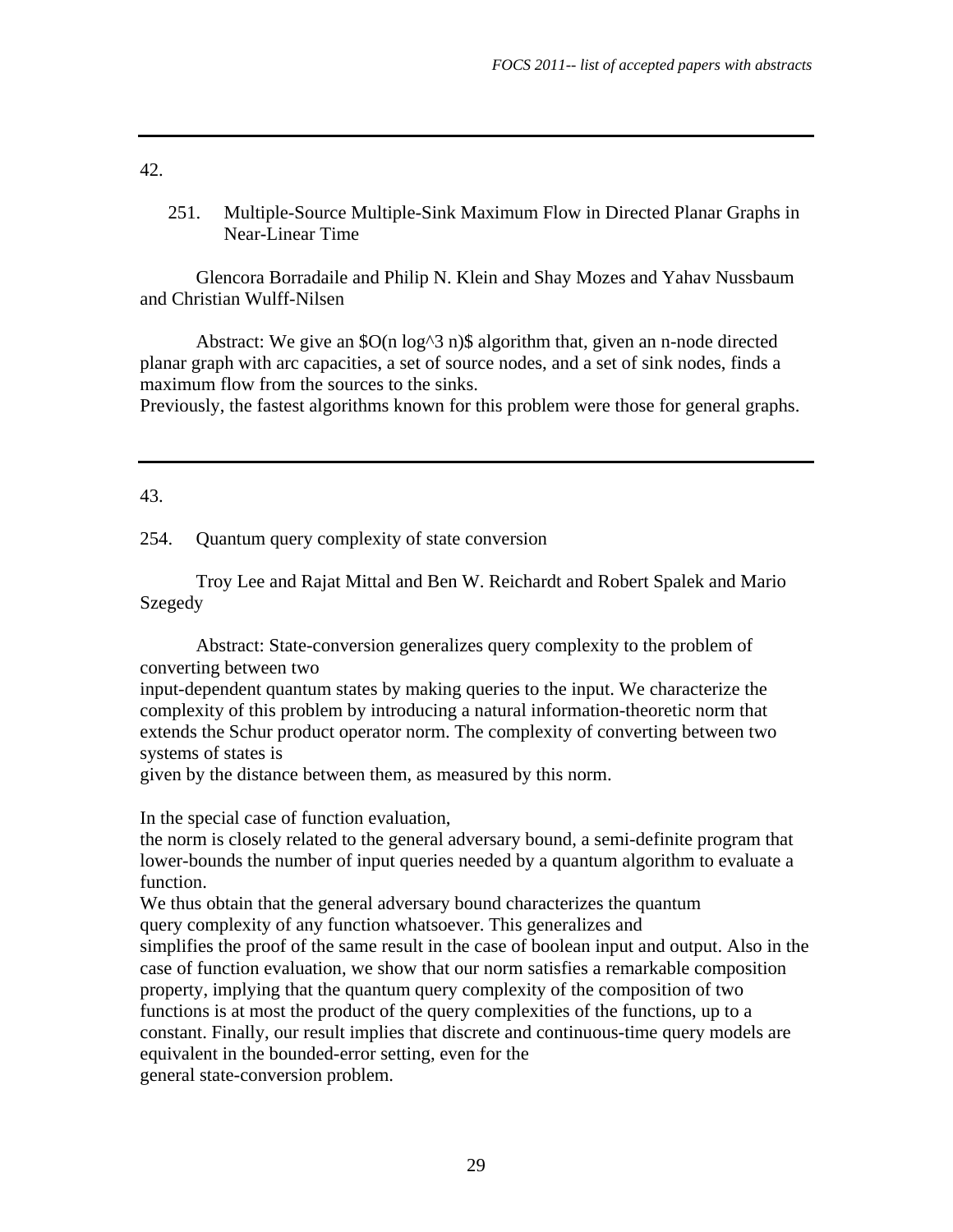255. A constant factor approximation algorithm for unsplittable flow on paths

Paul Bonsma and Jens Schulz and Andreas Wiese

 Abstract: In this paper, we present the first constant-factor approximation algorithm for the unsplittable flow problem on a path. This represents a large improvement over the previous best polynomial time approximation algorithm for this problem in its full generality, which was an \$O(\log n)\$-approximation algorithm; it also answers an open question by Bansal et~al.[SODA'09]. The approximation ratio of our algorithm is \$7+\epsilon\$ for any \$\epsilon>0\$. In the unsplittable flow problem on a path, we are given a capacitated path \$P\$ and \$n\$ tasks, each task having a demand, a profit, and start and end vertices. The goal is to compute a maximum profit set of tasks such that the total demand of the selected tasks does not exceed the capacity of any edge on \$P\$. This is a well-studied problem that occurs naturally in various settings, and therefore it has been studied under alternative names, such as resource allocation, bandwidth allocation, resource constrained scheduling and temporal knapsack. Polynomial time constant factor approximation algorithms for the problem were previously known only under the no-bottleneck assumption (in which the maximum task demand must be no greater than the minimum edge capacity).

We introduce several novel algorithmic techniques, which might be of independent interest: a framework which reduces the problem to instances with a bounded range of capacities, and a new geometrically inspired dynamic program which solves a special case of the maximum weight independent set of rectangles problem to optimality. We also give the first proof that the problem is strongly NP-hard; we show that this is true even if all edge capacities are equal and all demands are either 1, 2, or 3.

45.

258. The Graph Minor Algorithm with Parity Conditions

Ken-ichi Kawarabayashi and Bruce Reed and Paul Wollan

 Abstract: We generalize the seminal Graph Minor algorithm of Robertson and Seymour to the parity version. We give polynomial time algorithms for the following problems: \begin{enumerate} \item the parity \$H\$-minor (Odd \$K\_k\$-minor) containment problem, and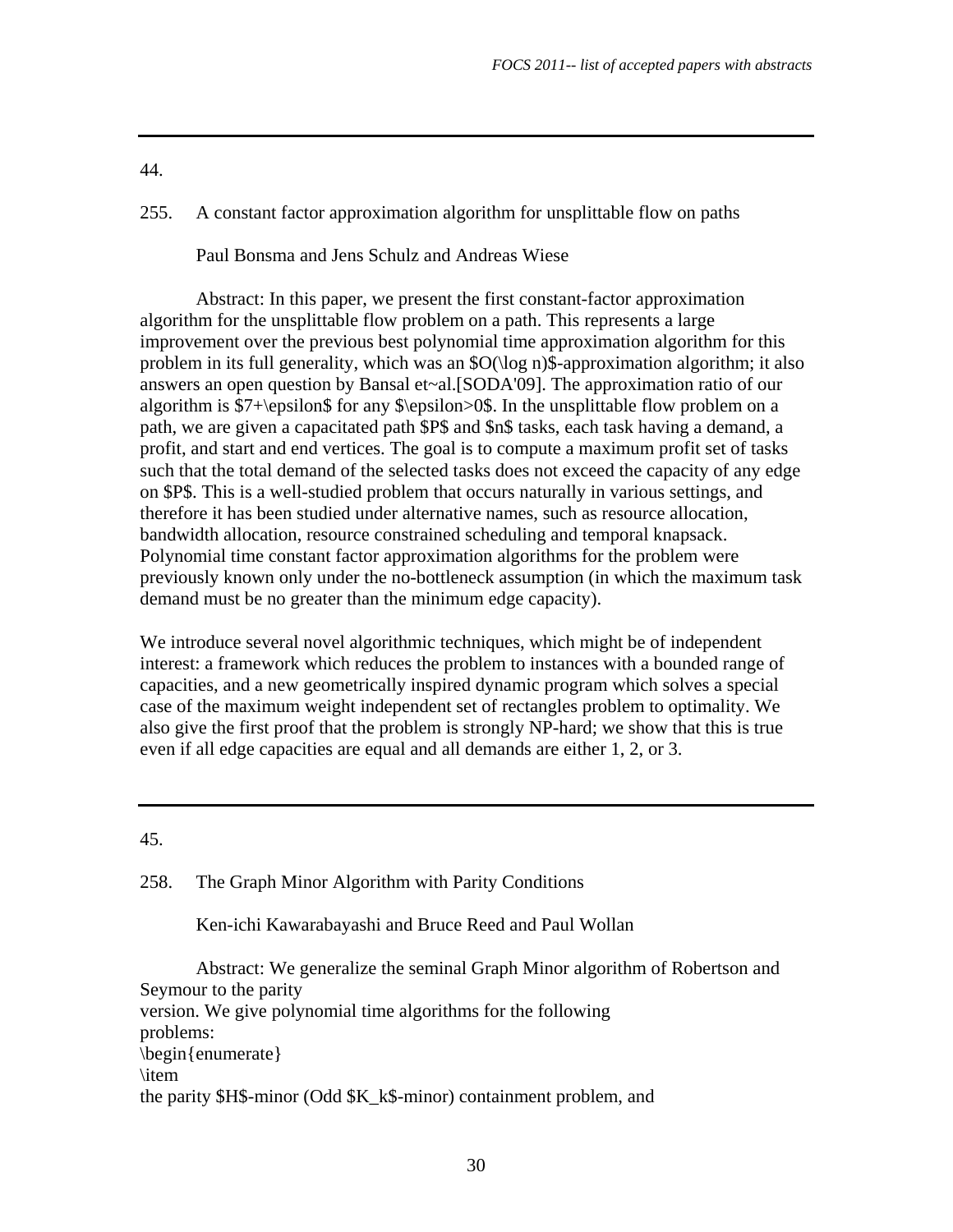\item

the disjoint paths problem with \$k\$ terminals and the parity condition for each path, \end{enumerate}

as well as several other related problems.

We present an  $\mathcal{S}O(m \alpha(m,n) n)\$  time algorithm for these problems for any fixed \$k\$, where \$n,m\$ are the number of vertices and the number of edges, respectively, and the function  $\alpha(m,n)$  is the inverse of the Ackermann function (see Tarjan \cite{tarjan}).

Note that the first problem includes the problem of testing whether or not a given graph contains \$k\$ disjoint odd cycles (which was recently solved in \cite{tony,oddstoc}), if \$H\$ consists of \$k\$ disjoint triangles. The algorithm for the

second problem generalizes the Robertson Seymour algorithm for the \$k\$-disjoint paths problem.

As with the Robertson-Seymour algorithm for the \$k\$-disjoint paths problem for any fixed \$k\$,

in each iteration, we would like to either use the presence of a huge clique minor, or alternatively exploit the

structure of graphs in which we cannot find such a minor. Here, however, we must take care of the parity of the paths and can only use an ``odd clique minor". This requires new techniques to describe the structure of the graph when we cannot find such a minor.

We emphasize that our proof for the correctness of the above

algorithms does not depend on the full power of the Graph Minor

structure theorem \cite{RS16}. Although the original Graph Minor algorithm of Robertson and Seymour

does depend on it and our proof does have similarities to their arguments, we can avoid the structure theorem by building on the shorter proof for the

correctness of the graph minor algorithm in  $\cite{kw}$ . Consequently, we are able to avoid the much of the

heavy machinery of the Graph Minor structure theory. Our proof is less than 50 pages.

# 46.

263. Mutual Exclusion with O(log2 log n) Amortized Work

Michael A. Bender and Seth Gilbert

 Abstract: This paper gives a new algorithm for mutual exclusion in which each passage through the critical section costs amortized O(log2 log n) RMRs with high probability. The algorithm operates in a standard asynchronous, local spinning, shared-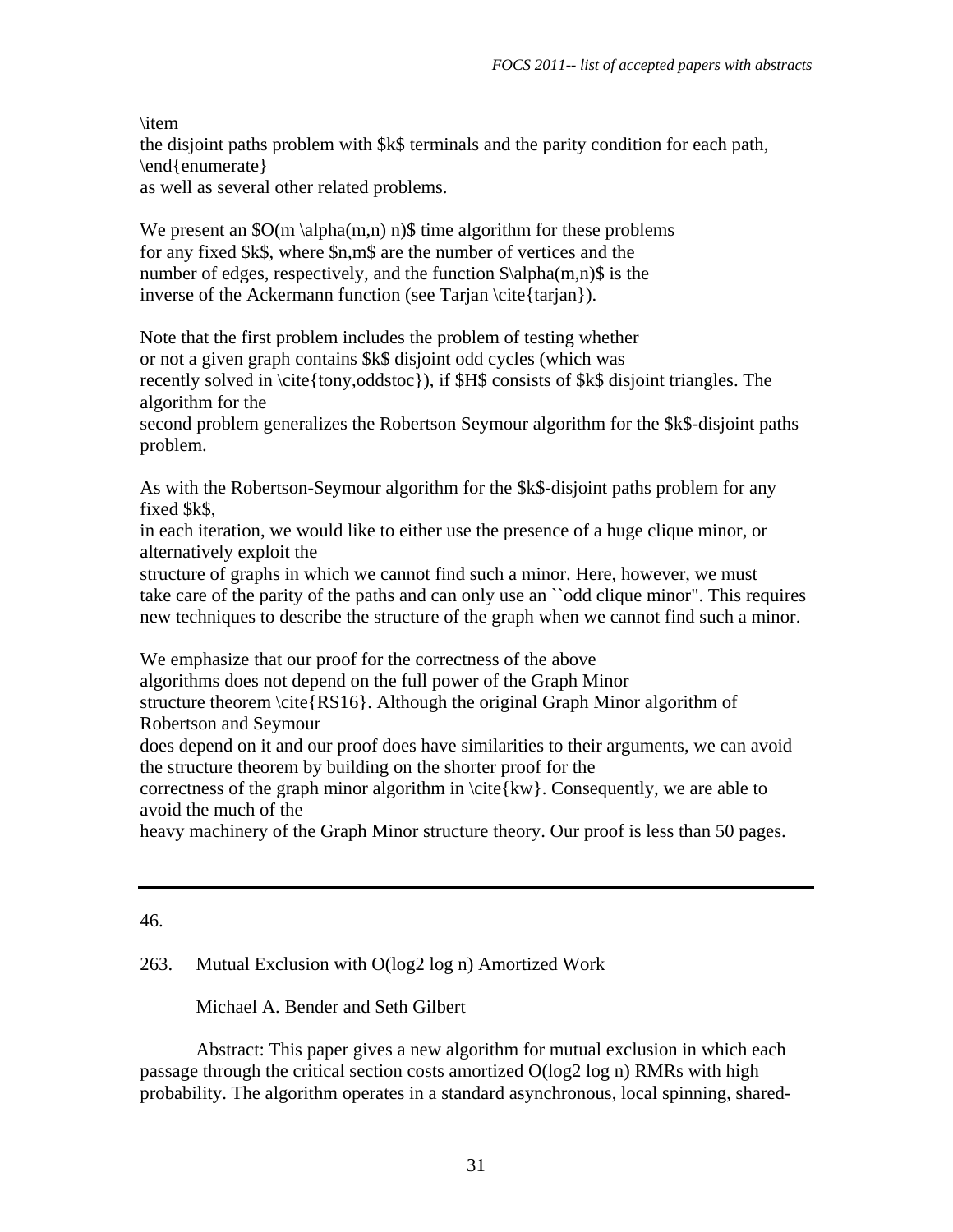memory model. The algorithm works against an oblivious adversary and guarantees that every process enters the critical section with high probability. The algorithm achieves its efficient performance by exploiting a connection between mutual exclusion and approximate counting. A central aspect of the work presented here is the development and application of efficient approximate-counting data structures.

Our mutual-exclusion algorithm represents a departure from previous algorithms in terms of techniques, adversary model, and performance. Most previous mutual exclusion algorithms are based on tournament-tree constructions. The most efficient prior algorithms require O(log n/ log log n) RMRs and work against an adaptive adversary. In this paper, we focus on an oblivious model, and the algorithm in this paper is the first (for any adversary model) that can beat the O(log n/ log log n) RMR bound.

# 47.

# 265. How Bad is Forming Your Own Opinion?

David Bindel and Jon Kleinberg and Sigal Oren

 Abstract: A long-standing line of work in economic theory has studied models by which a group of people in a social network, each holding a numerical opinion, can arrive at a shared opinion through repeated averaging with their neighbors in the network. Motivated by the observation that consensus is rarely reached in real opinion dynamics, we study a related sociological model in which individuals' intrinsic beliefs counterbalance the averaging process and yield a diversity of opinions.

By interpreting the repeated averaging as best-response dynamics in an underlying game with natural payoffs, and the limit of the process as an equilibrium, we are able to study the cost of disagreement in these models relative to a social optimum. We provide a tight bound on the cost at equilibrium relative to the optimum; our analysis draws a connection between these agreement models and extremal problems for generalized eigenvalues. We also consider a natural network design problem in this setting, where adding links to the underlying network can reduce the cost of disagreement at equilibrium.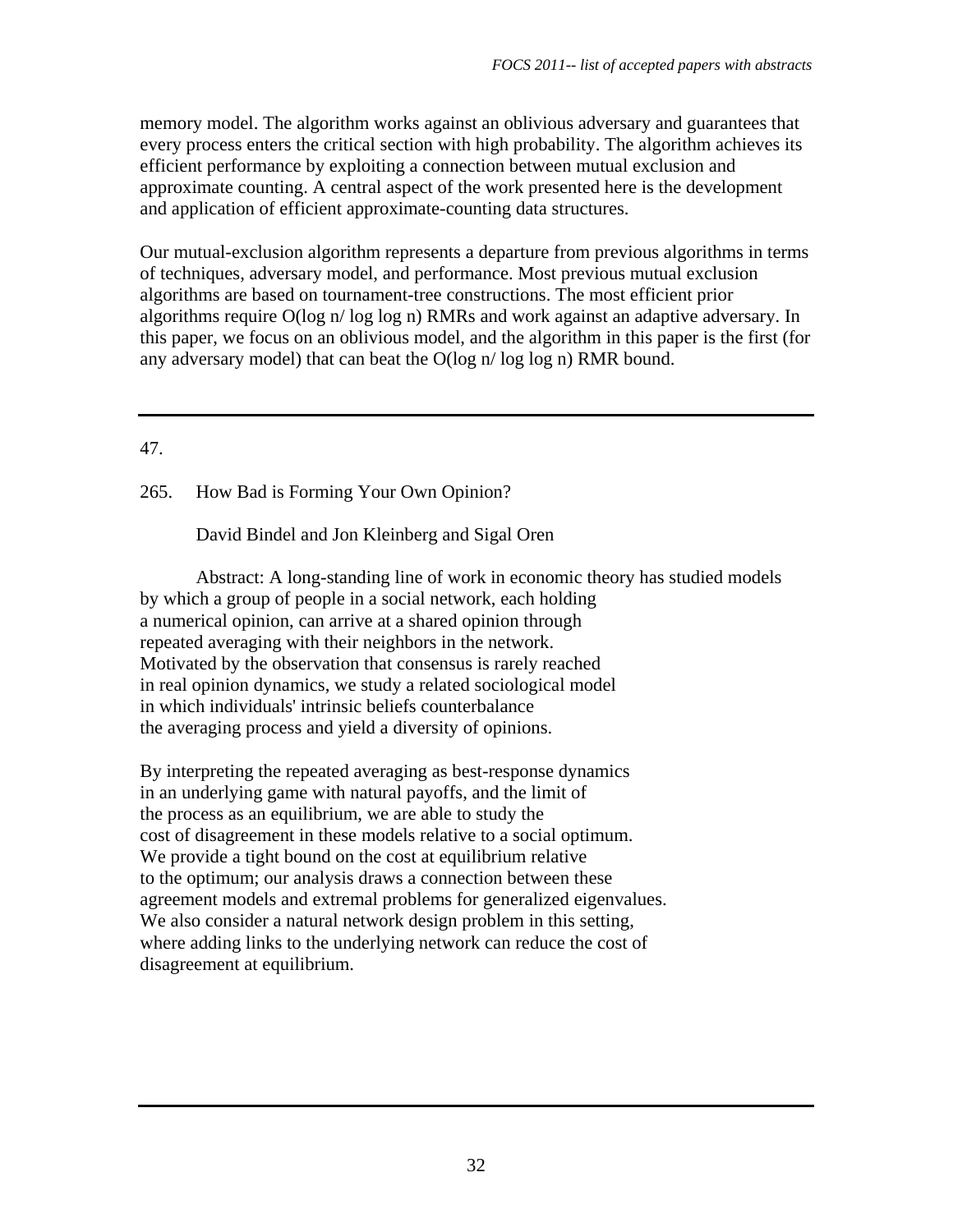# 268. The Complexity of Renaming

Dan Alistarh and James Aspnes and Seth Gilbert and Rachid Guerraoui

 Abstract: We study the complexity of renaming, a fundamental problem in distributed computing in which a set of processes need to pick distinct names from a given namespace. We prove a local lower bound of \Omega(k) process steps for deterministic renaming into any namespace of size sub-exponential in k, where k is the number of participants. This bound is tight: it draws an exponential separation between deterministic and randomized solutions, and implies tight bounds for deterministic fetchand-increment registers, queues and stacks. The proof of the bound is interesting in its own right, for it relies on the first reduction from renaming to another fundamental problem in distributed computing: mutual exclusion. We complement our local bound with a global lower bound of  $\Omega(k/c)$  on the total step complexity of renaming into a namespace of size ck, for any c \geq 1. This applies to randomized algorithms against a strong adversary, and helps derive new global lower bounds for randomized approximate counter and fetch-and-increment implementations, all tight within logarithmic factors.

49.

271. On the Power of Adaptivity in Sparse Recovery

Piotr Indyk and Eric Price and David Woodruff

 Abstract: The goal of (stable) sparse recovery is to recover a \$k\$-sparse approximation  $x^*$  of a vector  $x$  from linear measurements of  $x$ . Specifically, the goal is to recover  $x^*$  such that

 $\[\{\norm{p\}\{x-x^*\}\leq C \min_{k\text{-sparse}} x'\ \norm{q}{x-x'} \]\]$ 

for some constant  $SC\$  and norm parameters  $Sp\$  and  $Sq\$ . It is known that, for  $Sp=q=1\$ or  $p=q=2\$ , this task can be accomplished using  $m=O(k \log (n/k)\$  {\em non-adaptive} measurements~\cite{CRT06:Stable-Signal} and that this bound is tight~\cite{DIPW,FPRU}.

In this paper we show that if one is allowed to perform measurements that are  $\{\text{em}$ adaptive} , then the number of measurements can be considerably reduced. Specifically, for  $C=1+\epsilon\$  and  $p=q=2\$  we show: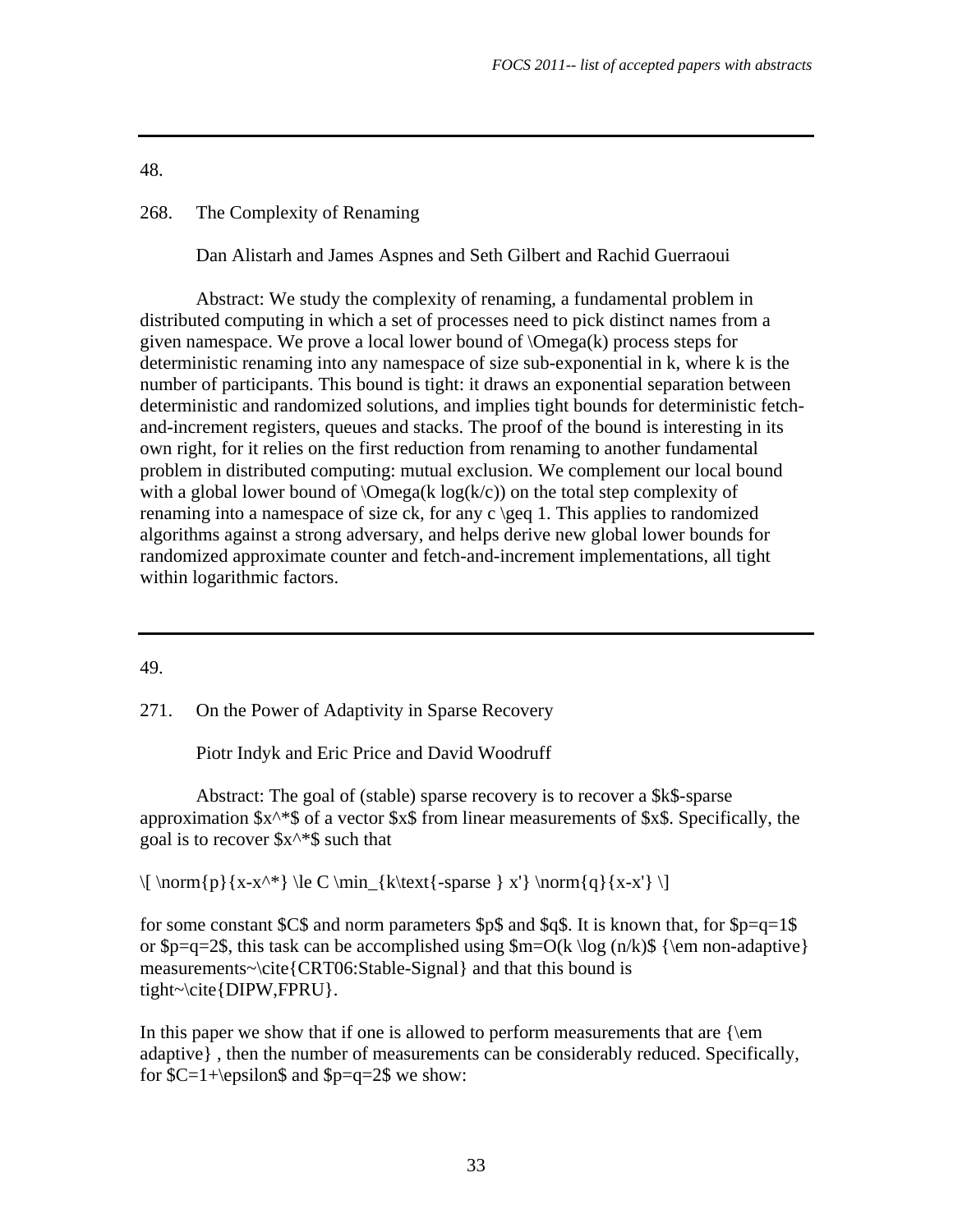\* A scheme with  $m=O(\frac{1}{\eps}k \log \log (n\eps/k))$ \$ measurements that uses  $O(\sqrt{\log k} \cdot \log \log (n\epsilon)$  (n)  $\$  rounds. This is a significant improvement over the {\em best possible} non-adaptive bound.

\* A scheme with  $m=O(\frac{1}{\epsilon}\k\log (k/\epsilon) + k \log (n/k))$  measurements that uses {\em two} rounds. This improves over the {\em best known} non-adaptive bound.

To the best of our knowledge, these are the first results of this type.

## 50.

274. Enumerative Lattice Algorithms in any Norm via M-ellipsoid Coverings

Daniel Dadush and Chris Peikert and Santosh Vempala

 Abstract: We give a novel algorithm for enumerating lattice points in any convex body, and give applications to several classic lattice problems, including the Shortest and Closest Vector Problems (SVP and CVP, respectively) and Integer Programming (IP). Our enumeration technique relies on a classical concept from asymptotic convex geometry known as the \emph{M-ellipsoid}, and uses as a crucial subroutine the recent algorithm of Micciancio and Voulgaris (STOC 2010) for lattice problems in the  $\ell_2$  \\ norm. As a main technical contribution, which may be of independent interest, we build on the techniques of Klartag (Geometric and Functional Analysis, 2006) to give an expected  $$2^{A}{}_{\Omega}$  {O(n)}\$-time algorithm for computing an M-ellipsoid for any \$n\$-dimensional convex body.

As applications, we give deterministic  $2^{(0)}(O(n))$  f-time and -space algorithms for solving exact SVP, and exact CVP when the target point is sufficiently close to the lattice, on \$n\$-dimensional lattices \emph{in any (semi-)norm} given an M-ellipsoid of the unit ball. In many norms of interest, including all  $\ell_1$  {p}\$ norms, an M-ellipsoid is computable in deterministic  $\pmb{\in}$  (n)  $\pmb{\in}$  time, in which case these algorithms are fully deterministic. Here our approach may be seen as a derandomization of the ``AKS sieve'' for exact SVP and CVP (Ajtai, Kumar, and Sivakumar; STOC 2001 and CCC 2002).

As a further application of our SVP algorithm, we derive an expected  $\text{SO}(f^{\wedge*}(n))$ <sup>n</sup> \$-time algorithm for Integer Programming, where  $f^{\wedge*}(n)$ \$ denotes the optimal bound in the so-called ``flatness theorem,'' which satisfies  $f^*(n) = O(n^{4/3} \polylog(n))$  and is conjectured to be  $f^{\Lambda}$ {\*}(n)=\Theta(n)\$. Our runtime improves upon the previous best of  $\text{SO}(n^{\{\frac{2}{\{n\}\}\ \text{by Hildebrand} \text{ and } K{\}}\$  (2010).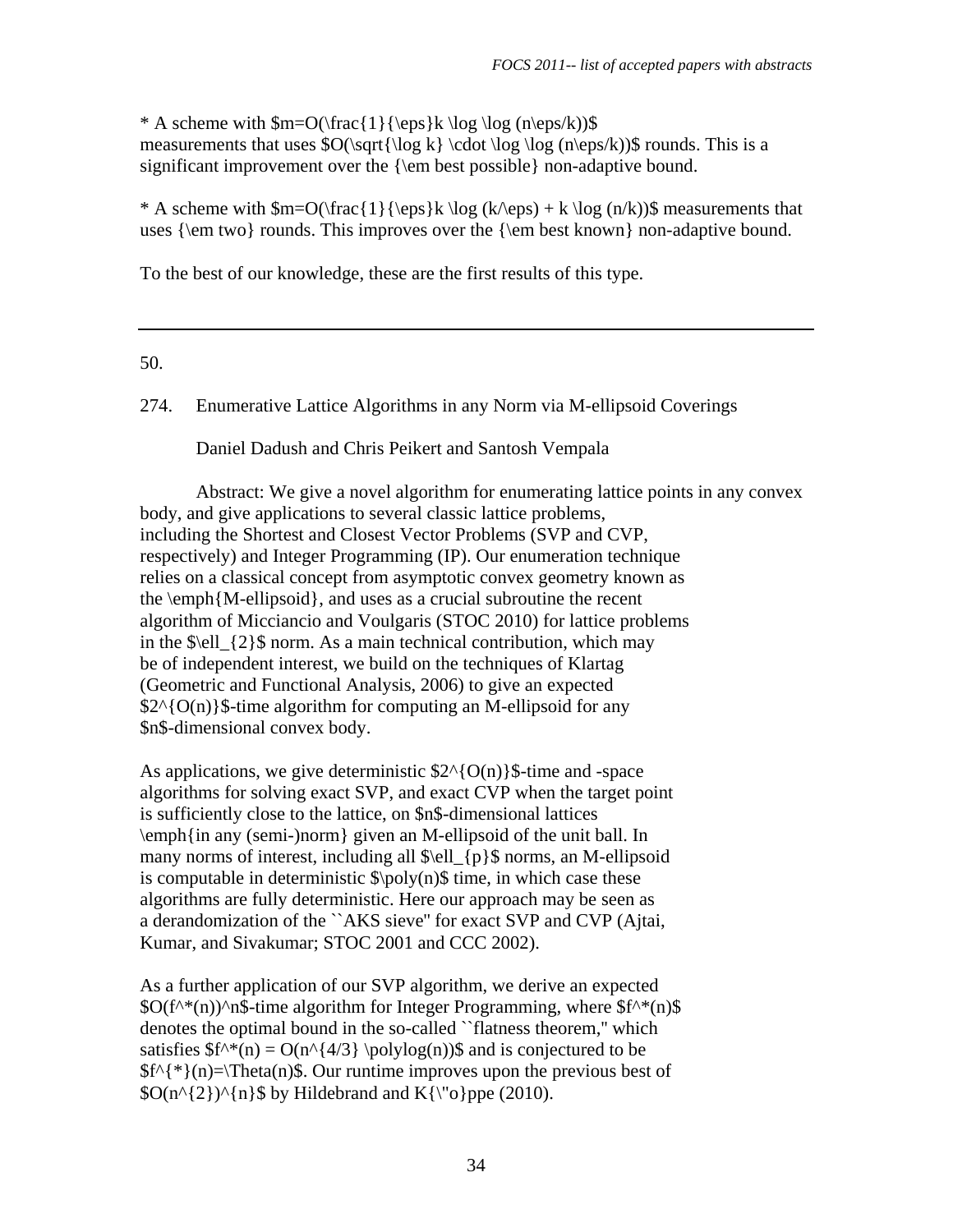## 276. Efficient and Explicit Coding for Interactive Communication

Ran Gelles and Ankur Moitra and Amit Sahai

 Abstract: In this work, we study the fundamental problem of reliable interactive communication over a noisy channel. In a breakthrough sequence of papers published in 1992 and 1993, Schulman gave non-constructive proofs of the existence of general methods to emulate any two-party interactive protocol such that: (1) the emulation protocol only takes a constant-factor longer than the original protocol, and (2) if the emulation protocol is executed over any discrete memoryless noisy channel with constant capacity, then the probability that the emulation protocol fails to perfectly emulate the original protocol is exponentially small in the total length of the protocol. Unfortunately, Schulman's emulation procedures either only work in a nonstandard model with a large amount of shared randomness, or are non-constructive in that they rely on the existence of "absolute" tree codes. The only known proofs of the existence of absolute tree codes are non-constructive, and finding an explicit construction remains an important open problem. Indeed, randomly generated tree codes are not absolute tree codes with overwhelming probability. In this work, we revisit the problem of reliable interactive communication, and obtain the first fully explicit (randomized) efficient constant-rate emulation procedure for reliable interactive communication. Our protocol works for any discrete memoryless noisy channel with constant capacity, and our protocol's probability of failure is exponentially small in the total length of the protocol. We accomplish this goal by obtaining the following results: We introduce a new notion of goodness for a tree code, and define the notion of a potent tree code. We believe that this notion is of independent interest. We prove the correctness of an explicit emulation procedure based on any potent tree code. (This replaces the need for absolute tree codes in the work of Schulman.) We show that a randomly generated tree code (with suitable constant alphabet size) is an efficiently decodable potent tree code with overwhelming probability. Furthermore we are able to partially derandomize this result by means of epsilon-biased distributions using only \$O(n)\$ random bits, where \$n\$ is the depth of the tree.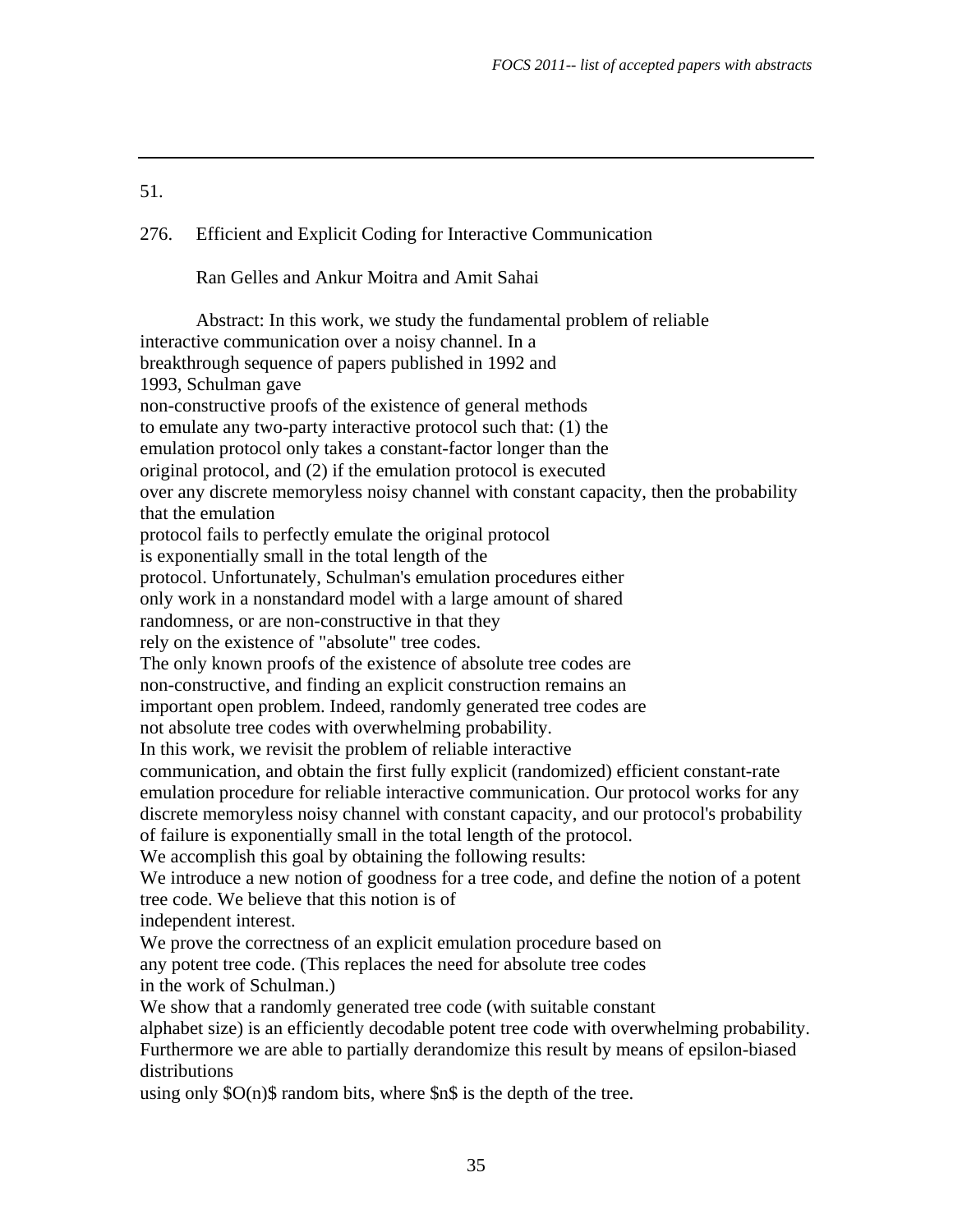These (derandomized) results allow us to obtain our main result. Our results also extend to the case of interactive multi-party communication among a constant number of parties.

# 52.

286. Dispersers for affine sources with sub-polynomial entropy

Ronen Shaltiel

Abstract: We construct an explicit disperser for affine sources over  $\beta$   $F_2^{\alpha}$  with entropy  $k=2^{\log^{0.9} n}=n^{\o(1)}$ . This is a polynomial time computable function  $\Disp:\ F\ 2^n \ar \B9s \text{ such that for every affine space } V\$  of  $\F\ 2^n \$  that has dimension at least  $k\$ ,  $\Disp(V)=\setminus set\{0,1\}$ . This improves the best previous construction of \cite{BK} that achieved  $k = \Omega(n^{4/5})\$ .

Our technique follows a high level approach that was developed in

\cite{BKSSW,BRSW} in the context of dispersers for two independent general sources. The main steps are:

\begin{itemize}

\item Adjust the high level approach to make it suitable for affine sources. \item Implement a ``challenge-response game'' for affine sources (in the spirit of \cite{BKSSW,BRSW} that introduced such games for two independent general sources). \item In order to implement the game, we construct extractors for affine block-wise sources. For this we use ideas and components from \cite{Rao09}. \item Combining the three items above, we obtain dispersers for affine sources with entropy that larger than  $\sqrt{\frac{n}{\mathcal{S}}}$ , and we use a recursive win-win analysis in the spirit of \cite{RSW} to get affine dispersers with entropy less than  $\sqrt{\n}$  \sqrt{n}\$.

\end{itemize}

## 53.

## 290. Approximation Algorithms for Correlated Knaspacks and Non-Martingale Bandits

Anupam Gupta and Ravishankar Krishnaswamy and Marco Molinaro and R. Ravi

 Abstract: In the stochastic knapsack problem, we are given a knapsack of size B, and a set of items whose sizes and rewards are drawn from a known probability distribution. However, the only way to know the actual size and reward is to schedule the item—when it completes, we get to know these values. The goal is to schedule these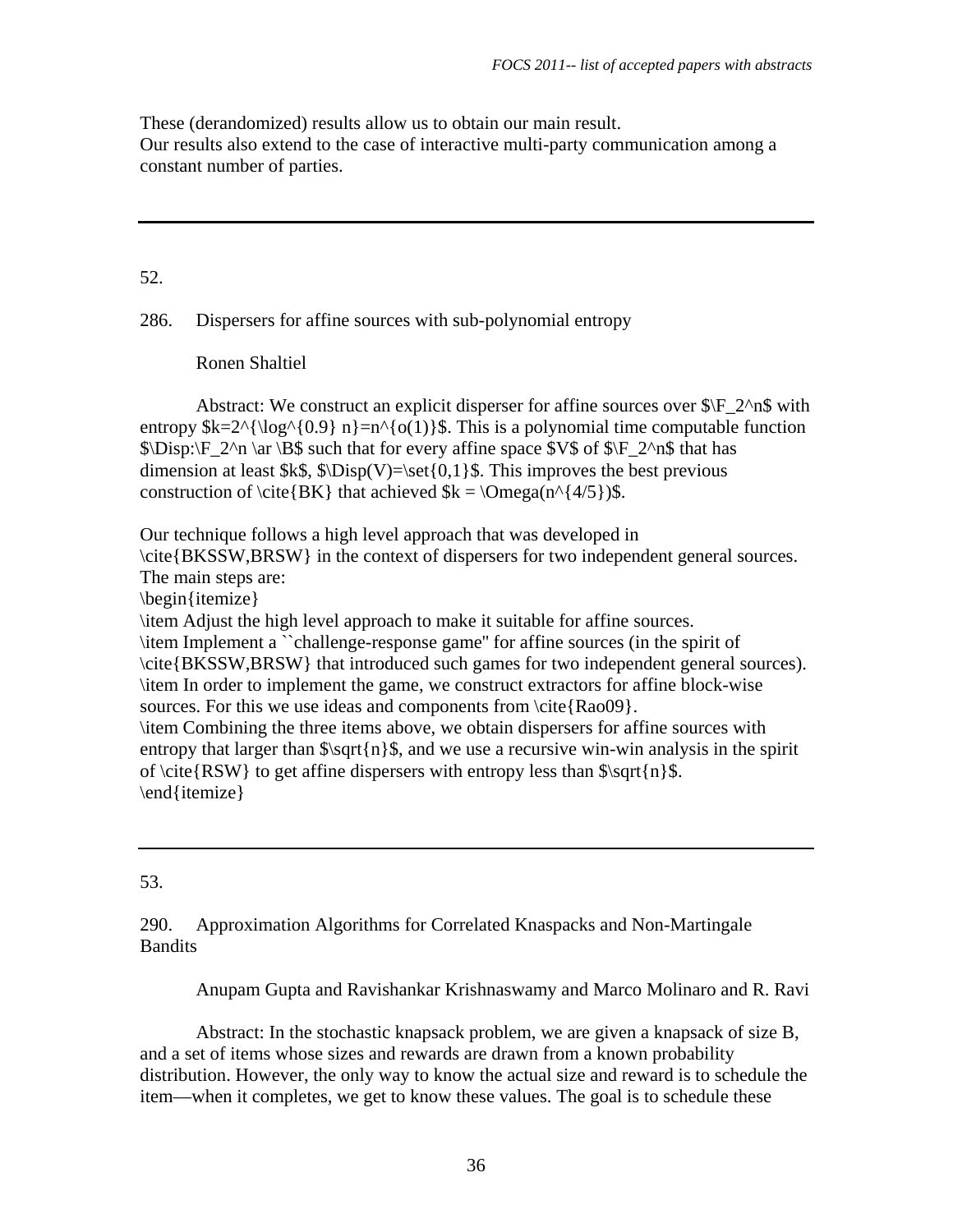items (possibly making adaptive decisions based on the sizes seen thus far) to maximize the expected total reward of items which successfully pack into the knapsack. We know constant-factor approximations when (i) the rewards and sizes are independent of each other, and (ii) we cannot prematurely cancel items after we schedule them. What can we say when either or both of these assumptions are relaxed?

Related to this are other stochastic packing problems like the multi-armed bandit (and budgeted learning) problems; here one is given several arms which evolve in a specified stochastic fashion with each pull, and the goal is to (adaptively) decide which arms to pull, in order to maximize the expected reward obtained after B pulls in total. Much recent work on this problem focus on the case when the evolution of each arm follows a martingale, i.e., when the expected reward from one pull of an arm is the same as the reward at the current state. What can we say when the rewards do not form a martingale? In this paper, we give constant-factor approximation algorithms for the stochastic knapsack problem with correlations and/or cancellations. Extending ideas we develop for this problem, we also give constant-factor approximations for MAB problems without the martingale assumption. Indeed, we can show that previously proposed linear programming relaxations for these problems have large integrality gaps. So we propose new time-indexed LP relaxations; using a decomposition and "gap-filling" approach, we convert these fractional solutions to distributions over strategies, and then use the LP values and the time ordering information from these strategies to devise randomized adaptive scheduling algorithms. We hope our LP formulation and decomposition methods may provide a new way to address other stochastic optimization problems with more general contexts.

## 54.

293. Lasserre Hierarchy, Higher Eigenvalues, and Approximation Schemes for Graph Partitioning and Quadratic Integer Programming with PSD Objectives

Venkatesan Guruswami and Ali Kemal Sinop

 Abstract: We present an approximation scheme for optimizing certain Quadratic Integer Programming problems with positive semidefinite objective functions and global linear constraints. This framework includes well known graph problems such as Uniform sparsest cut, Minimum graph bisection, and Small Set expansion, as well as the Unique Games problem. These problems are notorious for the existence of huge gaps between the known algorithmic results and NP-hardness results.

Our algorithm is based on rounding semidefinite programs from the Lasserre hierarchy, and the analysis uses bounds for low-rank approximations of a matrix in Frobenius norm using columns of the matrix.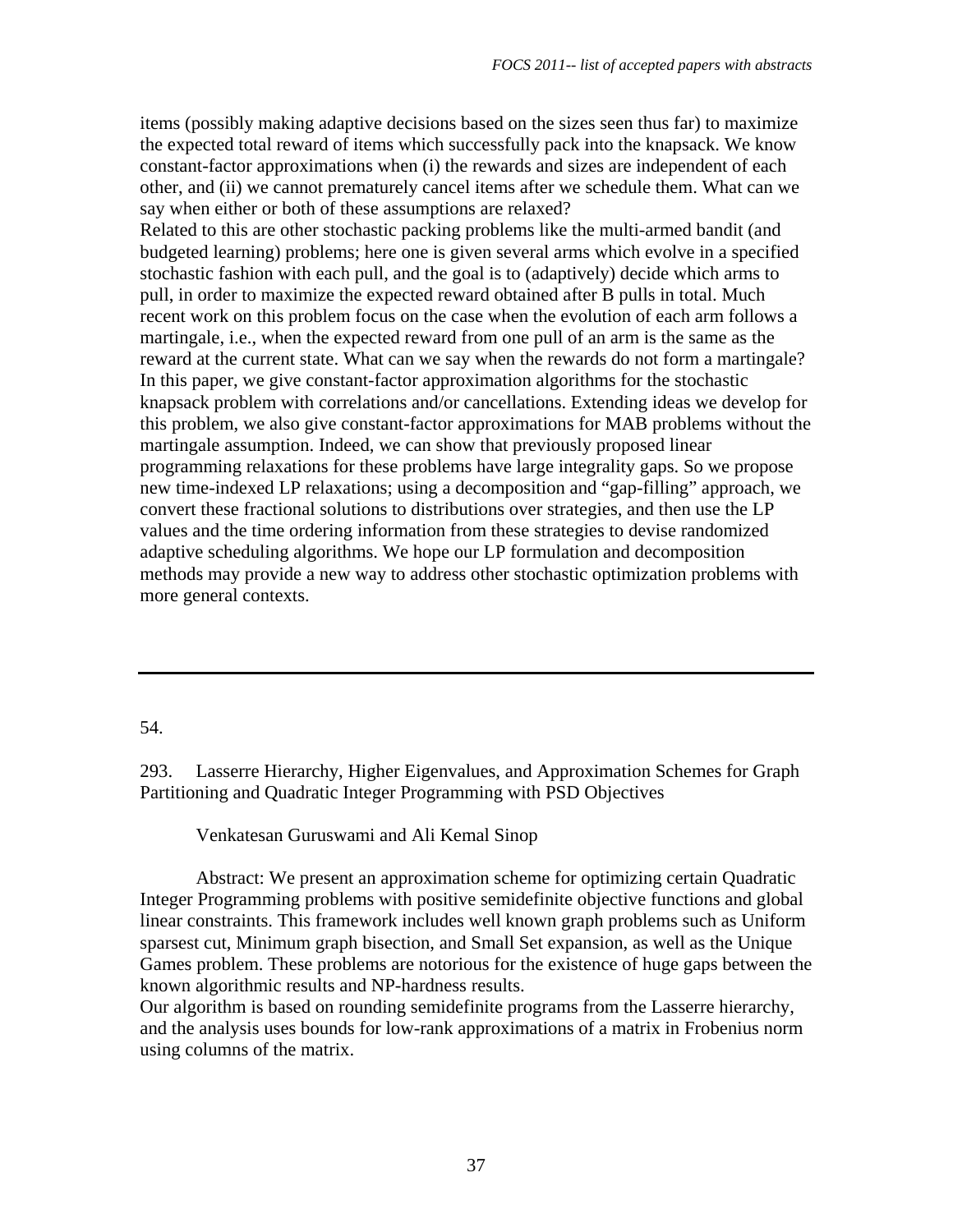For all the above graph problems, we give an algorithm running in time  $\frac{\O(r}{eps^2)}\$  with approximation ratio  $\frac{1+\epsilon}{\min\{1,\lambda_r\}}\$ , where  $\lambda$  ambda\_r\$ is the  $\frac{2}{3}$  is the station smallest eigenvalue of the normalized graph Laplacian \$\Lnorm\$. In the case of graph bisection and small set expansion, the number of vertices in the cut is within lower-order terms of the stipulated bound. Our results imply  $$(1+O(\epsilon))$$  factor approximation in time  $\{O(r^{\text{ast}})$  where  $r^{\text{ast}}$$  is the number of eigenvalues of \$\Lnorm\$ smaller \$1-\eps\$. This perhaps gives some indication as to why even showing mere APX-hardness for these problems has been elusive, since the reduction must produce graphs with a slowly growing spectrum (and classes like planar graphs which are known to have such a spectral property often admit good algorithms owing to their nice structure).

For Unique Games, we give a factor  $(1+\frac{2+\eps}{\lambda_r})\$  approximation for minimizing the number of unsatisfied constraints in  $\text{sn}^{\wedge}$  {O(r $\text{eps}$ )}\$ time. This improves an earlier bound for solving Unique Games on expanders, and also shows that Lasserre SDPs are powerful enough to solve well-known integrality gap instances for the basic SDP. We also give an algorithm for independent sets in graphs that performs well when the Laplacian does not have too many eigenvalues bigger than  $1+o(1)$ .

# 55.

296. A Unified Continuous Greedy Algorithm for Submodular Maximization

Moran Feldman and Joseph (Seffi) Naor and Roy Schwartz

 Abstract: The study of combinatorial problems with a submodular objective function has attracted much attention in recent years, and is partly motivated by the importance of such problems to economics, algorithmic game theory and combinatorial optimization.

Classical works on these problems are mostly combinatorial in nature. Recently, however, many results based on continuous algorithmic tools have emerged.

The main bottleneck of such continuous techniques is how to approximately solve a nonconvex relaxation for the submodular problem at hand.

Thus, the efficient computation of better fractional solutions immediately implies improved approximations for numerous applications.

A simple and elegant method, called ``continuous greedy'', successfully tackles this issue for monotone submodular objective functions,

however, only much more complex tools are known to work for general non-monotone submodular objectives.

In this work we present a new unified continuous greedy algorithm which finds approximate fractional solutions

for both the non-monotone and monotone cases, and improves on the approximation ratio for many applications.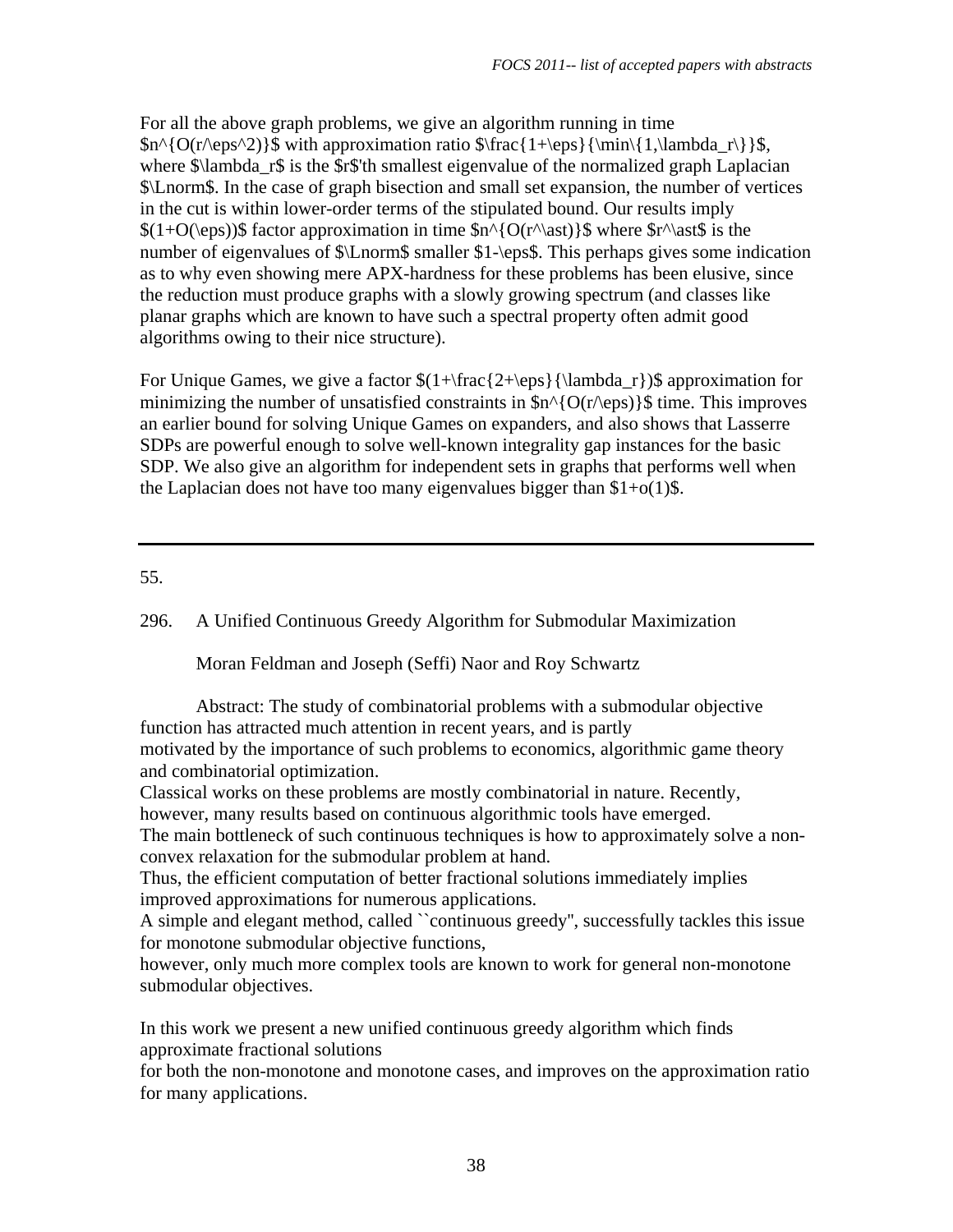For general non-monotone submodular objective functions, our algorithm achieves an improved approximation ratio of about 1/e.

For monotone submodular objective functions, our algorithm achieves an approximation ratio that depends on the density of the polytope defined by the problem at hand, which is always at least as good as the previously known best approximation ratio of 1 - 1/e. Some notable immediate implications are an improved 1/e-approximation for maximizing a non-monotone submodular function subject to a matroid or O(1)-knapsack constraints, and information-theoretic tight approximations for Submodular Max-SAT and Submodular Welfare with k players, for any number of players k.

A framework for submodular optimization problems, called the contention resolution framework, was introduced recently by Chekuri et al. The improved approximation ratio of the unified continuous greedy algorithm implies improved approximation ratios for many problems through this framework. Moreover, via a parameter called stopping time, our algorithm merges the relaxation solving and re-normalization steps of the framework, and achieves, for some applications, further improvements. We also describe new monotone balanced contention resolution schemes for various matching, scheduling and packing problems, thus, improving the approximations achieved for these problems via the framework.

56.

297. Bayesian Combinatorial Auctions: Expanding Single Buyer Mechanisms to Many Buyers

Saeed Alaei

 Abstract: For Bayesian combinatorial auctions, we present a general framework for reducing the mechanism design problem for many

buyers to the mechanism design problem for one buyer. Our generic reduction works for any separable objective (e.g.,

welfare, revenue, etc) and any space of valuations (e.g. submodular, additive, etc) and any distribution of valuations

as long as valuations of different buyers are distributed independently (not necessarily identically). Roughly

speaking, we present two generic \$n\$-buyer mechanisms that use \$1\$-buyer mechanisms as black boxes. We show that if we

have an  $\alpha\$ -approximate \$1\$-buyer mechanism for each buyer\footnote{Note that we can use different \$1\$-buyer

mechanisms for different buyers.} then our generic \$n\$-buyer mechanisms are  $\frac{1}{2}\alpha$ -approximation of the

optimal \$n\$-buyer mechanism. Furthermore, if we have several copies of each item and no buyer ever needs more than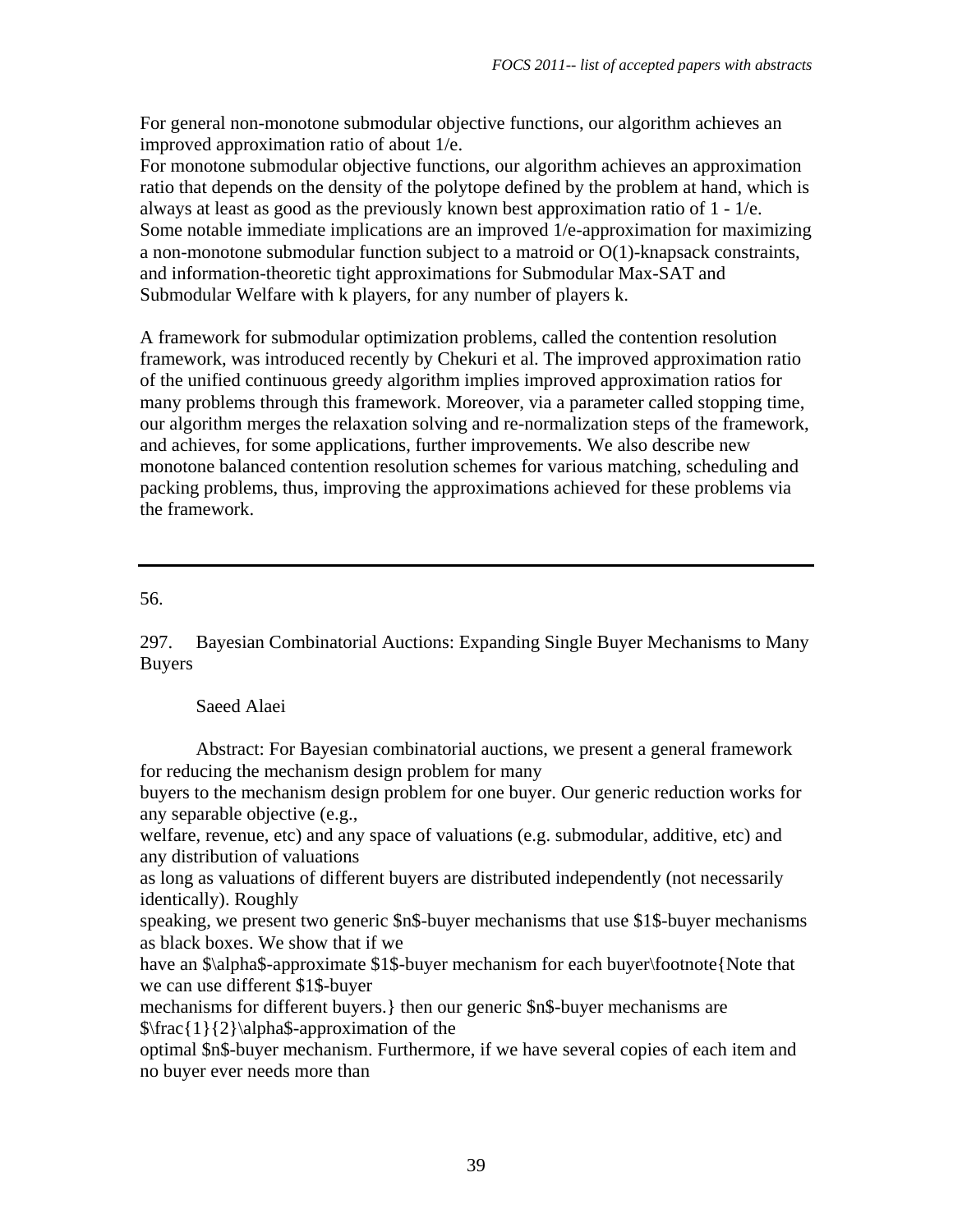$\frac{1}{k}\$  of all copies of each item then our generic  $\frac{1}{k}$ -buyer mechanisms are \$\gamma\_k \alpha\$-approximation of

the optimal  $\text{Sh}\$ -buyer mechanism where  $\gamma_k \ge 1-\frac{1}{\sqrt{k+3}}$ . Observe that  $\gamma$  k\$ is at least

\$\frac{1}{2}\$ and approaches \$1\$ as \$k\$ increases.

Applications of our main theorem include the following improvements on results from the literature. For each of the

following models we construct a \$1\$-buyer mechanism and then apply our generic expansion: For revenue maximization in

combinatorial auctions with hard budget constraints,  $\c{BGM10}$  presented a \$\frac{1}{4}\$-approximate BIC mechanism

for additive/correlated valuations and an \$O(1)\$-

approximate\footnote{ $\text{SO}(1)$ =\frac{1}{96}\$} sequential posted pricing

mechanism for additive/independent valuations. We improve this to a \$\gamma\_k\$approximate BIC mechanism and a

 $\gamma_k$  (1-\frac{1}{e})\$-approximate sequential posted pricing mechanism respectively. For revenue maximization in

combinatorial auctions with unit demand buyers, \cite{CHMS10} presented a  $\frac{1}{6.75}$ \$-approximate sequential

posted pricing mechanism. We improve this to a  $\frac{1}{2} \gamma_k \$  approximate sequential posted pricing mechanism.

We also present a  $\gamma_k$  approximate sequential posted pricing mechanism for unit-demand multi-unit

auctions(homogeneous) with hard-budget constraints. Furthermore, our sequential posted pricing mechanisms assume no

control or prior information about the order in which buyers arrive.

# 301. Extreme-Value Theorems for Optimal Multidimensional Pricing

Yang Cai and Constantinos Daskalakis

Abstract: We provide a Polynomial Time Approximation Scheme for the  $\{\text{em}$ multi-dimensional unit-demand pricing problem}, when the buyer's values are independent (but not necessarily identically distributed.) For all \$\epsilon>0\$, we obtain a  $(1+\epsilon)$  a set the polynomial, when a set of the optimal revenue in time polynomial, when the values are sampled from Monotone Hazard Rate (MHR) distributions, quasipolynomial, when sampled from regular distributions, and polynomial in  $\n<sup>\gamma</sup>{\rm cm}$ poly}(\log r)}\$, when sampled from general distributions supported on a set  $\lvert \sin \rvert$ , r u\_{min}]\$. We also provide an additive PTAS for all bounded distributions.

<sup>57.</sup>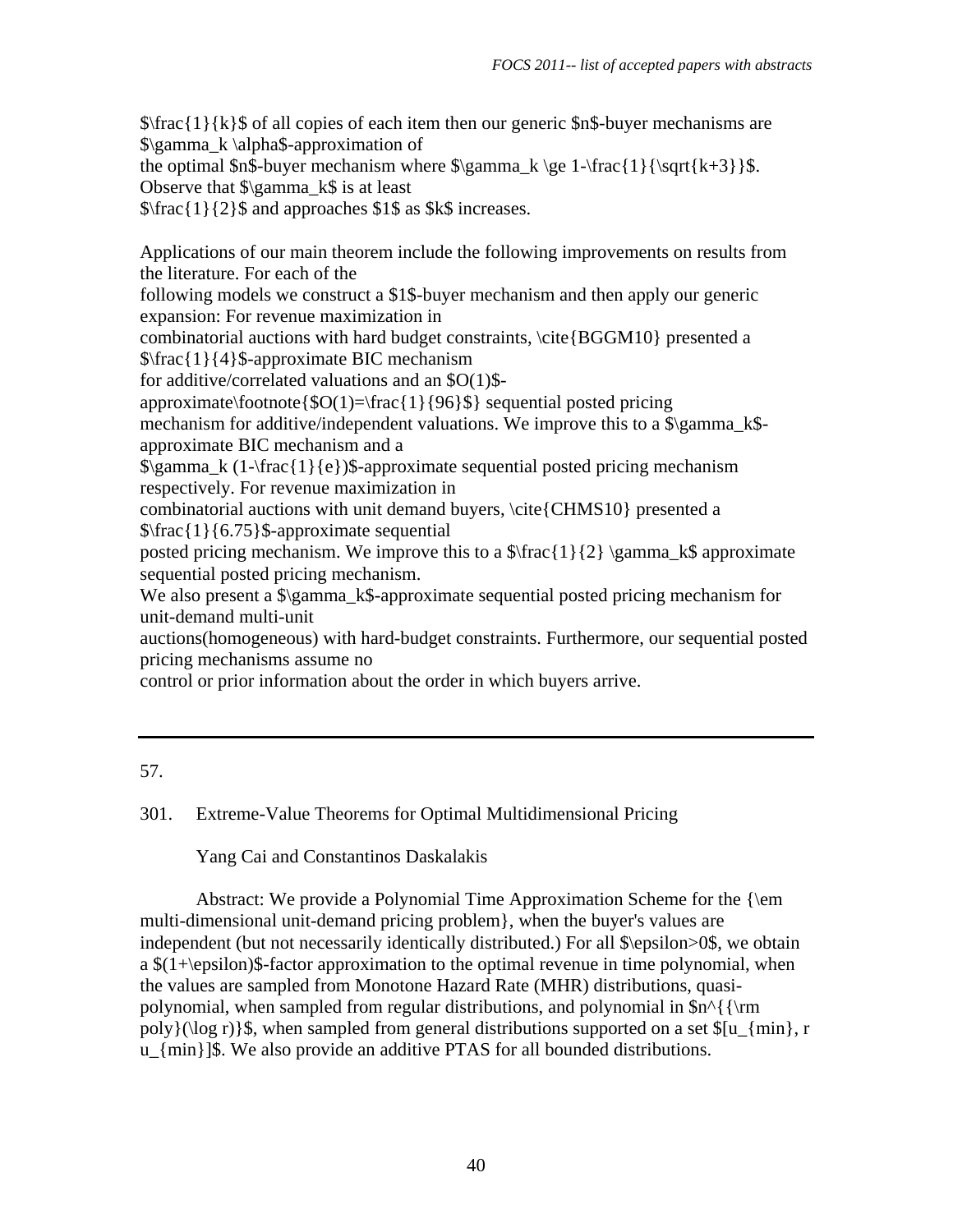Our algorithms are based on novel extreme value theorems for MHR and regular distributions, and apply probabilistic techniques to understand the statistical properties of revenue distributions, as well as to reduce the size of the search space of the algorithm. As a byproduct of our techniques, we establish structural properties of optimal solutions. We show that, for all  $\epsilon > 0$ \$, \$g(1\epsilon)\$ distinct prices suffice to obtain a  $$(1+\epsilon)$$  factor approximation to the optimal revenue for MHR distributions, where  $\frac{1}{2}$  (1/\epsilon)\$ is a quasi-linear function of \$1/\epsilon\$ that does not depend on the number of items. Similarly, for all  $\epsilon > 0$ \$ and  $n>0$ \$, \$g(1\epsilon \cdot \log n)\$ distinct prices suffice for regular distributions, where \$n\$ is the number of items and  $\gtrsim \langle \c{cdot}\rangle$  is a polynomial function. Finally, in the i.i.d. MHR case, we show that, as long as the number of items is a sufficiently large function of  $1$ / $\epsilon$ psilon\$, a single price suffices to achieve a  $$(1+\epsilon)$$ \$-factor approximation.

## 58.

## 304. Approximation Algorithms for Submodular Multiway Partition

## Chandra Chekuri and Alina Ene

 Abstract: We study algorithms for the {\sc Submodular Multiway Partition} problem (\SubMP). An instance of \SubMP consists of a finite ground set \$V\$, a subset of \$k\$ elements  $S = \{s_1, s_2, \ldots, s_k\}$  called terminals, and a non-negative submodular set function  $f:2^V\rightarrows thatbb{R}_{+\$}$  on  $V\$ g provided as a value oracle. The goal is to partition  $V\$  into  $k\$  sets  $A_1$ , ldots, A  $k\$  such that for  $1 \le i$  $\le k\$ ,  $s_i \in A_i\$  and  $\sum_{i=1}^k f(A_i)\$  is minimized.  $\SubMP$  generalizes some well-known problems such as the {\sc Multiway Cut} problem in graphs and hypergraphs, and the {\sc Node-weighed Multiway Cut} problem in graphs. \SubMP for arbitrary submodular functions (instead of just symmetric functions) was considered by Zhao, Nagamochi and Ibaraki \cite{ZhaoNI05}. Previous algorithms were based on greedy splitting and divide and conquer strategies. In very recent work \cite{ChekuriE11} we proposed a convex-programming relaxation for \SubMP based on the Lov\'asz-extension of a submodular function and showed its applicability for some special cases. In this paper we obtain the following results for arbitrary submodular functions via this relaxation. \begin{itemize}

\item A \$2\$-approximation for \SubMP. This improves the \$(k-1)\$-approximation from \cite{ZhaoNI05}. \item A  $$(1.5-1/k)$$ -approximation for \SubMP when  $$f$$  is {\em symmetric }. This improves the  $$2(1-1/k)$$ \$-approximation

from \cite{Queyranne99,ZhaoNI05}.

\end{itemize}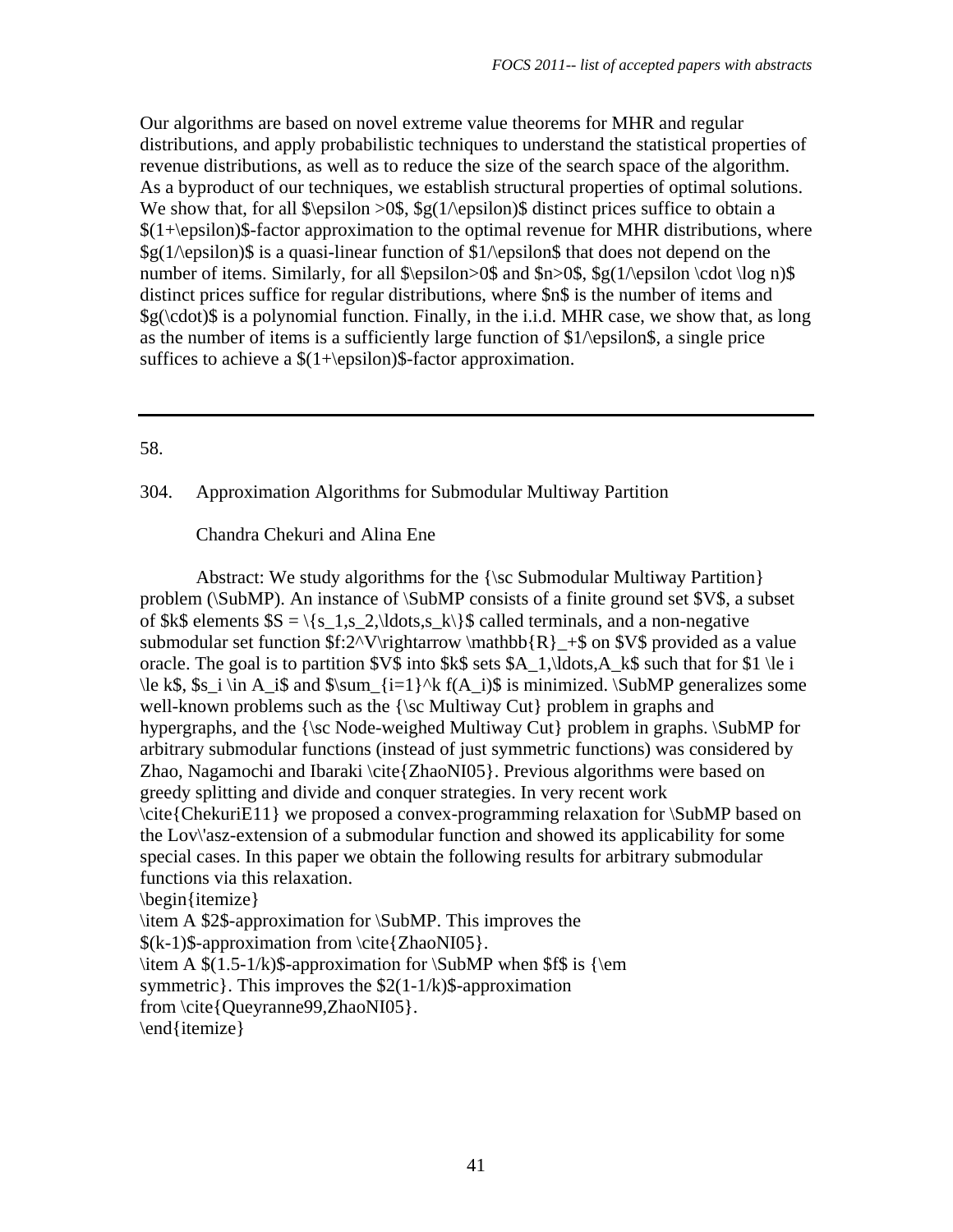#### 318. Delays and the Capacity of Continuous-time Channels

Sanjeev Khanna and Madhu Sudan

 Abstract: Any physical channel of communication offers two potential reasons why its capacity (the number of bits it can transmit in a unit of time) might be unbounded: (1) (Uncountably) infinitely many choices of signal strength at any given time, and (2) (Uncountably) infinitely many instances of time at which signals may be sent. However channel noise cancels out the potential unboundedness of the first aspect, leaving typical channels with only a finite capacity per instant of time. The latter source of infinity seems less extensively studied. A potential source of unreliability that might restrict the capacity also from the second aspect is ``delay'': Signals transmitted by the sender at a given point of time may not be received with a predictable delay at the receiving end. In this work we examine this source of uncertainty by considering a simple discrete model of delay errors. In our model the communicating parties get to subdivide time as finely as they wish, but still have to cope with communication delays that are variable. The continuous process becomes the limit of our process as the time subdivision becomes infinitesimal. We analyze the limits of such channels and reach somewhat surprising conclusions: The capacity of a physical channel is finitely bounded only if at least one of the two sources of error (signal noise or delay noise) is adversarial. If both error sources are stochastic, or the adversarial source is noise that is independent of the stochastic delay, the capacity of the associated physical channel is infinite!

60.

320. Fully Homomorphic Encryption without Squashing Using Depth-3 Arithmetic **Circuits** 

Craig Gentry and Shai Halevi

 Abstract: All currently known fully homomorphic encryption (FHE) schemes use the same blueprint from [Gentry 2009]: First construct a somewhat homomorphic encryption (SWHE) scheme, next "squash" the decryption circuit until it is simple enough to be handled within the homomorphic capacity of the SWHE scheme, and finally "bootstrap" to get a FHE scheme. In all existing schemes, the squashing technique induces an additional assumption: that the sparse subset sum problem (SSSP) is hard.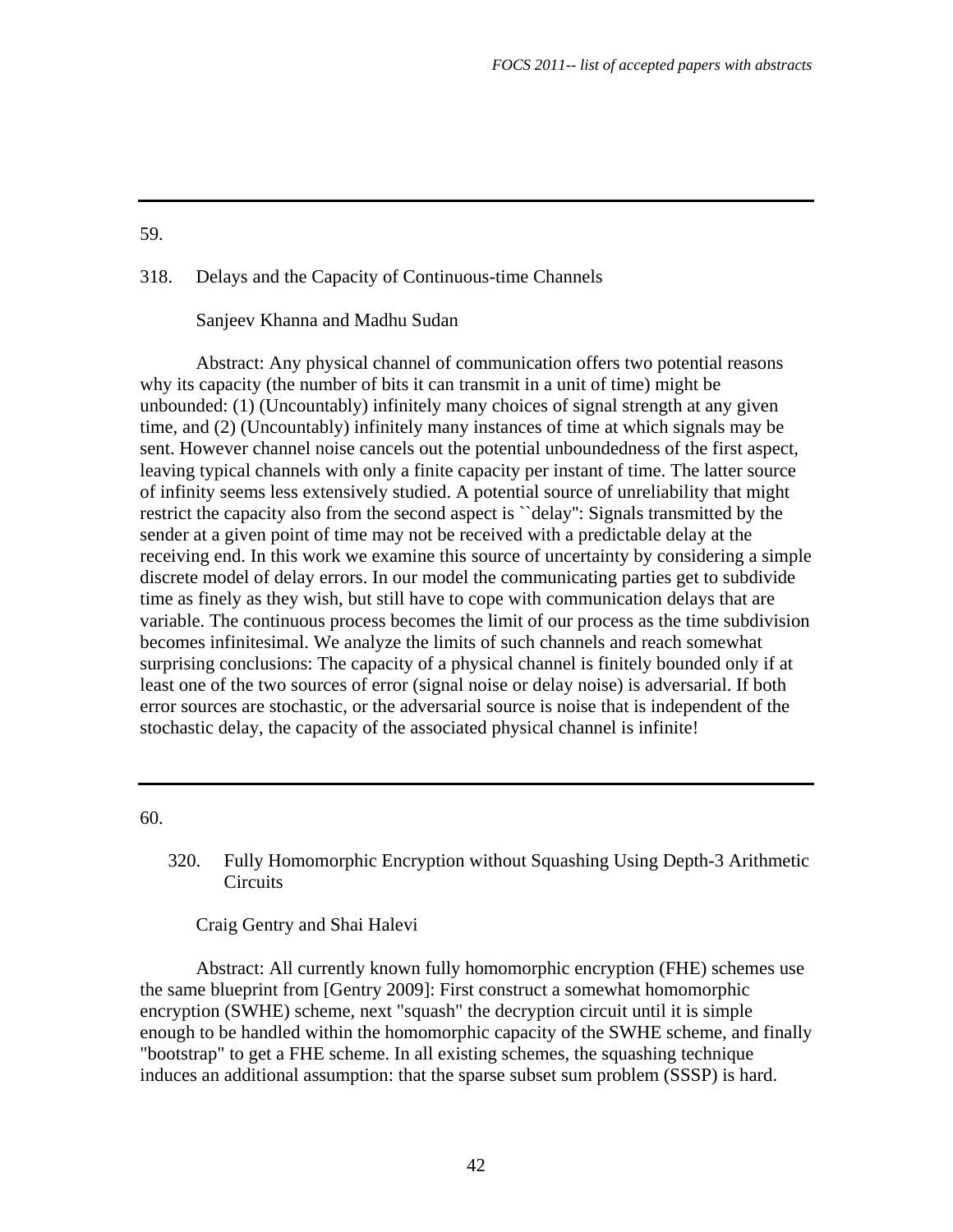We describe a  $\emptyset$  approach that constructs FHE as a hybrid of a SWHE scheme and a multiplicatively homomorphic encryption (MHE) scheme, such as Elgamal. Our construction eliminates the need for the squashing step, and thereby also removes the need to assume the SSSP is hard. We describe a few concrete instantiations of the new method, obtaining the following results:

1. A "simple" FHE scheme where we replace SSSP with Decision Diffie-Hellman. 2. The first FHE scheme based entirely on worst-case hardness: Specifically, we describe a "leveled" FHE scheme whose security can be quantumly reduced to the approximate shortest independent vector problem over ideal lattices (ideal-SIVP). 3. Some efficiency improvements for FHE: While at present our new method does not improve computational efficiency, we do provide an optimization that reduces the ciphertext length. For example, at one point, the entire FHE ciphertext may consist of a single Elgamal ciphertext!

Our new method does not eliminate the bootstrapping step. Whether this can be done remains an intriguing open problem. As in the previous blueprint, we can get "pure" (non-leveled) FHE by assuming circular security.

Our main technique is to express the decryption function of SWHE schemes as a depth-3 arithmetic circuit of a particular form. When evaluating this circuit homomorphically, as needed for bootstrapping, we temporarily switch to a MHE scheme, such as Elgamal, to handle the product part of the circuit. We then translate the result back to the SWHE scheme by homomorphically evaluating the decryption function of the MHE scheme. (Due to the special form of the circuit, switching to the MHE scheme can be done without having to evaluate anything homomorphically.) Using our method, the SWHE scheme only needs to be capable of evaluating the MHE scheme's decryption function, not its own decryption function. We thereby avoid the circularity that necessitated squashing in the original blueprint.

61.

323. A Randomized Rounding Approach to the Traveling Salesman Problem

Shayan Oveis Gharan and Amin Saberi and Mohit Singh

Abstract: For some positive constant  $\epsilon_0$  \epsilon 0\$, we give a  $(\frac{3}{2}-\epsilon_0)$ \epsilon\_0\$)-approximation algorithm for the following problem: given a graph  $\text{SG}$  0=(V,E 0)\$, find the shortest tour that visits every vertex at least once. This is a special case of the metric traveling salesman problem when the underlying metric is defined by shortest path distances in \$G\_0\$. The result improves on the  $\frac{\frac{3}{2}\{2\}}{2}$ approximation algorithm due to Christofides for this special case.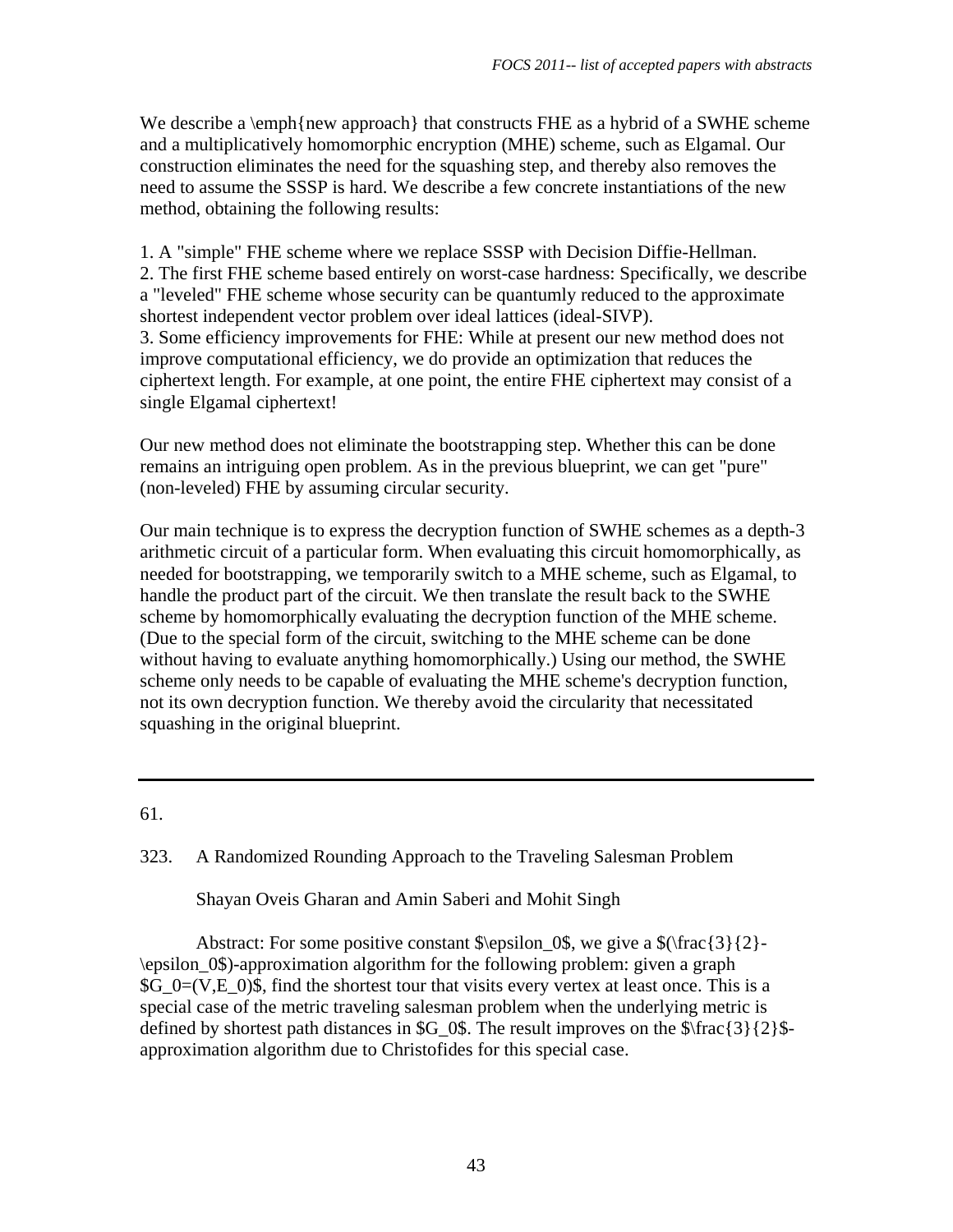Similar to Christofides, our algorithm finds a spanning tree whose cost is upper bounded by the optimum, then it finds the minimum cost Eulerian augmentation (or T-join) of that tree. The main difference is in the selection of the spanning tree. Except in certain cases where the solution of LP is nearly integral, we select the spanning tree randomly by sampling from a maximum entropy distribution defined by the linear programming relaxation.

Despite the simplicity of the algorithm, the analysis builds on a variety of ideas such as properties of strongly Rayleigh measures from probability theory, graph theoretical results on the structure of near minimum cuts, and the integrality of the T-join polytope from polyhedral theory. Also, as a byproduct of our result, we show new properties of the near minimum cuts of any graph, which may be of independent interest.

# 62.

# 329. Algorithms for the Generalized Sorting Problem

Zhiyi Huang and Sampath Kannan and Sanjeev Khanna

 Abstract: We study the generalized sorting problem where we are given a set of \$n\$ elements to be sorted but only a subset of all possible pairwise element comparisons is allowed. The goal is to determine the sorted order using the smallest possible number of allowed comparisons. The generalized sorting problem may be equivalently viewed as follows. Given an undirected graph \$G(V,E)\$ where \$V\$ is the set of elements to be sorted and \$E\$ defines the set of allowed comparisons, adaptively find the smallest subset \$E' \subseteq E\$ of edges to probe such that the directed graph induced by \$E'\$ contains a Hamiltonian path.

When \$G\$ is a complete graph, we get the standard sorting problem, and it is well-known that \$\Theta(n \log n)\$ comparisons are necessary and sufficient. An extensively studied special case of the generalized sorting problem is the nuts and bolts problem where the allowed comparison graph is a complete bipartite graph between two equal-size sets. It is known that for this special case also, there is a deterministic algorithm that sorts using  $\frac{\pi}{a}$  Theta(n \log n)\$ comparisons. However, when the allowed comparison graph is arbitrary, to our knowledge, no bound better than the trivial  $\text{SO}(n^2)$ \$ bound is known. Our main result is a randomized algorithm that sorts any allowed comparison graph using  $\wedge \wedge \{O\}(n^{\prime}3/2)\$  comparisons with high probability (provided the input is sortable). We also study the sorting problem in randomly generated allowed comparison graphs, and show that when the edge probability is \$p\$,  $\wt{O}(\min{\frac{n}{p^2},n^3/2})$  $\sqrt{p}\}\$  comparisons suffice on average to sort.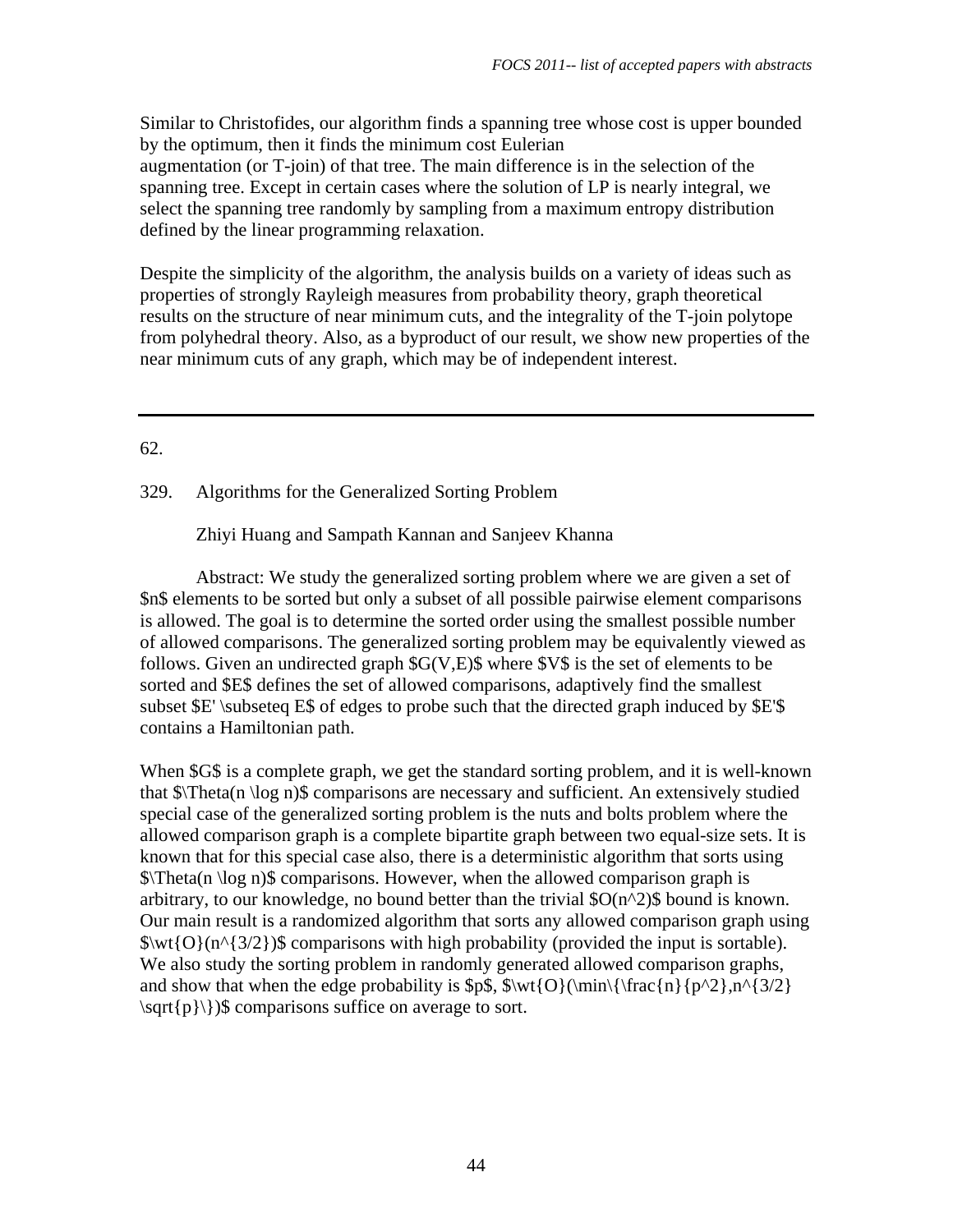#### 334. Privacy Amplification and Non-Malleable Extractors Via Character Sums

Xin Li and Trevor D. Wooley and David Zuckerman

 Abstract: In studying how to communicate over a public channel with an active adversary, Dodis and Wichs introduced the notion of a non-malleable extractor. A nonmalleable extractor dramatically strengthens the notion of a strong extractor. A strong extractor takes two inputs, a weakly-random \$x\$ and a uniformly random seed \$y\$, and outputs a string which appears uniform, even given \$y\$. For a non-malleable extractor  $$nmExt$$ , the output  $$nmExt(x,y)$$  should appear uniform given \$y\$ as well as  $\text{SmExt}(x, A(y))\$ , where \$A\$ is an arbitrary function with \$A(y) \neq y\$.

We show that an extractor introduced by Chor and Goldreich is non-malleable when the entropy rate is above half.

It outputs a linear number of bits when the entropy rate is  $\frac{1}{2} + \alpha$ , for any  $\lambda>0\$ .

Previously, no nontrivial parameters were known for any non-malleable extractor. To achieve a polynomial running time when outputting many bits, we rely on a widelybelieved conjecture about the distribution of prime numbers in arithmetic progressions.

Our analysis involves a character sum estimate, which may be of independent interest.

Using our non-malleable extractor, we obtain protocols for ``privacy amplification": key agreement between two parties who share a weakly-random secret. Our protocols work in the presence of an active adversary with unlimited computational power, and have optimal entropy loss. When the secret has entropy rate greater than \$1/2\$, the protocol follows from a result of Dodis and Wichs, and takes two rounds. When the secret has entropy rate  $\delta$  delta\$ for any constant~\$\delta>0\$, our new protocol takes \$O(1)\$ rounds. Our protocols run in polynomial time under the above well-known conjecture about primes.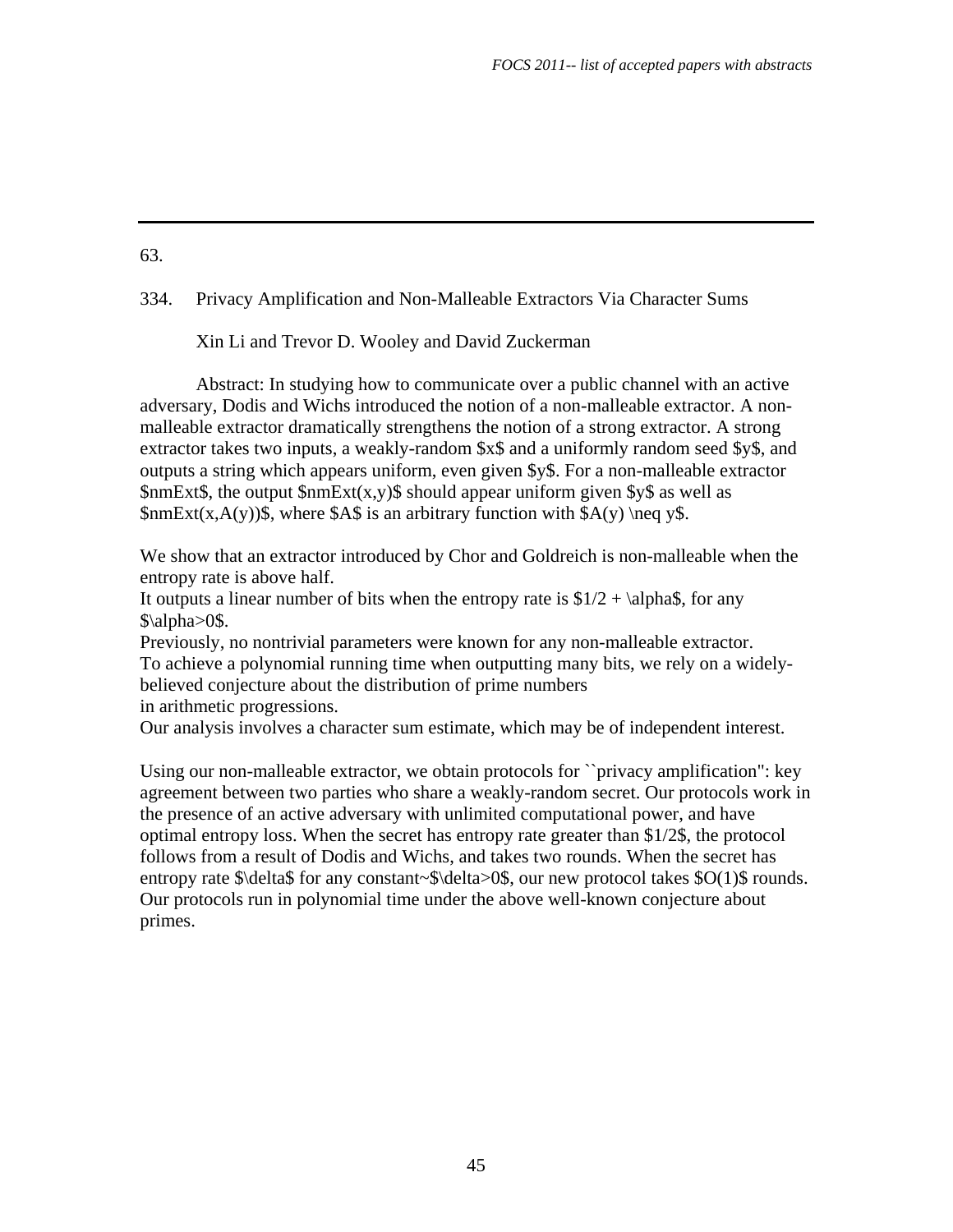338. A nearly mlogn time solver for SDD linear systems

Ioannis Koutis and Gary L. Miller and Richard Peng

 Abstract: We present an improved algorithm for solving symmetrically diagonally dominant linear systems. On input of an \$n\times n\$ symmetric diagonally dominant matrix \$A\$ with \$m\$ non-zero entries and a vector \$b\$ such that  $A\bar{x} = b$  for some (unknown) vector  $\bar{x}$  are  $\bar{x}$ , our algorithm computers a vector  $x \$  such that  $\|x\-\bar{x}\|_A < \epsilon\$  ||\bar{x}||\_A \$ \footnote{ $\| \cdot \|$  A\$ denotes the A-norm} in time  $\$\{\tilde O\}(m\log n \log (1/\epsilon)).$ 

The solver utilizes in a standard way a `preconditioning' chain of progressively sparser graphs. To claim the faster running time we make a two-fold improvement in the algorithm for constructing the chain. The new chain exploits previously unknown properties of the graph sparsification algorithm given in [Koutis,Miller,Peng, FOCS 2010], allowing for stronger preconditioning properties. We also present an algorithm of independent interest that constructs nearly-tight low-stretch spanning trees in time  $\tilde{\O}(\frac{n}{\log{n}})$ , a factor of  $\O(\log{n})$  faster than the algorithm in [Abraham,Bartal,Neiman, FOCS 2008]. This speedup directly reflects on the construction time of the preconditioning chain.

## 65.

341. Which Networks Are Least Susceptible to Cascading Failures?

 Lawrence Blume and David Easley and Jon Kleinberg and Robert Kleinberg and Eva Tardos

 Abstract: The resilience of networks to various types of failures is an undercurrent in many parts of graph theory and network algorithms. In this paper we study the resilience of networks in the presence of {\em cascading failures} --- failures that spread from one node to another across the network structure. One finds such cascading processes at work in the kind of contagious failures that spread among financial institutions during a financial crisis, through nodes of a power grid or communication network during a widespread outage, or through a human population during the outbreak of an epidemic disease.

A widely studied model of cascades in networks assumes that each node \$v\$ of the network has a threshold  $\ell(v)$ \$, and fails if it has at least  $\ell(v)$ \$ failed neighbors. We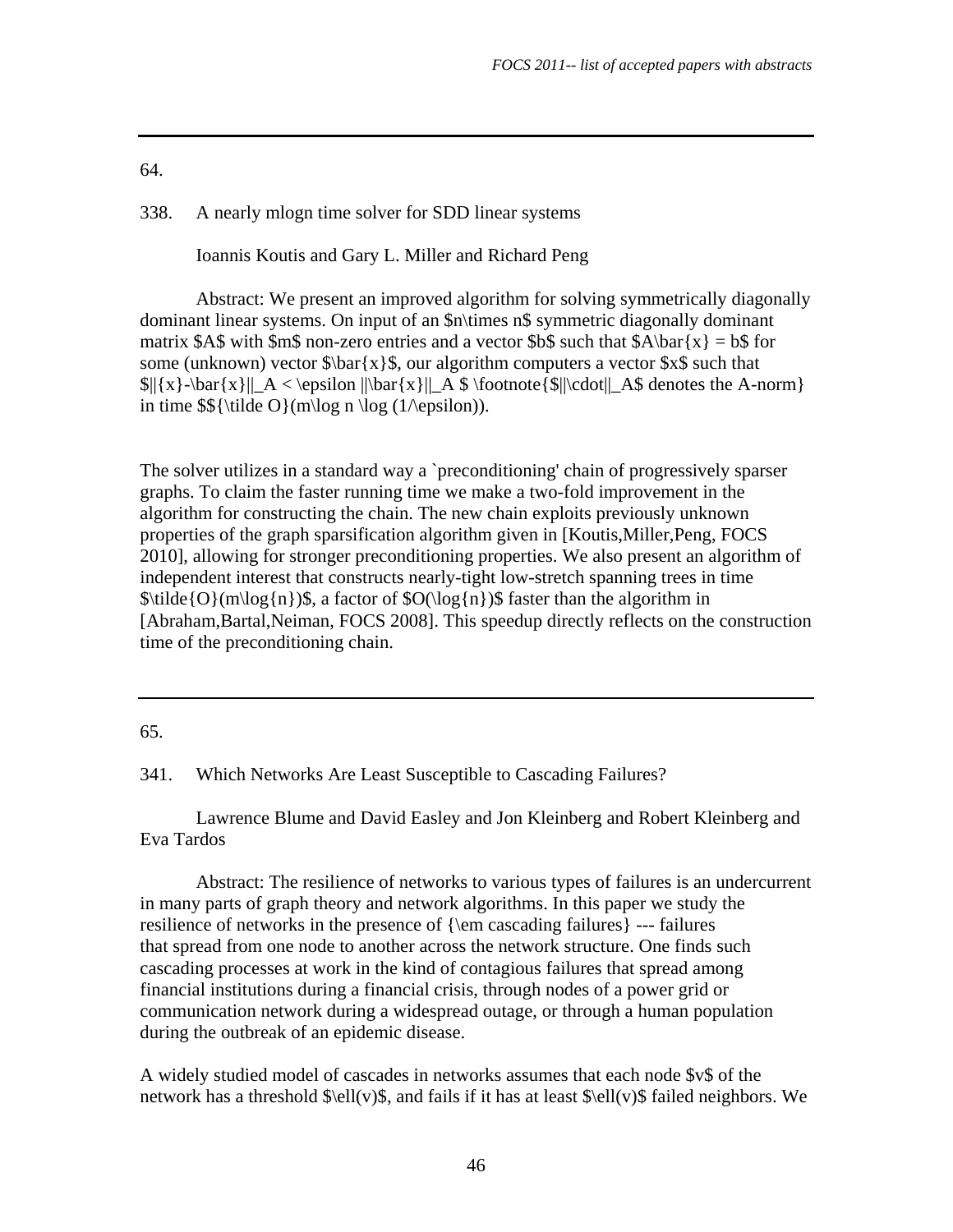assume that each node selects a threshold  $\ell(v)$  independently using a probability distribution \$\mu\$. Our work centers on a parameter that we call the \$\mu\$-risk of a graph: the maximum failure probability of any node in the graph, in this threshold cascade model parameterized by threshold distribution \$\mu\$. This defines a very broad class of models; for example, the large literature on edge percolation, in which propagation happens along edges that are included independently at random with some probability \$p\$, takes place in a small part of the parameter space of threshold cascade models, and one where the distribution \$\mu\$ is monotonically decreasing with the threshold. In contrast we want to study the whole space, including threshold distributions with qualitatively different behavior, such as those that are sharply increasing.

We develop techniques for relating differences in  $\mu$ s-risk to the structures of the underlying graphs. This is challenging in large part because, despite the simplicity of its formulation, the threshold cascade model has been very hard to analyze for arbitrary graphs \$G\$ and arbitrary threshold distributions \$\mu\$. It turns out that when selecting among a set of graphs to minimize the \$\mu\$-risk, the result depends quite intricately on \$\mu\$. We develop several techniques for evaluating the \$\mu\$-risk of \$d\$-regular graphs. For \$d=2\$ we are able to solve the problem completely: the optimal graph is always a clique (i.e.\ triangle) or tree (i.e.\ infinite path), although which graph is better exhibits a surprising non-monotonicity as the threshold parameters vary. When \$d>2\$ we present a technique based on power-series expansions of the failure probability that allows us to compare graphs in certain parts of the parameter space, deriving conclusions including the fact that as \$\mu\$ varies, at least three different graphs are optimal among \$3\$ regular graphs. In particular, the set of optimal 3-regular graphs includes one which is neither a clique nor a tree.

66.

343. Online Node-weighted Steiner Tree and Related Problems

Joseph (Seffi) Naor and Debmalya Panigrahi and Mohit Singh

 Abstract: We obtain the first online algorithms for the node-weighted Steiner tree, Steiner forest and group Steiner tree problems that achieve a poly-logarithmic competitive ratio. Our algorithm for the Steiner tree problem runs in polynomial time, while those for the other two problems take quasi-polynomial time. Our algorithms can be viewed as online LP rounding algorithms in the framework of Buchbinder and Naor; however, while the {\em natural} LP formulation of these problems do lead to fractional algorithms with a poly-logarithmic competitive ratio, we are unable to round these LPs online without losing a polynomial factor. Therefore, we design new LP formulations for these problems drawing on a combination of paradigms such as {\em spider decompositions}, {\em low-depth Steiner trees}, {\em generalized group Steiner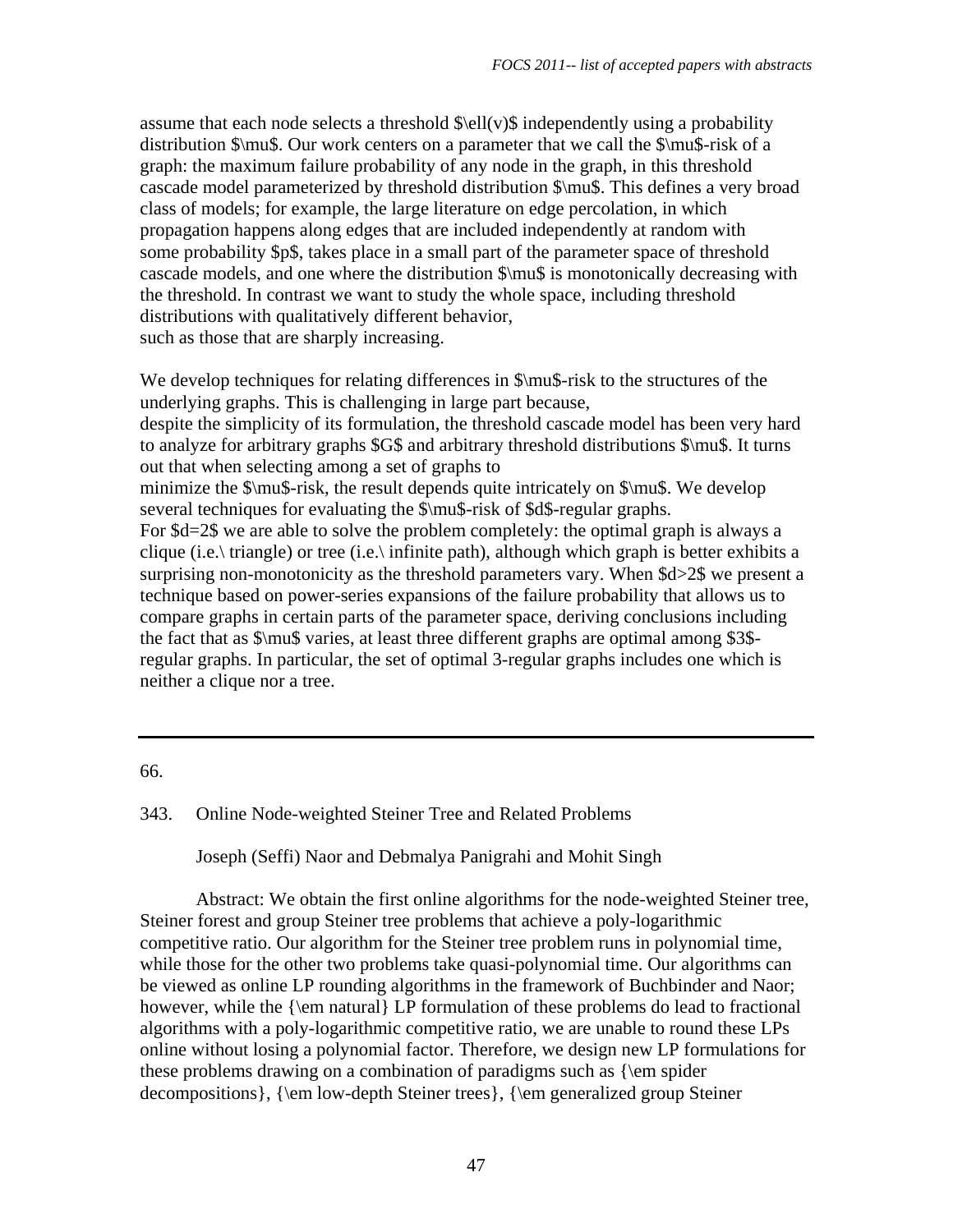problems}, etc. and use the additional structure provided by these to round the more sophisticated LPs losing only a poly-logarithmic factor in the competitive ratio. As further applications of our techniques, we also design polynomial-time online algorithms with polylogarithmic competitive ratios for two fundamental network design problems in edge-weighted graphs: the group Steiner forest problem (thereby resolving an open question raised by Chekuri {\em et al}) and the single source \$\ell\$-vertex connectivity problem (which complements similar results for the corresponding edge-connectivity problem due to Gupta  $\{\text{el}\}.$ 

# 67.

344. Welfare and Profit Maximization with Production Costs

Avrim Blum and Anupam Gupta and Yishay Mansour and Ankit Sharma

 Abstract: Combinatorial Auctions are a central problem in Algorithmic Mechanism Design: pricing and allocating goods to buyers with complex preferences in order to maximize some desired objective (e.g., social welfare, revenue, or profit). The problem has been well-studied in the case of limited supply (one copy of each item), and in the case of digital goods (the seller can produce additional copies at no cost). Yet the case of resources---think oil, labor, computing cycles, etc.---neither of these abstractions is just right: additional supplies of these resources can be found, but only at a cost (where the marginal cost is an increasing function).

In this work, we initiate the study of the algorithmic mechanism design problem of combinatorial pricing under increasing marginal cost. The goal is to sell these goods to buyers with unknown and arbitrary combinatorial valuation functions to maximize either the social welfare, or our own profit; specifically we focus on the setting of \emph{posted item prices} with buyers arriving online. We give algorithms that achieve constant factor approximations for a class of natural cost functions---linear, low-degree polynomial, logarithmic---and that give logarithmic approximations for all convex marginal cost functions (along with a necessary additive loss). We show that these bounds are essentially best possible for these settings.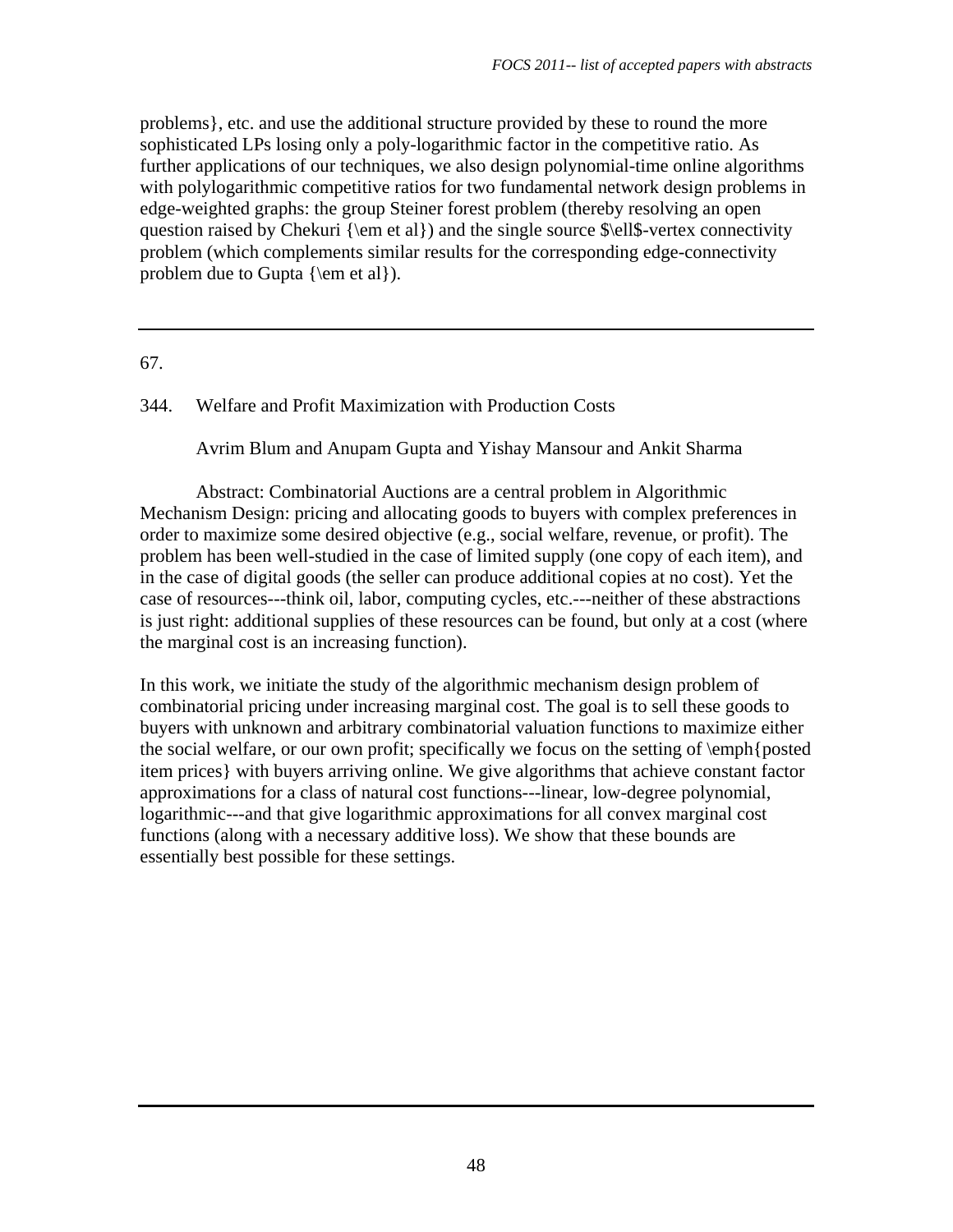345. On the complexity of Commuting Local Hamiltonians, and tight conditions for Topological Order in such systems

Dorit Aharonov and Lior Eldar

 Abstract: The local Hamiltonian problem plays the equivalent role of SAT in quantum complexity theory. Understanding the complexity of the intermediate case in which the constraints are quantum but all local terms in the Hamiltonian commute, is of importance for conceptual, physical and computational complexity reasons. Bravyi and Vyalyi showed in 2003 \cite{BV}, using a clever application of the representation theory of  $C^*$ -algebras, that if the terms in the Hamiltonian are all two-local, the problem is in NP, and the entanglement in the ground states is local. The general case remained open since then. In this paper we extend this result beyond the two-local case, to the case of three-qubit interactions. We then extend our results even further, and show that NP verification is possible for three-wise interaction between qutrits as well, as long as the interaction graph is planar and also "nearly Euclidean" in some well-defined sense. The proofs imply that in all such systems, the entanglement in the ground states is local. These extensions imply an intriguing sharp transition phenomenon in commuting Hamiltonian systems: the ground spaces of 3-local "physical" systems based on qubits and qutrits are diagonalizable by a basis whose entanglement is highly local, while more involved interactions (the particle dimensionality or the locality of the interaction is larger) can already exhibit topological order; In particular, for those parameters, there exist Hamiltonians all of whose groundstates have entanglement which spreads over scales proportional to the size of the system, such as Kitaev's Toric Code system. This has a direct implication to the developing theory of Topological Order, since it shows that one cannot improve on the parameters to construct topological order systems based on commuting Hamiltonians. This is of particular interest in light of the recent proofs by Bravyi, Hastings and Michalakis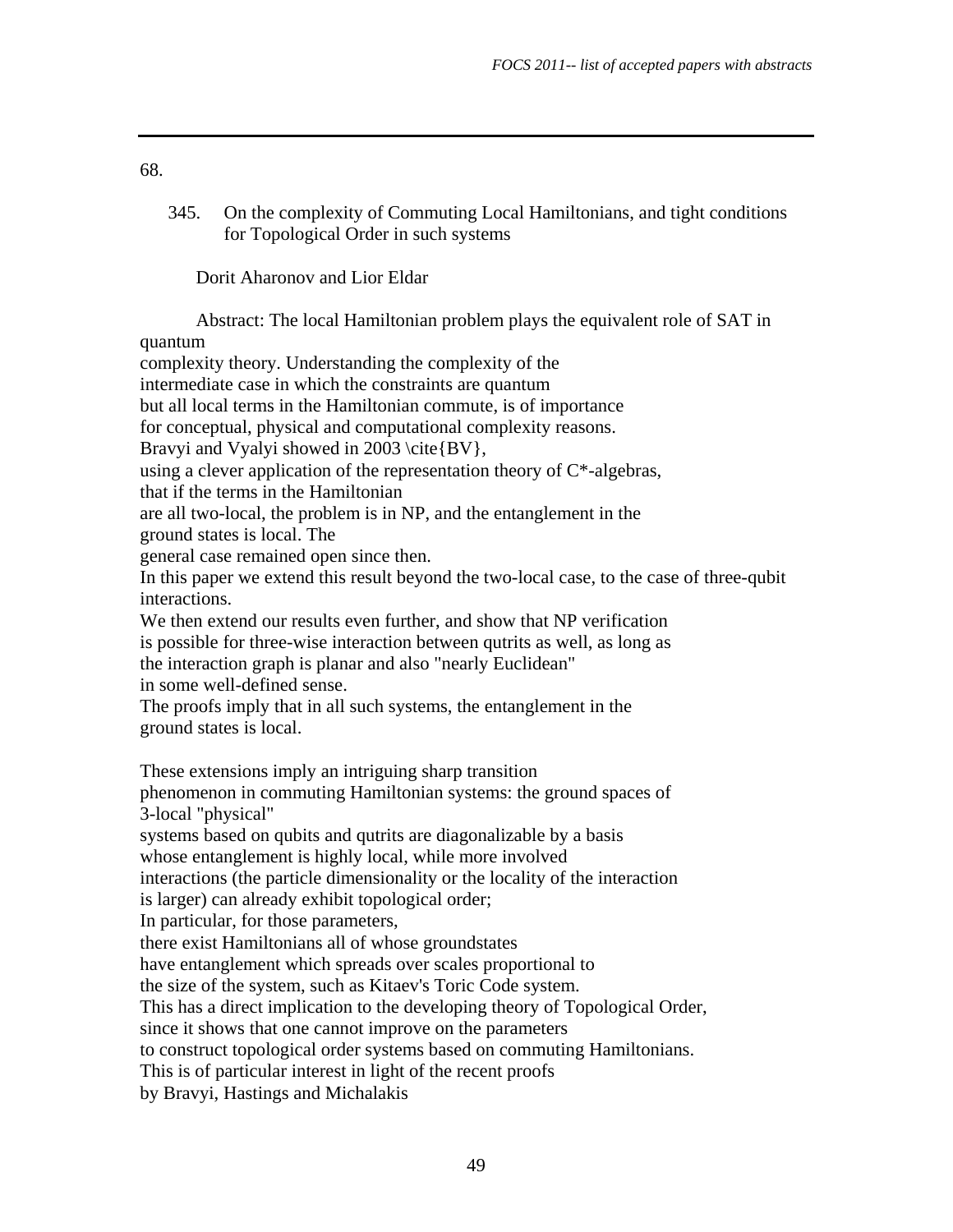that Topological Order generated by commuting systems exhibits robustness against local perturbations of the Hamiltonian, implying the fault-tolerance of such systems; Our results imply that one cannot hope to improve in parameters over Kitaev's seminal construction, as it is optimal in terms of parameters which allow construction of TO using commuting systems.

69.

346. Efficient Fully Homomorphic Encryption from (Standard) LWE

Zvika Brakerski and Vinod Vaikuntanathan

 Abstract: We present a fully homomorphic encryption scheme that is based solely on the

(standard) learning with errors (LWE) assumption. Applying known results on LWE, the security of our scheme is based on the worst-case hardness of short vector problems on arbitrary lattices. As icing on the cake, our scheme is quite efficient, and has very short ciphertexts.

Our construction improves upon previous works in two aspects:

1. We show that ``somewhat homomorphic'' encryption can be based on LWE, using a new {\em re-linearization} technique. In contrast, all previous schemes relied on complexity assumptions related to ideals in various rings.

2. More importantly, we deviate from the ``squashing paradigm'' used in all previous works. We introduce a new {\em dimension reduction} technique, which shortens the ciphertexts and reduces the decryption complexity of our scheme, without introducing additional assumptions. In contrast, all previous works required an additional, very strong assumption (namely, the sparse subset sum assumption).

Since our scheme has very short ciphertexts, we use it to construct an asymptotically-efficient LWE-based single-server private information retrieval (PIR) protocol. The communication complexity of our protocol (in the public-key model) is  $k \cdot \text{polylog}(k+1)$  [DB|\$ bits per single-bit query, which is better than any known scheme. Previously, it was not known how to achieve a communication complexity of even  $\pmb{\times}$  |poly(k, \log|DB|)\$ based on LWE.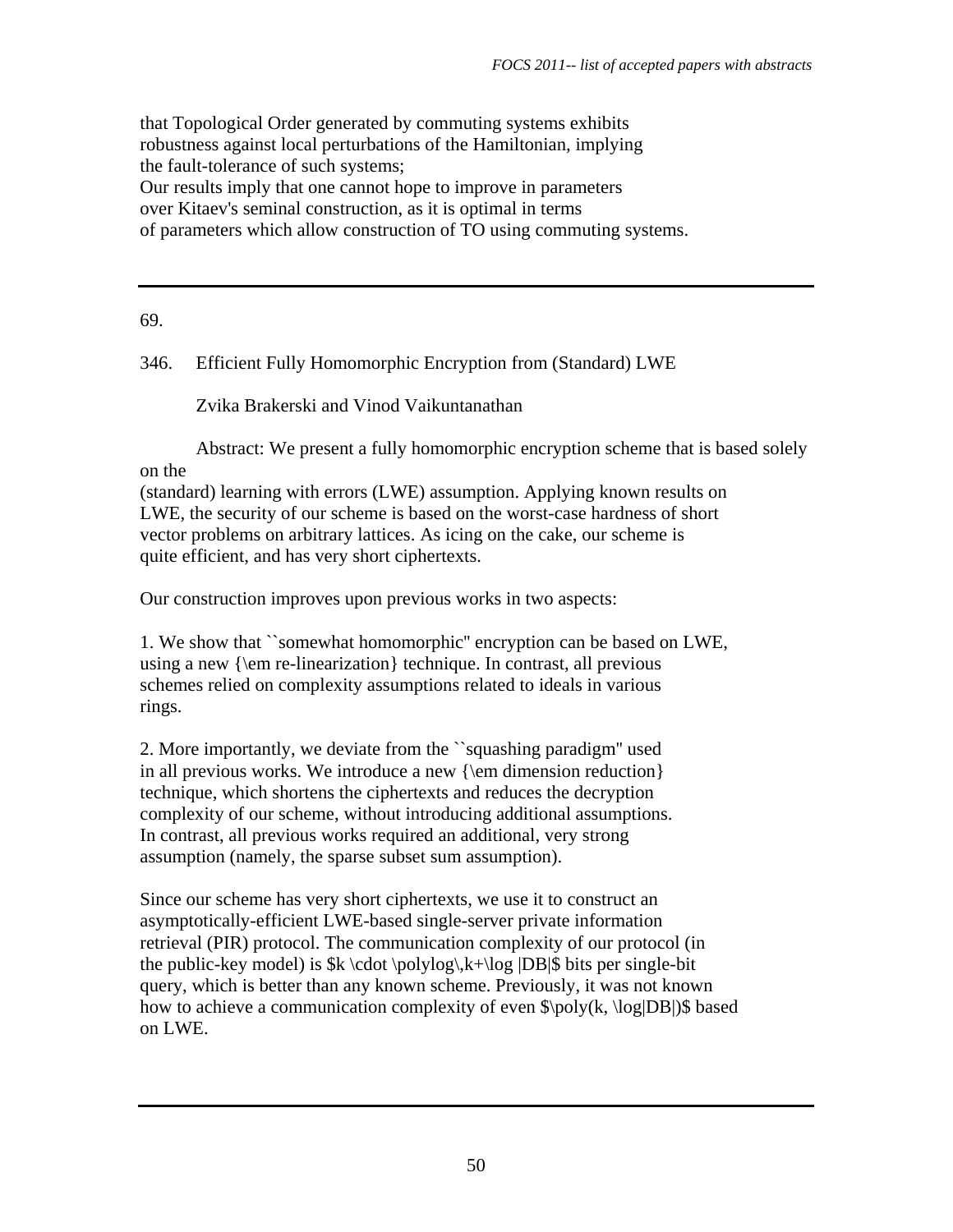347. Testing and Reconstruction of Lipschitz Functions with Applications to Data Privacy

Madhav Jha and Sofya Raskhodnikova

Abstract: A function  $f : D \rightarrow R$  has Lipschitz constant c if dR(f(x), f(y))  $\leq c$  $dD(x, y)$  for all x, y in D, where dR and dD denote the distance functions on the range and domain of f, respectively. We say a function is Lipschitz if it has Lipschitz constant 1. (Note that rescaling by a factor of  $1=c$  converts a function with a Lipschitz constant c into a Lipschitz function.) In other words, Lipschitz functions are not very sensitive to small changes in the input.

We initiate the study of testing and local reconstruction of the Lipschitz property of functions. A property tester has to distinguish functions with the property (in this case, Lipschitz) from functions that are epsilon-far from having the property, that is, differ from every function with the property on at least an epsilon fraction of the domain. A local filter reconstructs an arbitrary function f to ensure that the reconstructed function g has the desired property (in this case, is Lipschitz), changing f only when necessary. A local filter is given a function f and a query x and, after looking up the value of f on a small number of points, it has to output  $g(x)$  for some function g, which has the desired property and does not depend on x. If f has the property, g must be equal to f.

We consider functions over domains  $\{0,1\}^{\wedge}d$ ,  $\{1,...,n\}$  and  $\{1,...,n\}^{\wedge}d$ , equipped with l1 distance. We design efficient testers of the Lipschitz property for functions of the form f: $\{0,1\}^d$  -> \delta Z, where \delta \in  $(0,1]$  and \delta Z is the set of multiples of \delta, and of the form f:  $\{1,...,n\}$  -> R, where R is (discretely) metrically convex. In the first case, the tester runs in time  $O(d \min\{d, r\})$  delta $\epsilon$ epsilon), where r is the diameter of the image of f; in the second, in time  $O((\log n)/\epsilon)$ . We give corresponding lower bounds of Omega(d) and Omega(log n) on the query complexity (in the second case, only for nonadaptive 1-sided error testers). Our lower bound for functions over  $\{0,1\}^{\wedge}d$  is tight for the case of the  $\{0,1,2\}$  range and constant \epsilon. The first tester implies an algorithm for functions of the form f: $\{0,1\}^{\wedge}d \rightarrow R$  that distinguishes Lipschitz functions from functions that are \epsilon-far from (1+\delta)-Lipschitz. We also present a local filter of the Lipschitz property for functions of the form f:  $\{1,...,n\}^d$  -> R with lookup complexity O((log n+1)^d). For functions of the form  $\{0,1\}$ ^d, we show that every nonadaptive local filter has lookup complexity exponential in d.

The testers that we developed have applications to programs analysis. The reconstructors have applications to data privacy. For the first application, the Lipschitz property of the function computed by a program corresponds to a notion of robustness to noise in the data. The application to privacy is based on the fact that a function f of entries in a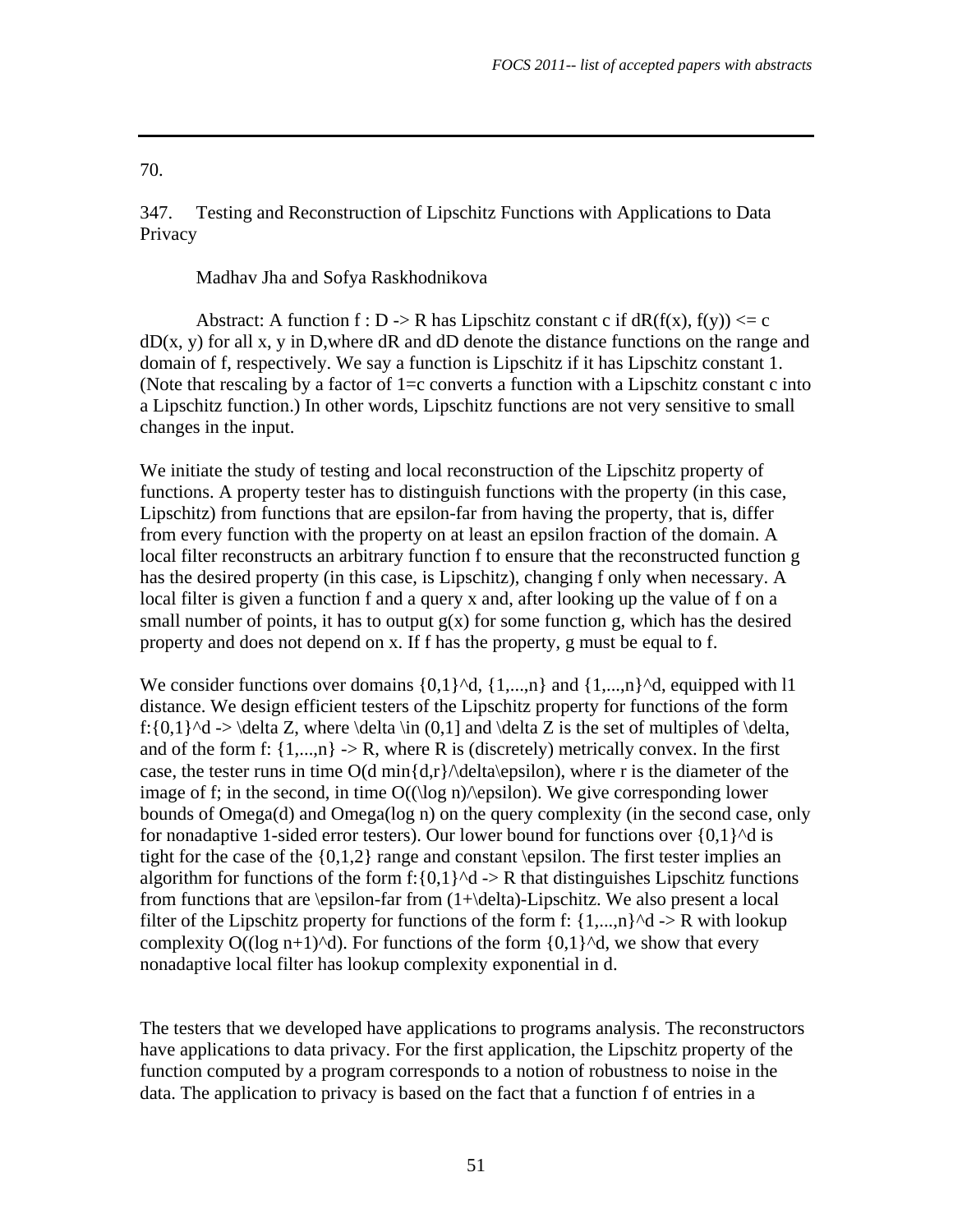database of sensitive information can be released with noise of magnitude proportional to a Lipschitz constant of f, while preserving the privacy of individuals whose data is stored in the database (Dwork, McSherry, Nissim and Smith, TCC 2006). We give a differentially private mechanism, based on local filters, for releasing a function f when a Lipschitz constant of f is provided by a distrusted client. We show that when no reliable Lipschitz constant of f is given, previously known differentially private mechanisms either have a substantially higher running time or have a higher expected error for a large class of symmetric functions f.

71.

349. Lexicographic Products and the Power of Non-Linear Network Coding

# Anna Blasiak and Robert Kleinberg and Eyal Lubetzky

 Abstract: We introduce a technique for establishing and amplifying gaps between parameters of network coding and index coding. The technique uses linear programs to establish separations between combinatorial and coding-theoretic parameters and applies hypergraph lexicographic products to amplify these separations. This entails combining the dual solutions of the lexicographic multiplicands and proving that they are a valid dual of the product. Our result is general enough to apply to a large family of linear programs. This blend of linear programs and lexicographic products gives a recipe for constructing hard instances in which the gap between combinatorial or coding-theoretic parameters is polynomially large. We find polynomial gaps in cases in which the largest previously known gaps were only small constant factors or entirely unknown. Most notably, we show a polynomial separation between linear and non-linear network coding rates. This involves exploiting a connection between matroids and index coding to establish a previously unknown separation between linear and non-linear index coding rates. We also construct index coding problems with a polynomial gap between the broadcast rate and the trivial lower bound for which no gap was previously known.

#### 72.

355. Efficient computation of approximate pure Nash equilibria in congestion games

Ioannis Caragiannis and Angelo Fanelli and Nick Gravin and Alexander Skopalik

 Abstract: Congestion games constitute an important class of games in which computing an exact or even approximate pure Nash equilibrium is in general  ${\sf PLS}$ complete. We present a surprisingly simple polynomial-time algorithm that computes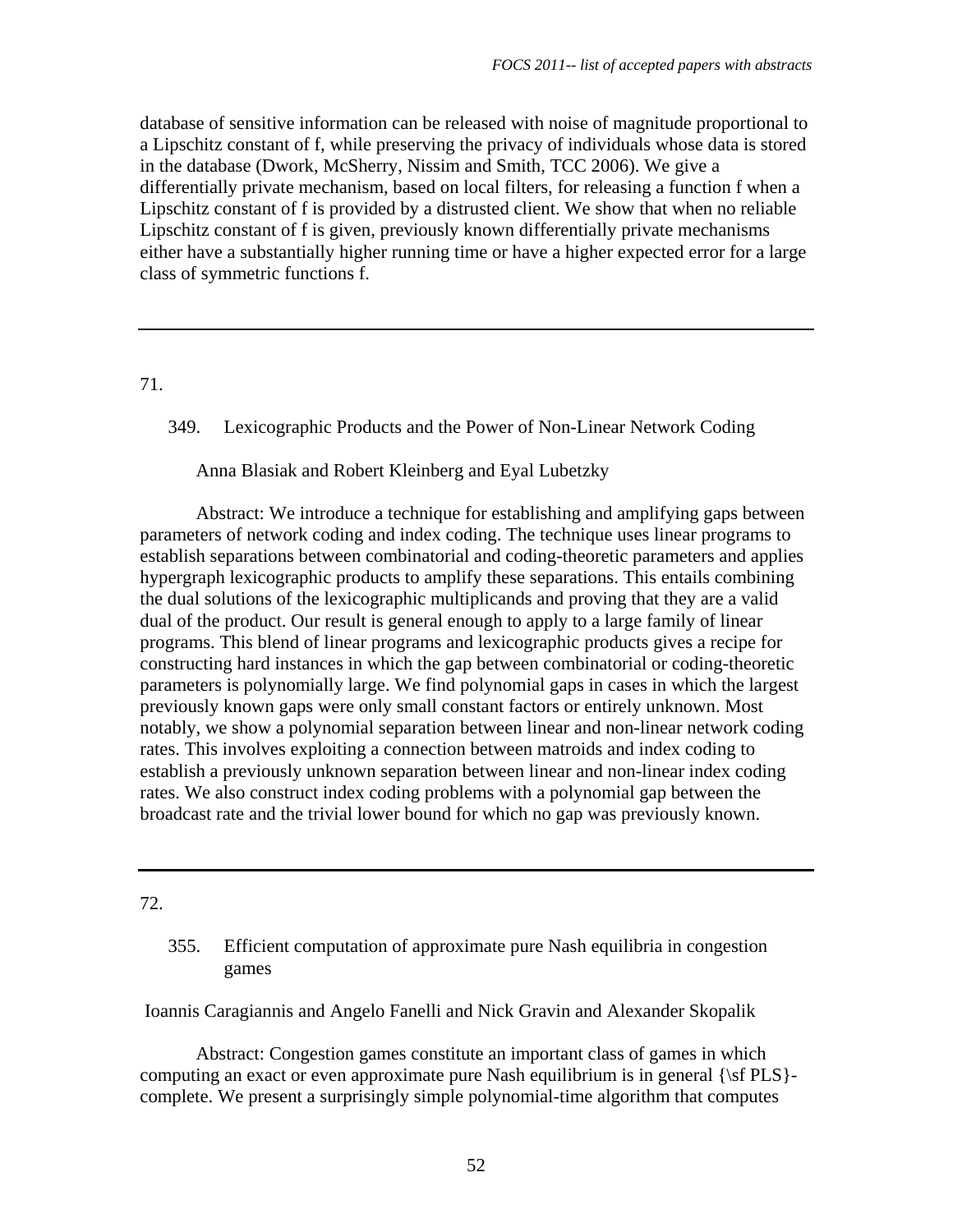\$O(1)\$-approximate Nash equilibria in these games. In particular, for congestion games with linear latency functions, our algorithm computes  $$(2+\epsilon)$$  silon)\$-approximate pure Nash equilibria in time polynomial in the number of players, the number of resources and \$1/\epsilon\$. It also applies to games with polynomial latency functions with constant maximum degree \$d\$; there, the approximation guarantee is  $d^{(0)}(0)$ \$. The algorithm essentially identifies a polynomially long sequence of best-response moves that lead to an approximate equilibrium; the existence of such short sequences is interesting in itself. These are the first positive algorithmic results for approximate equilibria in nonsymmetric congestion games. We strengthen them further by proving that, for congestion games that deviate from our mild assumptions, computing \$\rho\$-approximate equilibria is  $\{\sf PLS\}-complete for any polynomial-time computable \$ \r{nb$ .

# 73.

# 356. How to Garble Arithmetic Circuits

Benny Applebaum and Yuval Ishai and Eyal Kushilevitz

 Abstract: Yao's garbled circuit construction transforms a boolean circuit  $C:\{0,1\}^n\to\{0,1\}^m\$  into a ``garbled circuit''  $\hbox{NCS}$  along with  $\hbox{SBS}$  pairs of  $\hbox{SKS-bit}$ keys, one for each input bit, such that \$\hC\$ together with the \$n\$ keys corresponding to an input  $x\$  reveal  $C(x)\$  and no additional information about  $x\$ The garbled circuit construction is a central tool for constant-round secure computation and has several other applications.

Motivated by these applications, we suggest an efficient arithmetic variant of Yao's original construction. Our construction transforms an arithmetic circuit \$C :  $\Z^n\hbox{Nto}\Z^n$  over integers from a bounded (but possibly exponential) range into a garbled circuit  $\hbox{hCS}$  along with  $\hbox{shS}$  affine functions  $L_i : \Z\to \Z'\$ s such that  $\frac{\cosh C}{\cosh C}$  together with the  $\frac{\cosh C}{\cosh C}$  integer vectors  $\frac{\cosh C}{\cosh C}$  i(x i)  $\frac{\cosh C}{\cosh C}$  reveal  $\frac{\cosh C}{\cosh C}$  and no additional information about \$x\$. The security of our construction relies on the intractability of the decisional variant of the learning with errors (LWE) problem.

## 74.

## 360. Rounding Semidefinite Programming Hierarchies via Global Correlation

Boaz Barak and Prasad Raghavendra and David Steurer

 Abstract: We show a new way to round vector solutions of semidefinite programming (SDP) hierarchies into integral solutions, based on a connection between these hierarchies and the spectrum of the input graph. We demonstrate the utility of our method by providing a new SDP-hierarchy based algorithm for Unique Games. Our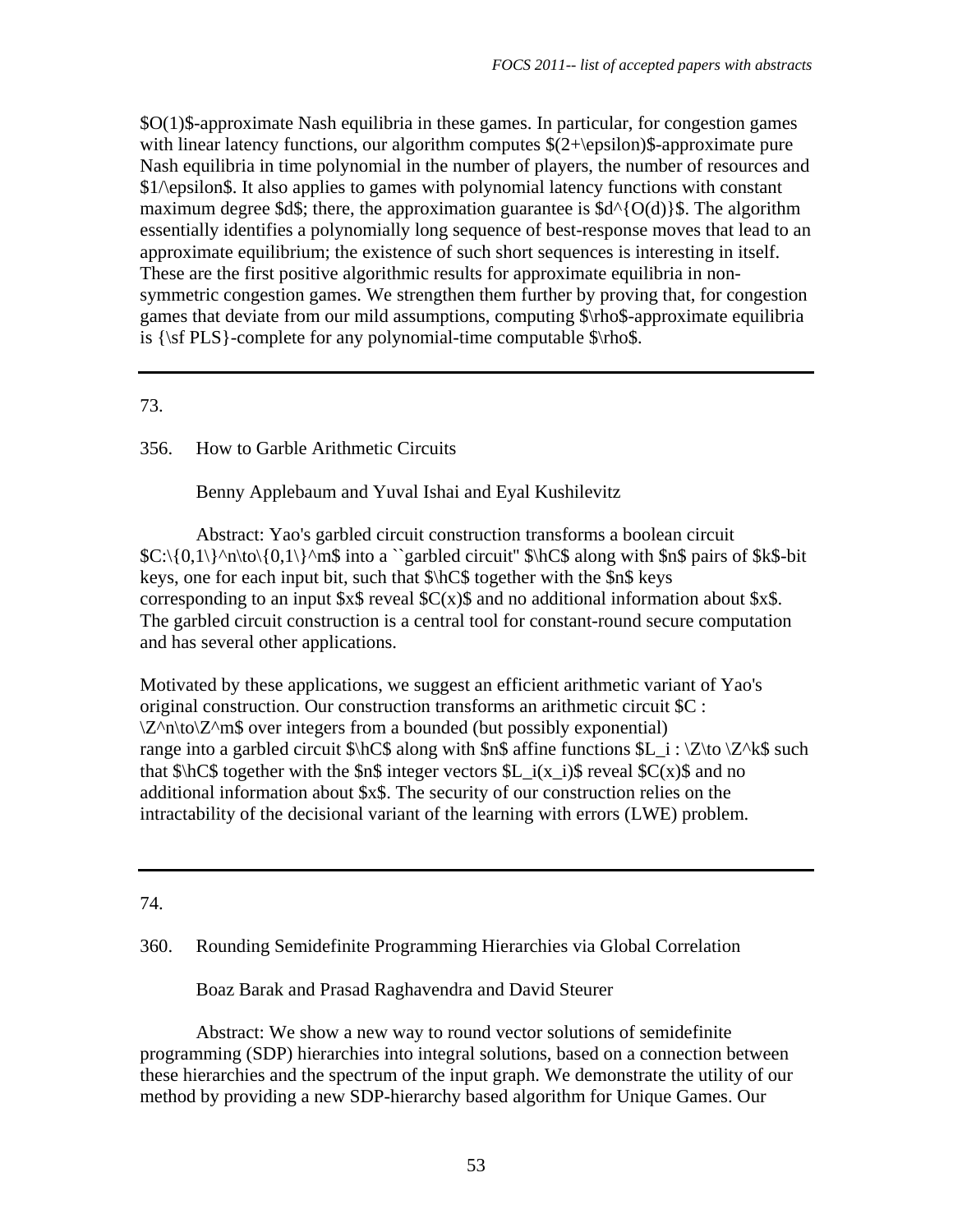algorithm matches the performance of the recent algorithm of Arora, Barak and Steurer (FOCS 2010) in the worst-case, but is shown to run in polynomial time on a richer family of instances, thus ruling out more possibilities for hard instances for the Unique Games Conjecture.

Specifically, we give a rounding algorithm for  $O(r)$  levels of the Lasserre hierarchy that finds a good integral solution as long as, very roughly speaking, the average correlation between vectors in the SDP solution is at least \$1/r\$. In the case of Unique Games, the latter condition is implied by having at most \$r\$ large eigenvalues in the constraint graph. This improves upon prior works that required the potentially stronger condition of a bound on the number of eigenvalues in the \emph{label extended graph}.

Our algorithm actually requires less than the  $\text{sn}^{\wedge}$ {O(r)}\$ constraints specified by the \$r^{th}\$ level of the Lasserre hierarchy, and in particular \$r\$ rounds of our program can be evaluated in time  $2^{O(r)}\mathrm{poly}(n)\$ .

# 75.

# 363. Efficient Reconstruction of Random Multilinear Formulas

Ankit Gupta and Neeraj Kayal and Satya Lokam

 Abstract: In the reconstruction problem for a multivariate polynomial \$f\$, we have blackbox access to \$f\$ and the goal is to efficiently reconstruct a representation of \$f\$ in a suitable model of computation. We give a polynomial time randomized algorithm for reconstructing random multilinear formulas. Our algorithm succeeds with high probability when given blackbox access to the polynomial computed by a random multilinear formula according to a natural distribution. This is the strongest model of computation for which a reconstruction algorithm is presently known, albeit efficient in a distributional sense rather than in the worst-case. Previous results on this problem considered much weaker models such as depth-3 circuits with various restrictions or read-once formulas.

Our proof uses ranks of partial derivative matrices as a key ingredient and combines it with analysis of the algebraic structure of random multilinear formulas. Partial derivative matrices have earlier been used to prove lower bounds in a number of models of arithmetic complexity, including multilinear formulas and constant depth circuits. As such, our results give supporting evidence to the general thesis that mathematical properties that capture efficient computation in a model should also enable learning algorithms for functions efficiently computable in that model.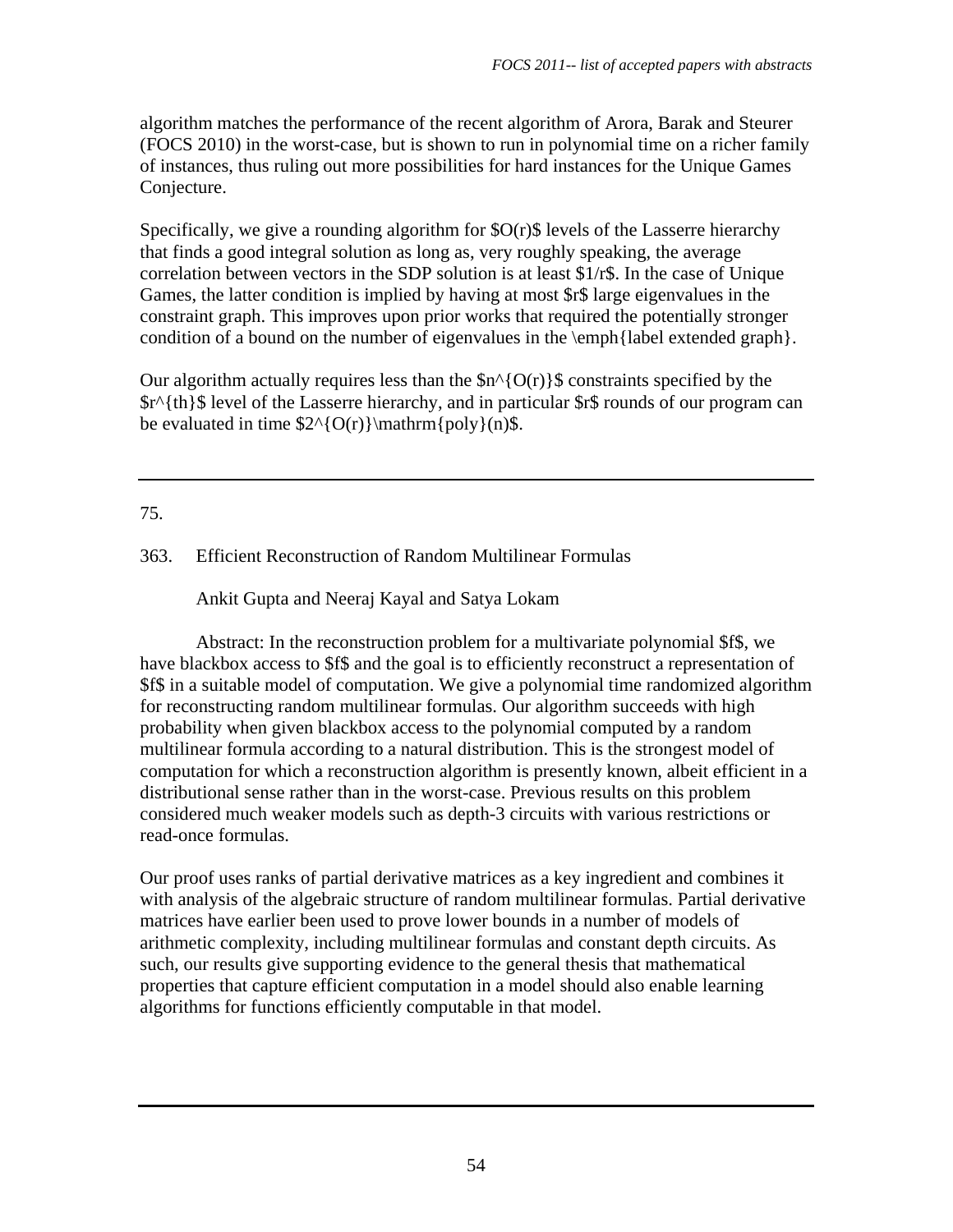# 366. Markov Layout

Flavio Chierichetti and Ravi Kumar and Prabhakar Raghavan

 Abstract: Consider the following problem of laying out a set of \$n\$ images that match a query onto the nodes of a  $\sqrt{n}\times\sqrt{n}$ grid. We are given a score for each image, as well as the distribution of patterns by which a user's eye scans the nodes of the grid and we wish to maximize the expected total score of images selected by the user. This is a special case of the \emph{Markov layout problem}, in which we are given a Markov chain \$M\$ together with a set of objects to be placed at the states of the Markov chain. Each object has a utility to the user if viewed, as well as a stopping probability with which the user ceases to look further at objects. We point out that this layout problem is prototypical in a number of applications in web search and advertising, particularly in the emerging genre of search results pages from major engines. In a different class of applications, the states of the Markov chain are web pages at a publishers website and the objects are advertisements.

In this paper we study the approximability of the Markov layout problem. Our main result is an \$O(\log n)\$ approximation algorithm for the most general version of the problem. The core idea behind the algorithm is to transform an optimization problem over partial permutations into an optimization problem over sets by losing a logarithmic factor in approximation; the latter problem is then shown to be submodular with two matroid constraints, which admits a constant-factor approximation. In contrast, we also show the problem is APX-hard via a reduction from  $\{\s c$  Cubic Max-Bisection}.

We then study harder variants of the problem in which no  $\emph{gaps}$ --- states of \$M\$ with no object placed on them --- are allowed. By exploiting the geometry, we obtain an  $\mathcal{S}O(\log^{3}/3/2)$  n) \$ approximation algorithm when the digraph underlying  $M\$  is a grid and an  $O(\log n)$ approximation algorithm when it is a tree. These special cases are especially appropriate for our applications.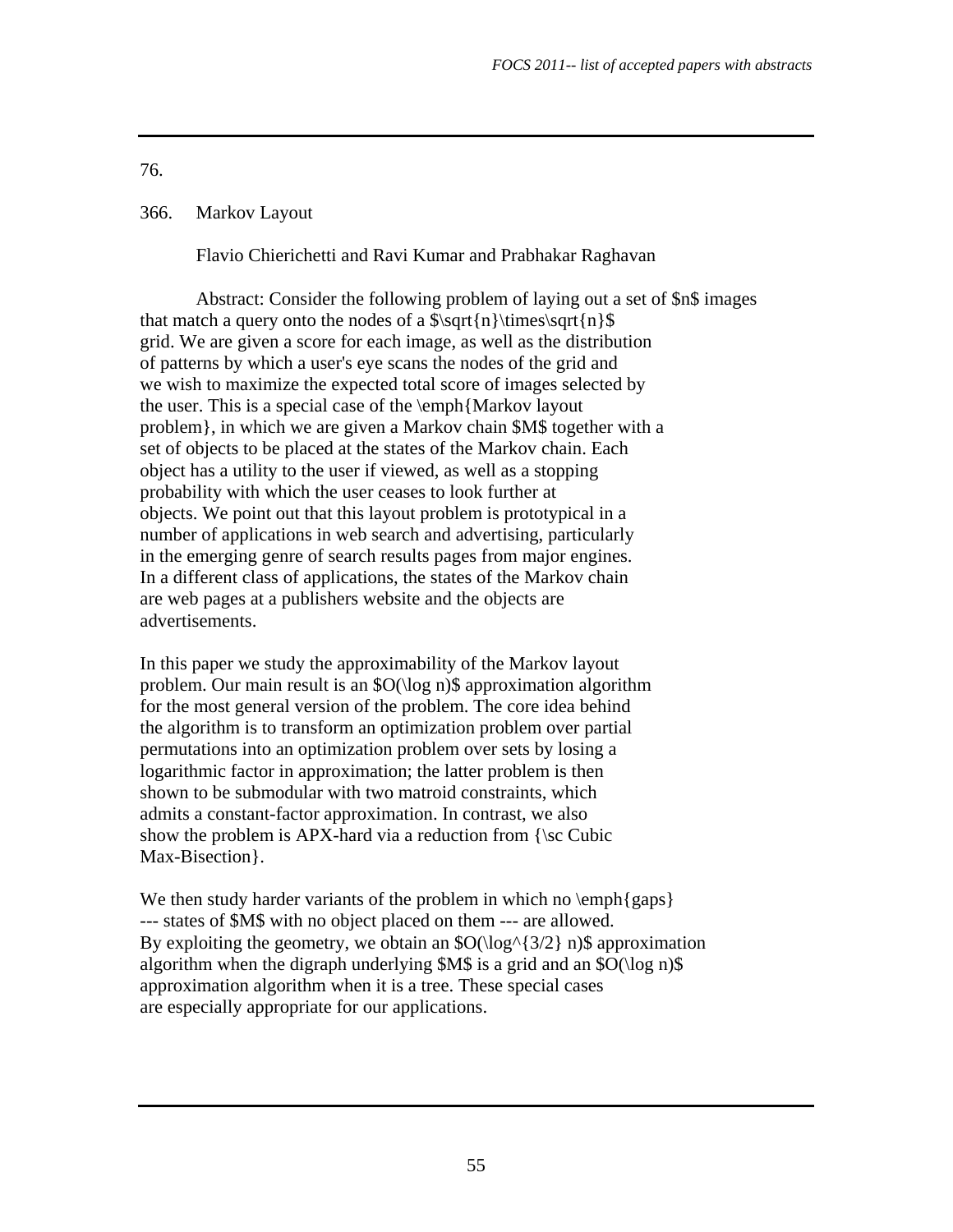368. (1+eps)-Approximate Sparse Recovery

Eric Price and David P. Woodruff

 Abstract: The problem central to sparse recovery and compressive sensing is that of  $\emph{stable sparse recovery}$ : we want a distribution  $\mathcal{A}\$  of matrices \$A  $\in \R^{\n<sup>n</sup>}$  \times n}\$ such that, for any \$x \in \R^n\$ and with probability \$1 - \delta > 2/3\$ over \$A \in \mathcal{A}\$, there is an algorithm to recover \$\hat{x}\$ from \$Ax\$ with \begin{align} \norm{p}{\hat{x} - x} \leq C \min\_{k\text{-sparse } x'} \norm{p}{x - x'} \end{align} for some constant  $C > 1$ \$ and norm \$p\$.

The measurement complexity of this problem is well understood for constant  $C > 1$ \$. However, in a variety of applications it is important to obtain  $C = 1 + \epsilon$  for a small  $\epsilon > 0$ \$, and this complexity is not well understood.

We resolve the dependence on  $\epsilon$  in the number of measurements required of a  $k$ sparse recovery algorithm, up to polylogarithmic factors for the central cases of  $p=1$ and  $p=2$ \$.

Namely, we give new algorithms and lower bounds that show the number of measurements required is  $k/\epsilon^{p/2} \text{polylog}(1/\epsilon)$ . We also give matching bounds when the output is required to be \$k\$-sparse, in which case we achieve  $\kappa\$ eps^p \textrm{polylog}(1/\eps)\$. This shows the distinction between the complexity of sparse and non-sparse outputs is fundamental.

78.

370. Quadratic Goldreich-Levin Theorems

Madhur Tulsiani and Julia Wolf

 Abstract: Decomposition theorems in classical Fourier analysis enable us to express a bounded function in terms of few linear phases with large Fourier coefficients plus a part that is pseudorandom with respect to linear phases. The Goldreich-Levin algorithm can be viewed as an algorithmic analogue of such a decomposition as it gives a way to efficiently find the linear phases associated with large Fourier coefficients.

In the study of "quadratic Fourier analysis", higher-degree analogues of such decompositions have been developed in which the pseudorandomness property is stronger but the structured part correspondingly weaker. For example, it has previously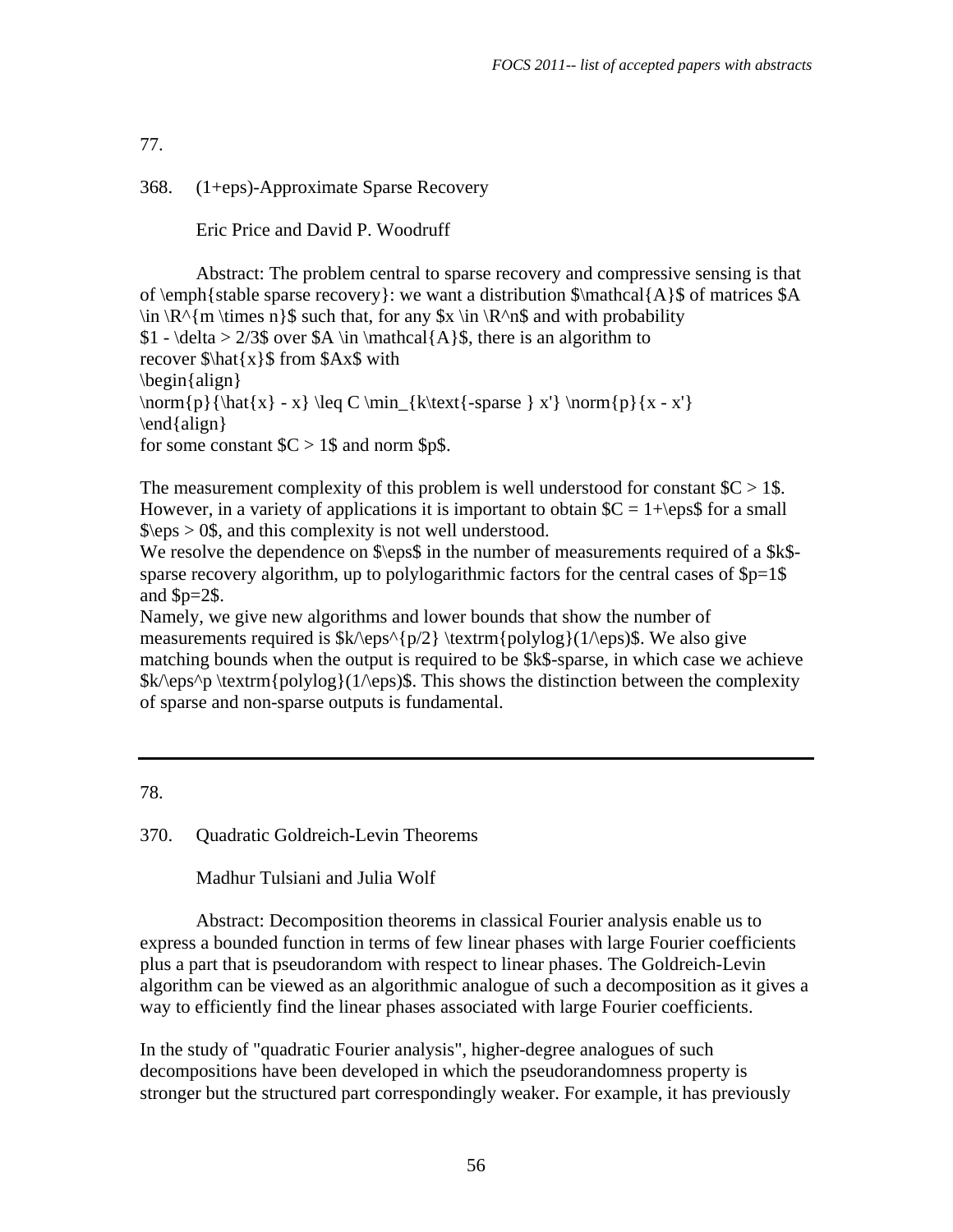been shown that it is possible to express a bounded function as a sum of a few quadratic phases plus a part that is small in the \$U^3\$ norm, defined by Gowers for the purpose of counting arithmetic progressions of length 4. We give a polynomial time algorithm for computing such a decomposition.

A key part of the algorithm is a local self-correction procedure for Reed-Muller codes of order 2 (over  $\F_2^n$ ) for a function at distance  $1/2$ -\epsilon\$ from a codeword. Given a function  $f:\F_2^n \to \{-1,1\}\$  at fractional Hamming distance  $1/2-\epsilon$  from a quadratic phase (which is a codeword of Reed-Muller code of order 2), we give an algorithm that runs in time polynomial in \$n\$ and finds a codeword at distance at most  $$1/2-\eta$ for  $\eta = \eta(\epsilon)$ .$ 

This is an algorithmic analogue of Samorodnitsky's result, which gave a tester for the above problem. To our knowledge, it represents the first instance of a correction procedure for any class of codes, beyond the list-decoding radius.

In the process, we give algorithmic versions of results from additive combinatorics used in Samorodnitsky's proof and a refined version of the inverse theorem for the Gowers  $SU^3\$  norm over  $\F_2^n$ .

# 79.

371. Maximizing Expected Utility for Stochastic Combinatorial Optimization Problems

Jian Li and Amol Deshpande

 Abstract: We study the stochastic versions of a broad class of combinatorial problems

where the weights of the elements in the input dataset

are uncertain. The class of problems that we study includes shortest paths,

minimum weight spanning trees, and minimum weight matchings over probabilistic graphs,

and other combinatorial problems like

knapsack. We observe that the expected value is inadequate in capturing different types of {\em risk-averse} or {\em risk-prone} behaviors, and instead we consider a more general objective which is to maximize the {\em expected utility} of the solution for some given utility function,

rather than the expected weight (expected weight becomes a special case).

We show that we can obtain a polynomial time approximation algorithm

with  $\emph{em additive error} \$ \epsilon for any \\epsilon>0\,

if there is a pseudopolynomial time algorithm for the  $\{\text{em exact}\}$  version of the problem.(This is true for the problems mentioned above).

Our result generalizes several prior results on stochastic shortest path,

stochastic spanning tree, and stochastic knapsack.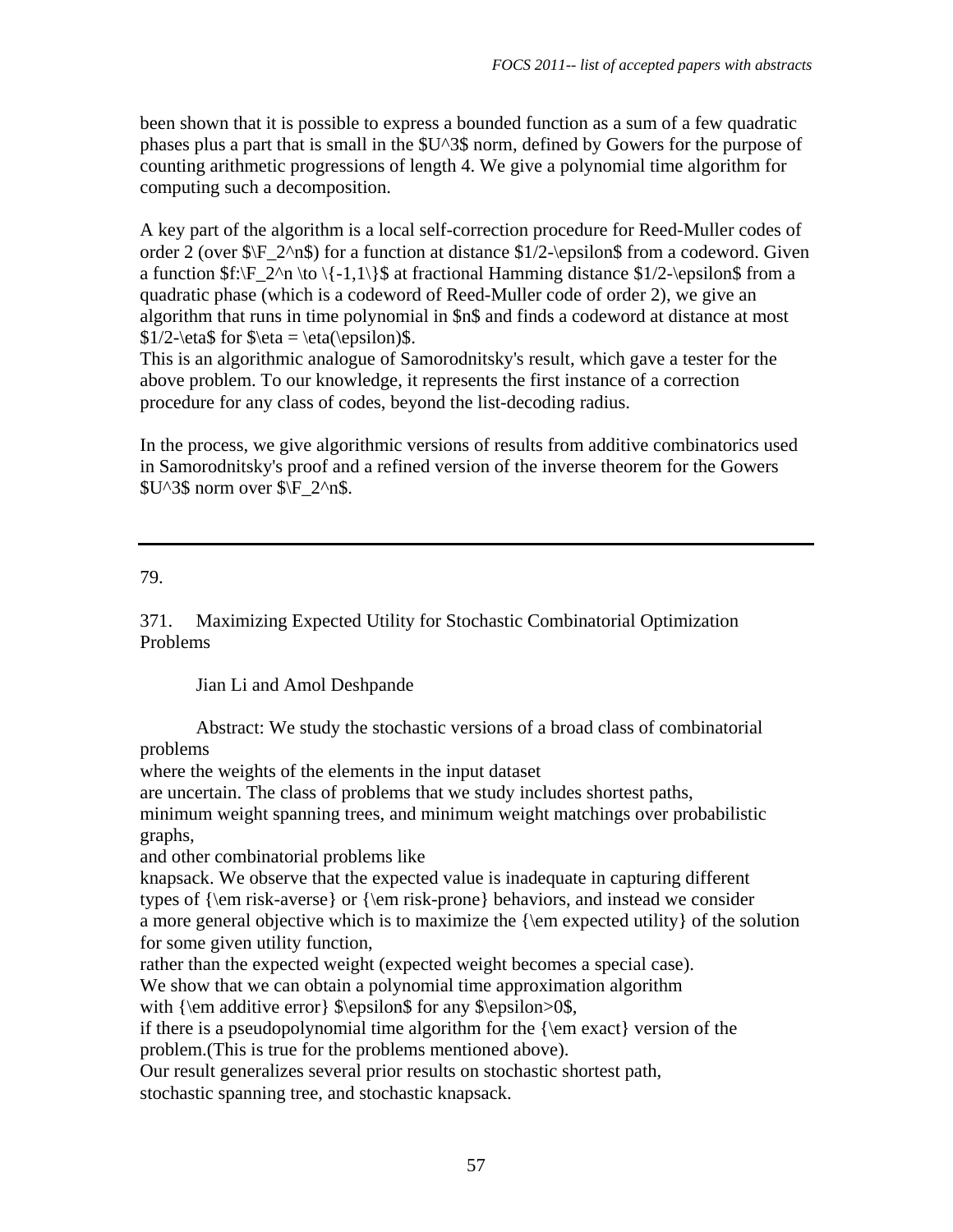Our algorithm for utility maximization makes use of the separability of exponential utility and a technique to decompose a

general utility function into exponential utility functions, which may be useful in other stochastic optimization problems.

80.

373. Stateless Cryptographic Protocols

Vipul Goyal and Hemanta K. Maji

 Abstract: Secure computation protocols inherently involve multiple rounds of interaction among the parties where, typically a party has to keep a state about what has happened in the protocol so far and then  $\emptyset$  wait} for the other party to respond. We study if this is inherent. In particular, we study the possibility of designing cryptographic protocols where the parties can be completely stateless and compute the outgoing message by applying a single fixed function to the incoming message (independent of any state). The problem of designing stateless secure computation protocols can be reduced to the problem of designing protocols satisfying the notion of resettable computation introduced by Canetti, Goldreich, Goldwasser and Micali (FOCS'01) and widely studied thereafter.

The current start of art in resettable computation allows for construction of protocols which provide security only when a \emph{single predetermined} party is resettable. An exception is for the case of the zero-knowledge functionality for which a protocol in which both parties are resettable was recently obtained by Deng, Goyal and Sahai (FOCS'09). The fundamental question left open in this sequence of works is, whether fully-resettable computation is possible, when:

\begin{enumerate}

\item An adversary can corrupt any number of parties, and

\item The adversary can reset any party to its original state during the execution of the protocol and can restart the protocol.

\end{enumerate}

In this paper, we resolve the above problem by constructing secure protocols realizing \emph{any} efficiently computable multi-party functionality in the plain model under standard cryptographic assumptions. First, we construct a Fully-Resettable Simulation Sound Zero-Knowledge (ss-rs-rZK) protocol. Next, based on these ss-rs-rZK protocols, we show how to compile any semi-honest secure protocol into a protocol secure against fully resetting adversaries.

Next, we study a seemingly unrelated open question: ``Does there exist a functionality which, in the concurrent setting, is impossible to securely realize using BB simulation but can be realized using NBB simulation?". We resolve the above question in the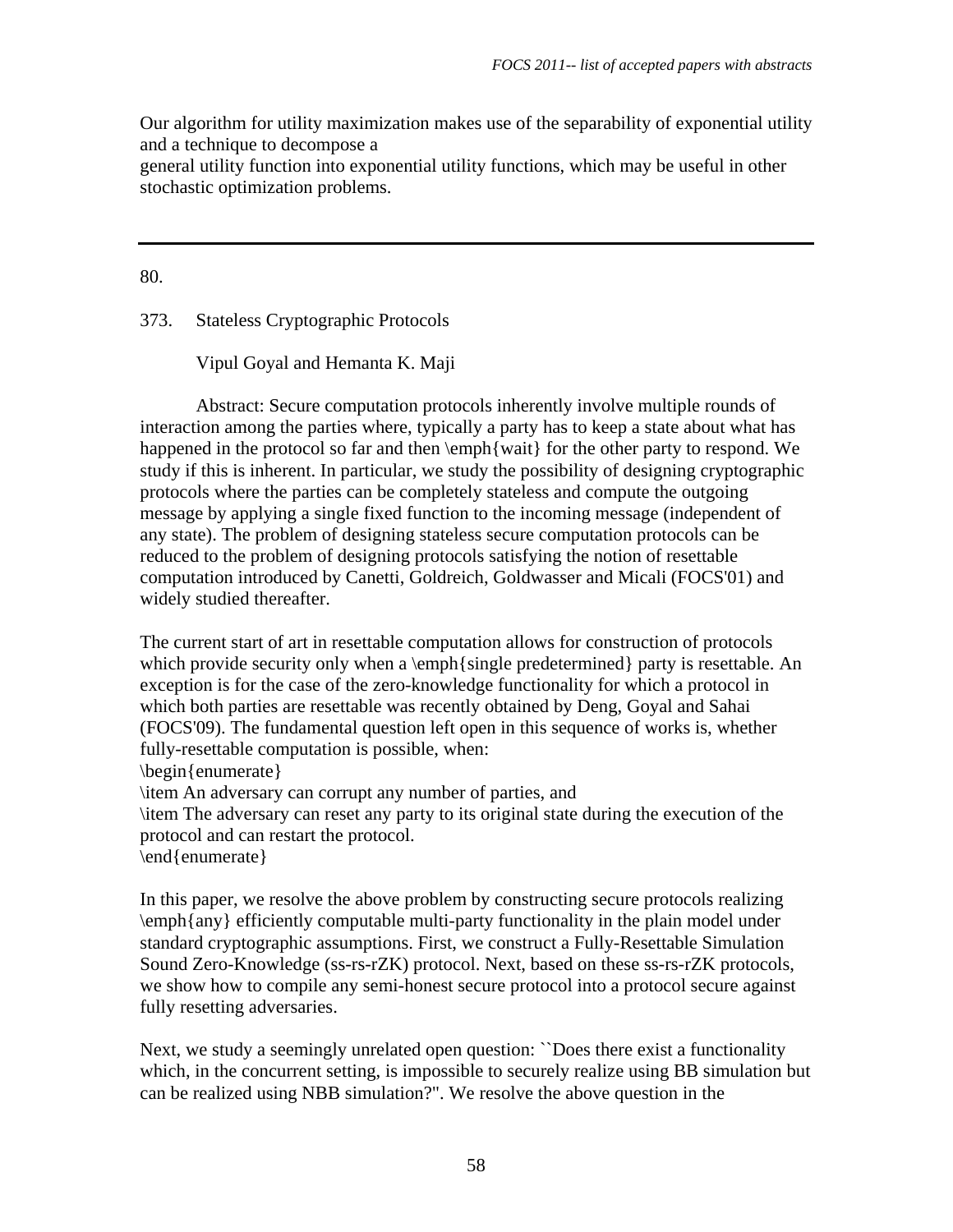affirmative by giving an example of such a (reactive) functionality. Somewhat surprisingly, this is done by making a connection to the existence of a fully resettable simulation sound zero-knowledge protocol.

# 81.

374. Steiner Shallow-Light Trees are Exponentially Lighter than Spanning Ones

Michael Elkin and Shay Solomon

Abstract: For a pair of parameters alpha \ge 1, beta \ge 1, a spanning tree T of a weighted undirected n-vertex graph  $G = (V,E,w)$  is called an (alpha,beta)-shallow-light tree (shortly, (alpha,beta)-SLT) of G with respect to a designated vertex rt in V if (1) it approximates all distances from rt to other vertices up to a factor of alpha, and (2) its weight is at most beta times the weight of the minimum spanning tree MST(G) of G. The parameter alpha (respectively, beta) is called the root-distortion (resp., lightness) of the tree T. Shallow-light trees (SLTs) constitute a fundamental graph structure, with numerous theoretical and practical applications. In particular, they were used for constructing spanners, in network design, for VLSI-circuit design, for various data gathering and dissemination tasks in wireless and sensor networks, in overlay networks, and in the message-passing model of distributed computing. Tight tradeoffs between the parameters of SLTs were established by Awerbuch, Baratz and Peleg, PODC'90 and Khuller, Raghavachari and Young, SODA'93. They showed that for any  $eps > 0$  there always exist  $(1+eps, O(1/eps))$ -SLTs, and that the upper bound beta  $= O(1/\epsilon ps)$  on the lightness of SLTs cannot be improved.

In this paper we show that using Steiner points one can build SLTs with logarithmic lightness, i.e., beta =  $O(log 1/eps)$ .

This establishes an \emph{exponential separation} between spanning SLTs and Steiner ones.

One particularly remarkable point on our tradeoff curve is  $eps = 0$ . In this regime our construction provides a \emph{shortest-path tree} with weight at most  $O(log n) * w(MST(G)).$ 

Moreover, we prove matching lower bounds that show that all our results are tight up to constant factors.

Finally, on our way to these results we settle (up to constant factors) a number of open questions that were raised by Khuller et al. in SODA'93.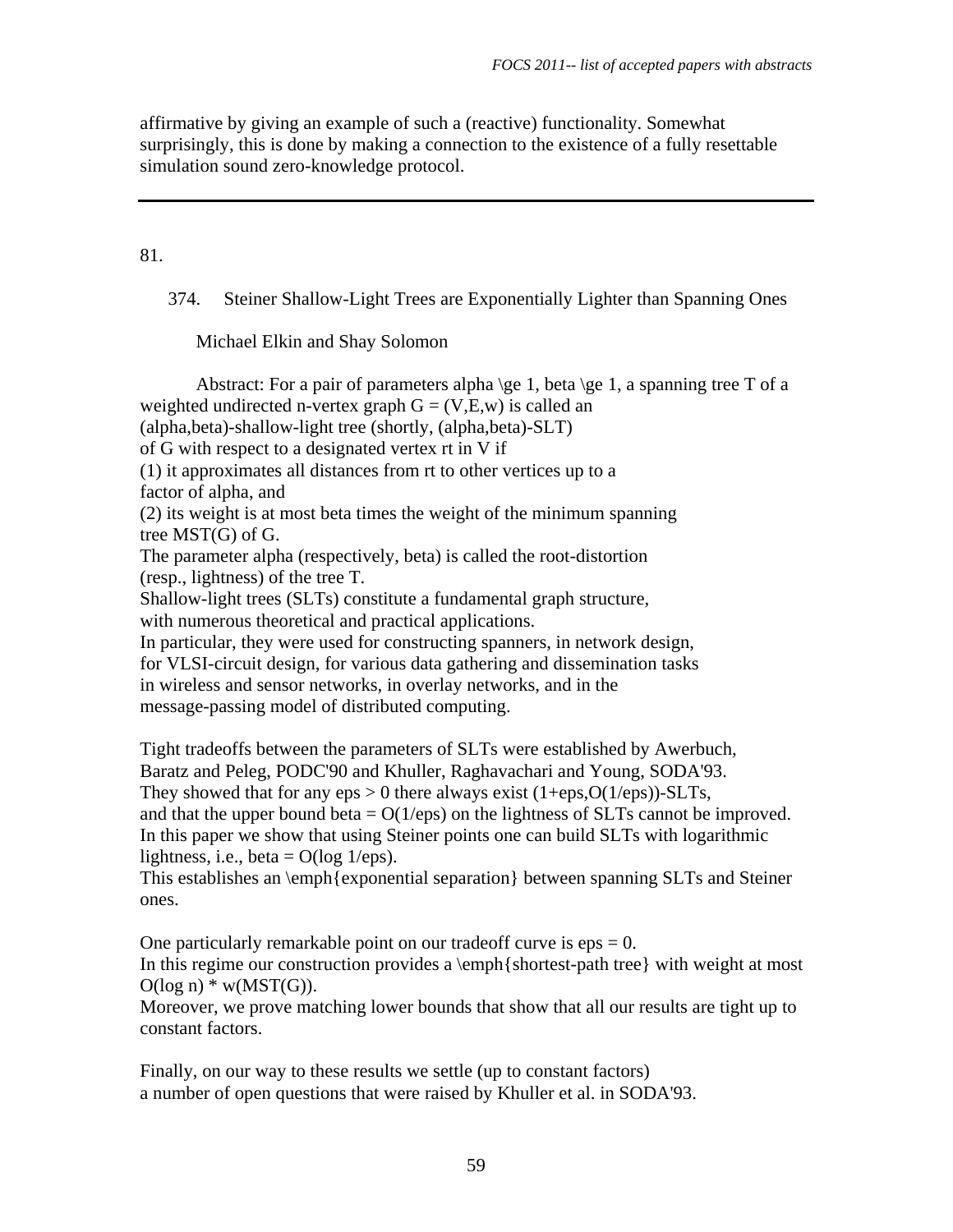381. An algebraic proof of a robust social choice impossibility theorem

Dvir Falik and Ehud Friedgut

 Abstract: An important element of social choice theory are impossibility theorem, such as Arrow's theorem and Gibbard-Satterthwaite's theorem, which state that under certain natural constraints, social choice mechanisms are impossible to construct. In recent years, beginning in Kalai, much work has been done in finding \textit{robust} versions of these theorems, showing that impossibility remains even when the constraints are \textit{almost} always satisfied. In this work we present an Algebraic approach for producing such results. We demonstrate it for a lesser known variant of Arrow's theorem, found in Dokow and Holzman.

83.

384. The Power of Linear Estimators

Gregory Valiant and Paul Valiant

 Abstract: For a broad class of practically relevant distribution properties, which includes entropy and support size, nearly all of the proposed estimators have an especially simple form. Given a set of independent samples from a discrete distribution, these estimators tally the vector of summary statistics---the number of species seen once, twice, etc. in the sample---and output the dot product between these summary statistics, and a fixed vector of coefficients. We term such estimators \emph{linear}. This historical proclivity towards linear estimators is slightly perplexing, since, despite many efforts over nearly 60 years, all proposed such estimators have significantly suboptimal convergence.

Our main result, in some sense vindicating this insistence on linear estimators, is that for any property in this broad class, there exists a near-optimal linear estimator. Additionally, we give a practical and polynomial-time algorithm for constructing such estimators for any given parameters.

While this result does not yield explicit bounds on the sample complexities of these estimation tasks, we leverage the insights provided by this result, to give explicit constructions of a linear estimators for three properties: entropy, \$L\_1\$ distance to uniformity, and for pairs of distributions, \$L\_1\$ distance.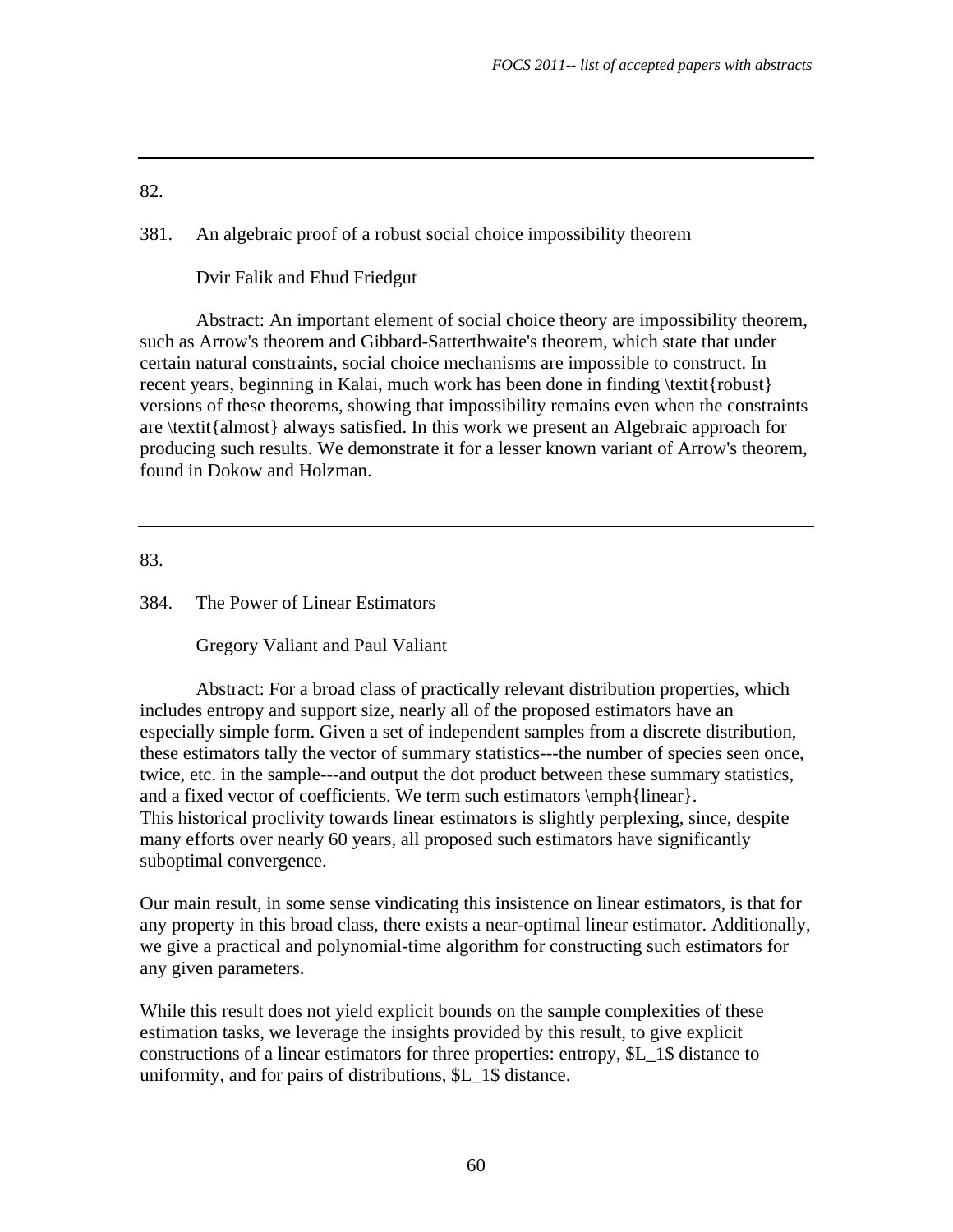Our entropy estimator, when given  $\mathcal{O}(\frac{n}{\epsilon} \log n)$  independent samples from a distribution of support at most \$n,\$ will estimate the entropy of the distribution to within accuracy  $\epsilon, with probability of failure \s0(1/poly(n)).$  From recent lower bounds, this estimator is optimal, to constant factor, both in its dependence on \$n\$, and its dependence on \$\epsilon.\$ In particular, the inverse-linear convergence rate of this estimator resolves the main open question of [VV11], which left open the possibility that the error decreased only with the square root of the number of samples.

Our distance to uniformity estimator, on given  $\O(\frac{m}{\epsilon}\$ independent samples from any distribution, returns an \$\eps\$-accurate estimate of the \$L\_1\$ distance to the uniform distribution of support \$m\$. This is the first sublinearsample estimator for this problem, and is constant-factor optimal, for constant  $\epsilon$  epsilon\$.

Finally, our framework extends naturally to properties of pairs of distributions, including estimating the \$L\_1\$ distance and KL-divergence between pairs of distributions. We give an explicit linear estimator for estimating \$L\_1\$ distance to accuracy \$\epsilon\$ using \$O(\frac{n}{\eps^2\log n})\$ samples from each distribution, which is constant-factor optimal, for constant \$\epsilon\$.

84.

387. The Randomness Complexity of Parallel Repetition

Kai-Min Chung and Rafael Pass

 Abstract: Consider a \$m\$-round interactive protocol with soundness error \$1/2\$. How much extra randomness is required to decrease the soundness error to \$\delta\$ through parallel repetition? Previous work shows that for \emph{public-coin} interactive protocols with  $\emph{unconditional soundness}$ ,  $\emph{Sm} \cdot \text{O}(\log (1/\delta))$  bits of extra randomness suffices. In this work, we initiate a more general study of the above question. \begin{itemize}

\item We establish the first derandomized parallel repetition theorem for public-coin interactive protocols with \emph{computational soundness} (a.k.a. arguments). The parameters of our result essentially matches the earlier works in the information-theoretic setting.

\item We show that obtaining even a sub-linear dependency on the number of rounds  $\mathfrak{Sm}\$  (i.e.,  $\mathfrak{so}(m) \cdot \cdot \cdot \cdot \cdot \cdot$ ) in either the information-theoretic or computational settings requires proving  $\PP \neq \PSPACES$ .

\item We show that non-trivial derandomized parallel repetition for private-coin protocols is impossible in the information-theoretic setting, and requires proving  $\P\neq\P$ \PSPACE\$ in the computational setting.

\end{itemize}